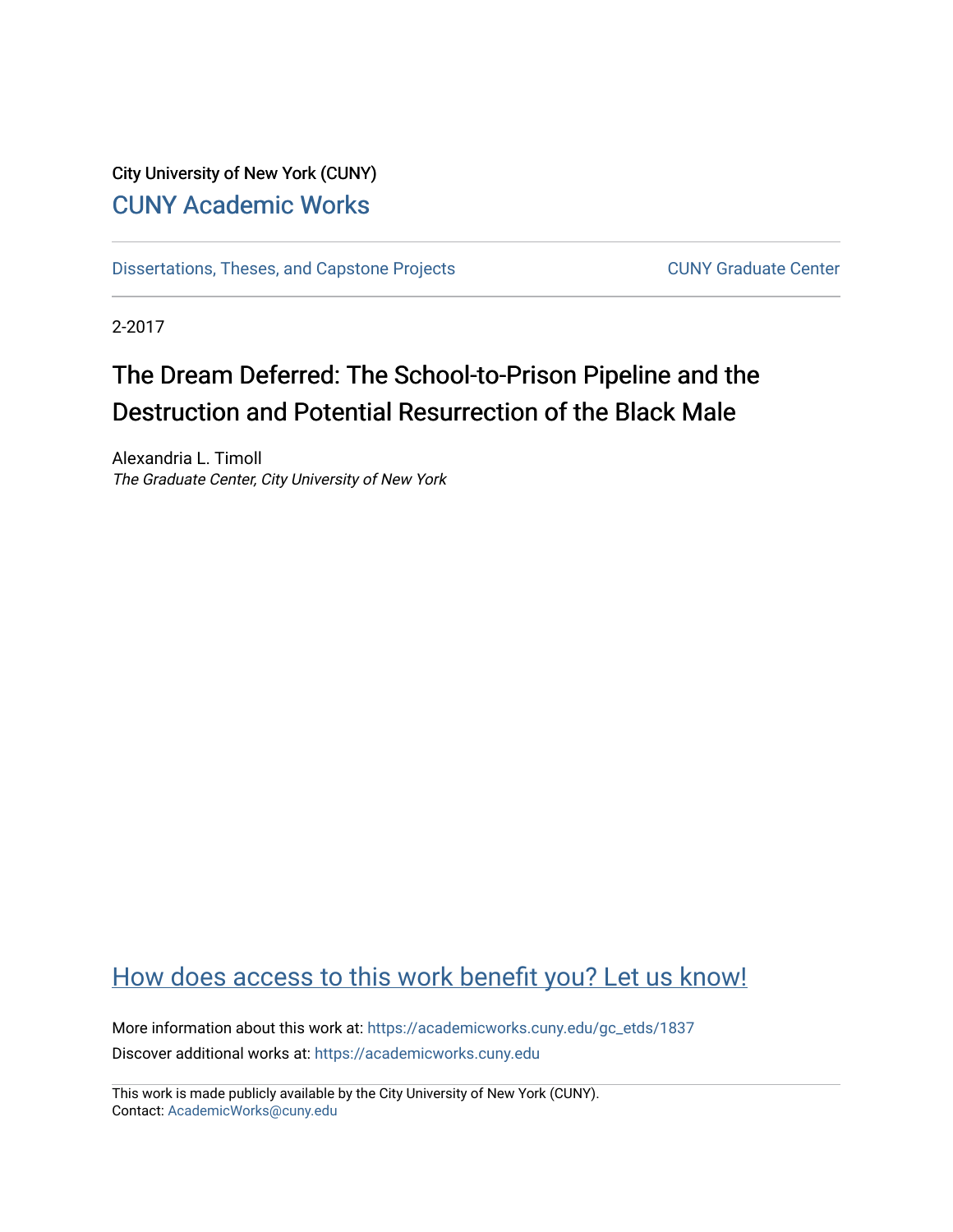# THE DREAM DEFERRED: THE SCHOOL-TO-PRISON PIPELINE AND THE DESTRUCTION AND POTENTIAL RESURRECTION OF THE BLACK MALE

By

Alexandria Timoll

A thesis submitted to the Graduate Faculty in the Master of Liberal Arts program in

partial fulfillment of the requirements for the degree of Master of Arts, The City University of

New York

2017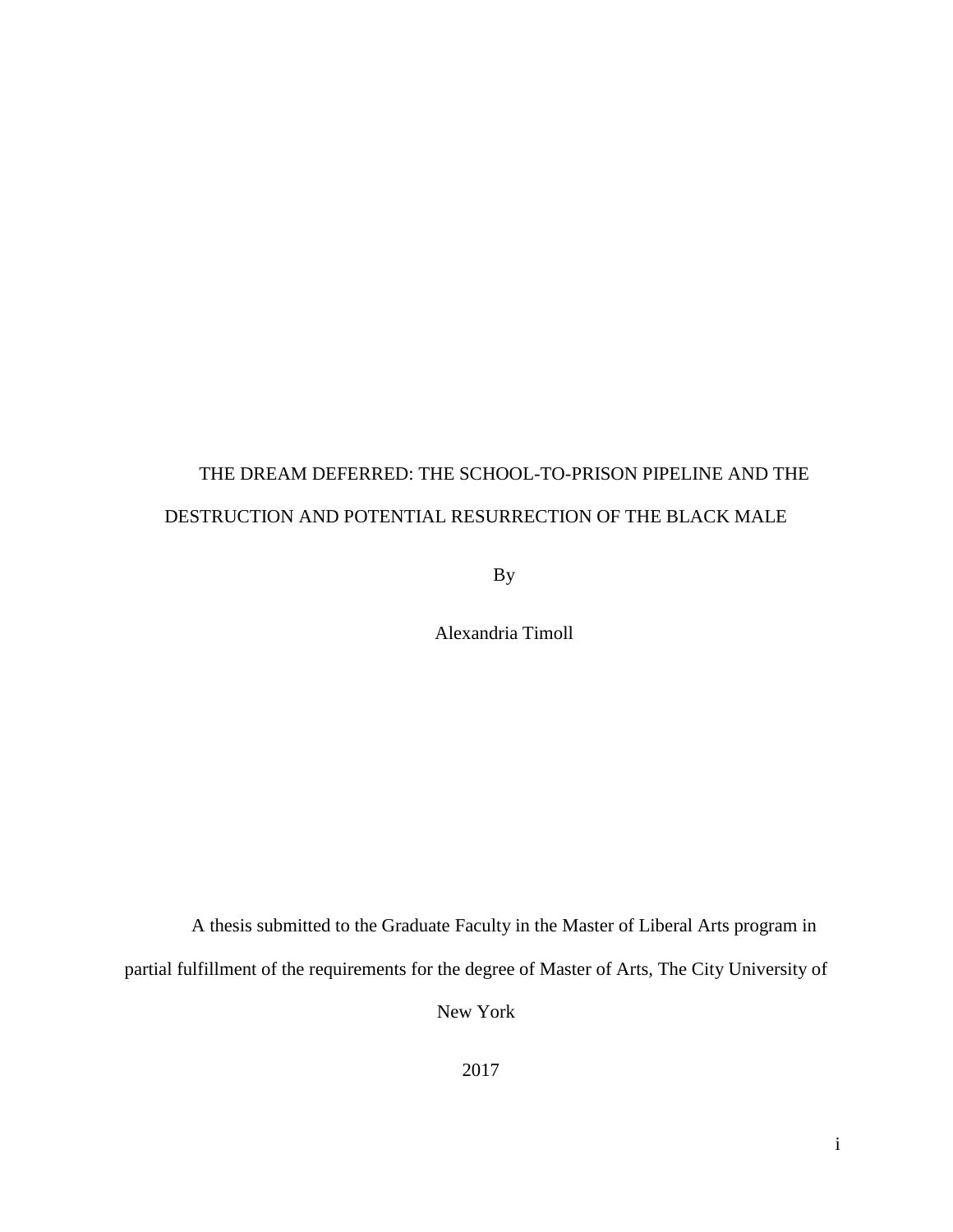© 2017

Alexandria Timoll

All Rights Reserved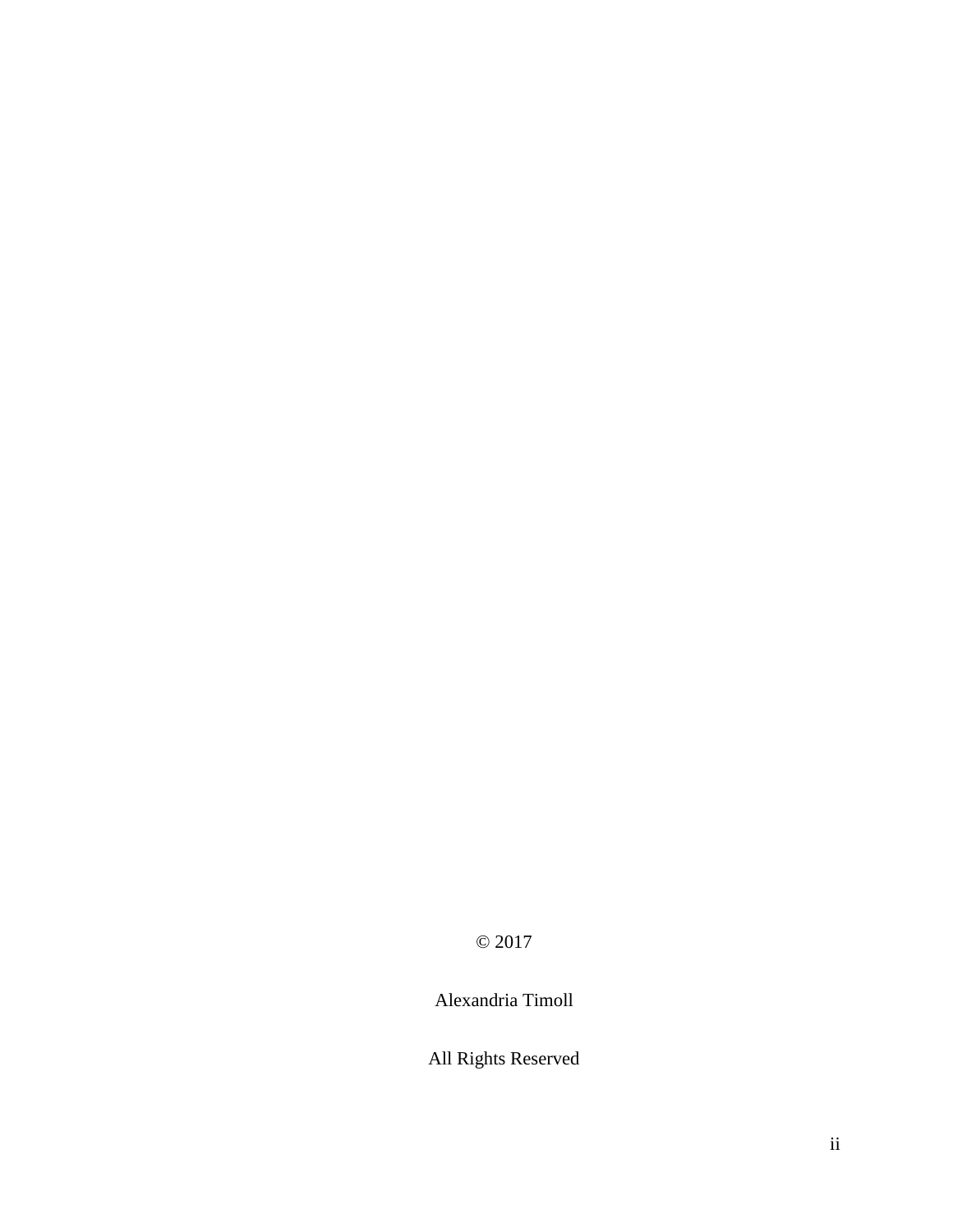The Dream Deferred: The School-to-Prison Pipeline and the Destruction and Potential Resurrection of the Black Male

By

# Alexandria Timoll

This manuscript has been read and accepted for the Graduate Faculty in Master of Arts in

Liberal Studies in satisfaction of the thesis requirement for the degree of Master of Arts.

Date  $\qquad \qquad \qquad \qquad$ 

 Terrie Epstein Thesis Advisor

Date  $\qquad \qquad \qquad$ 

Elizabeth Macaulay-Lewis

Acting Executive Officer

THE CITY UNIVERSITY OF NEW YORK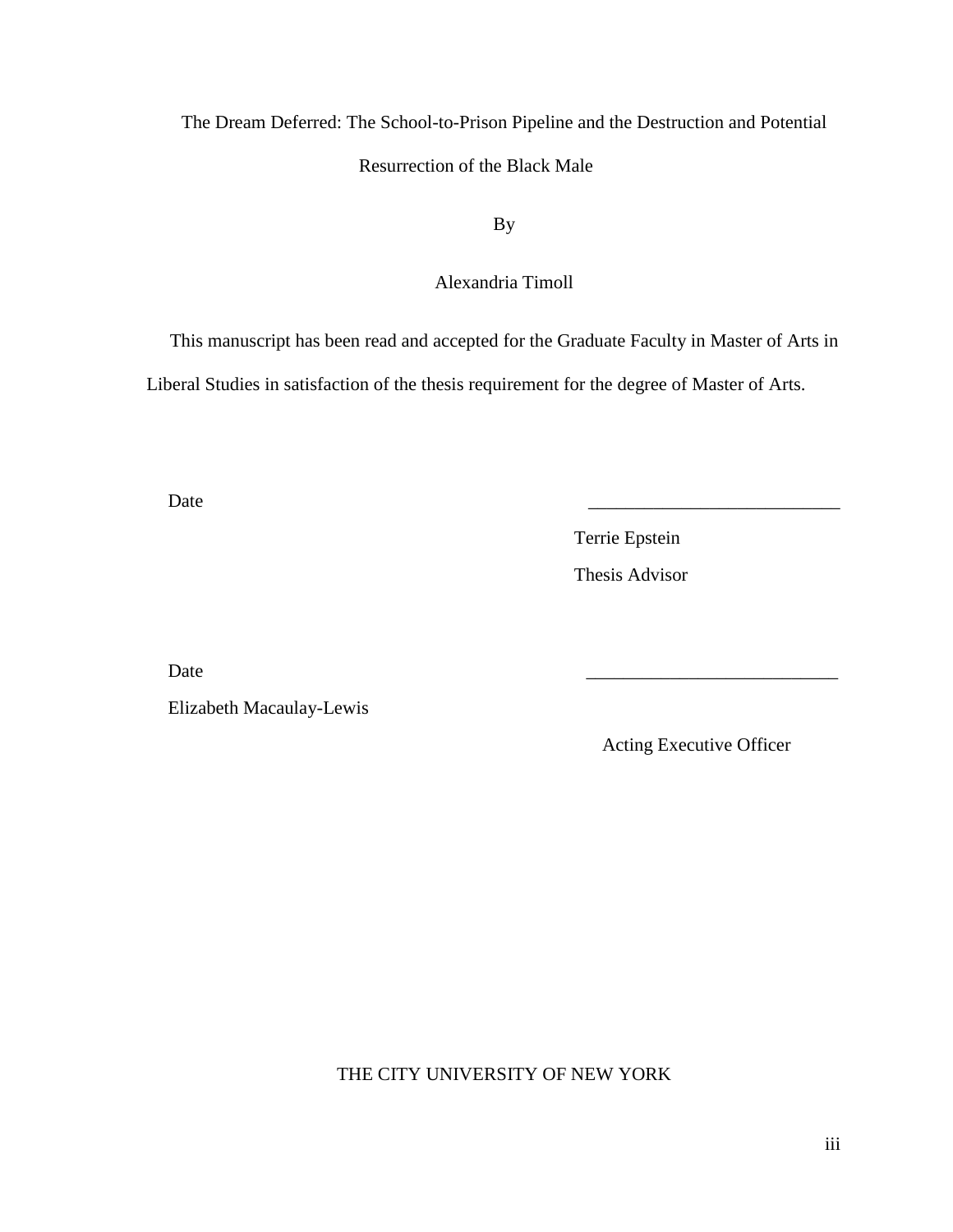# ABSTRACT

# The Dream Deferred: The School-to-Prison Pipeline and the Destruction and Potential Resurrection of the Black Male

By

# Alexandria Timoll

Advisor: Terrie Epstein

In American society, Black boys are both "at-risk" for academic failure and for having their dreams deferred. The label at-risk is a larger consequence of the commonly portrayed image of the Black male as a criminal within American society. Unfortunately, what is thought of as the great equalizer, education, and schooling, also plays a significant role in the criminalization of Black males. In schools, their intersectionality on measures of socioeconomic and special education status, race, and gender renders them susceptible to the thwarting effects of the school-to-prison pipeline. Through this paper, I argue that (1) the education- related causes of the school-to-prison pipeline are interconnected and create a downward spiral of criminalization that traps young Black men in a youth control complex (Rios, 2011). Additionally, I argue that (2) for some Black boys, schools no longer represent a safe environment where learning and developmental growth occurs, but rather represents an "anti-educational environment" that is antithetical to their success. Lastly, (3) as a recommendation for disrupting this downward trajectory, I argue that it is pivotal for teachers as resistors (Autry, 2016), to use their relationships to transcend the school environment. To illuminate these ideas, I include a case study of one student to show how relationship-building between a teacher and student can lead to positive outcomes and a reframing of the image of the "bad boy".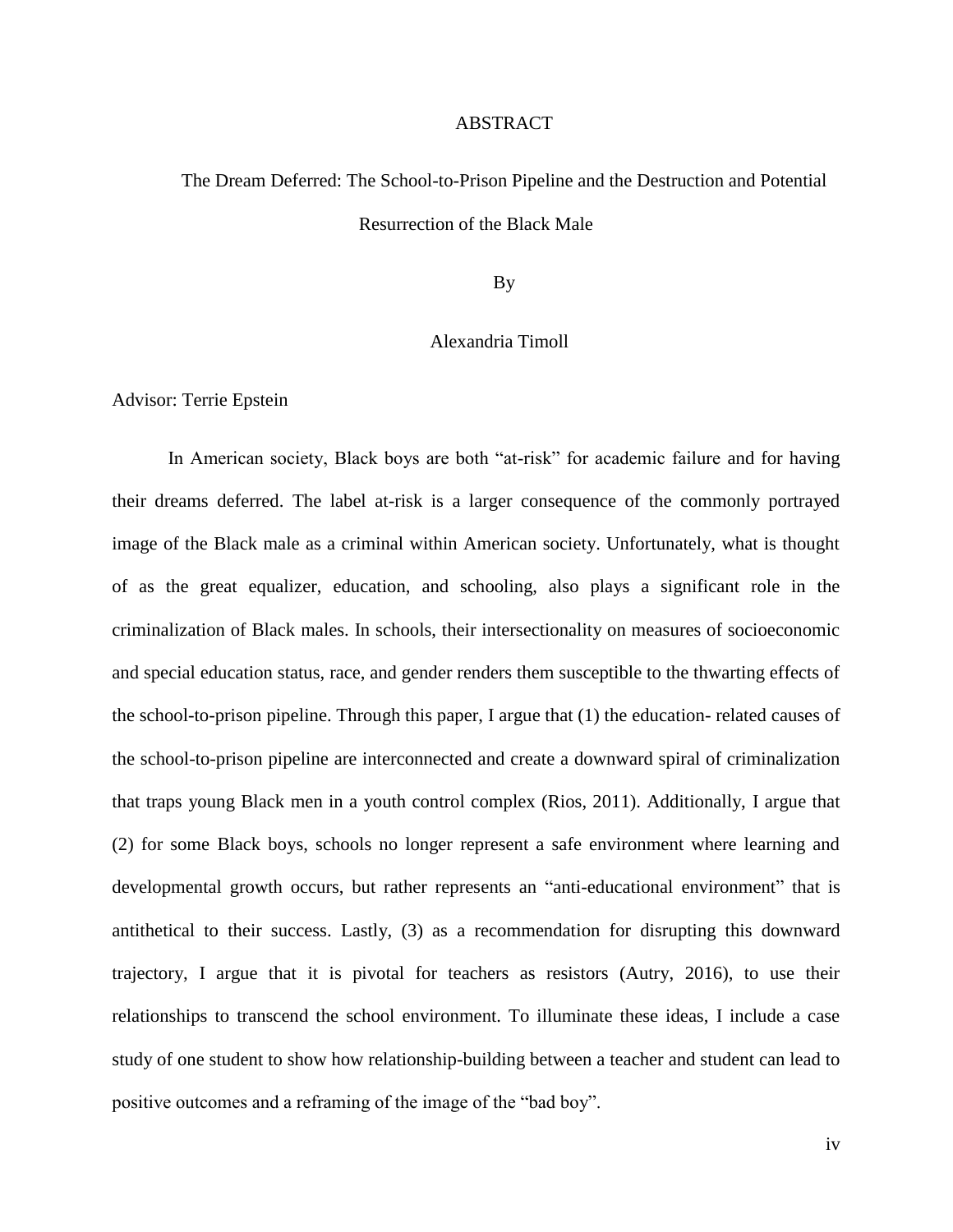# **Table of Contents**

| Introduction                                                       | p.1   |
|--------------------------------------------------------------------|-------|
| The School-to-Prison Pipeline and At-Risk Youth                    | p.4   |
| Causes of the School-to-Prison Pipeline                            | p.7   |
| "Bruh": Relationship-building as a Tenet to Male Students' Success | p. 29 |
| Meet the "Bad" Boy                                                 | p. 39 |
| Building Relationships in the Anti-educational Environment         | p.40  |
| Conclusion                                                         | p. 54 |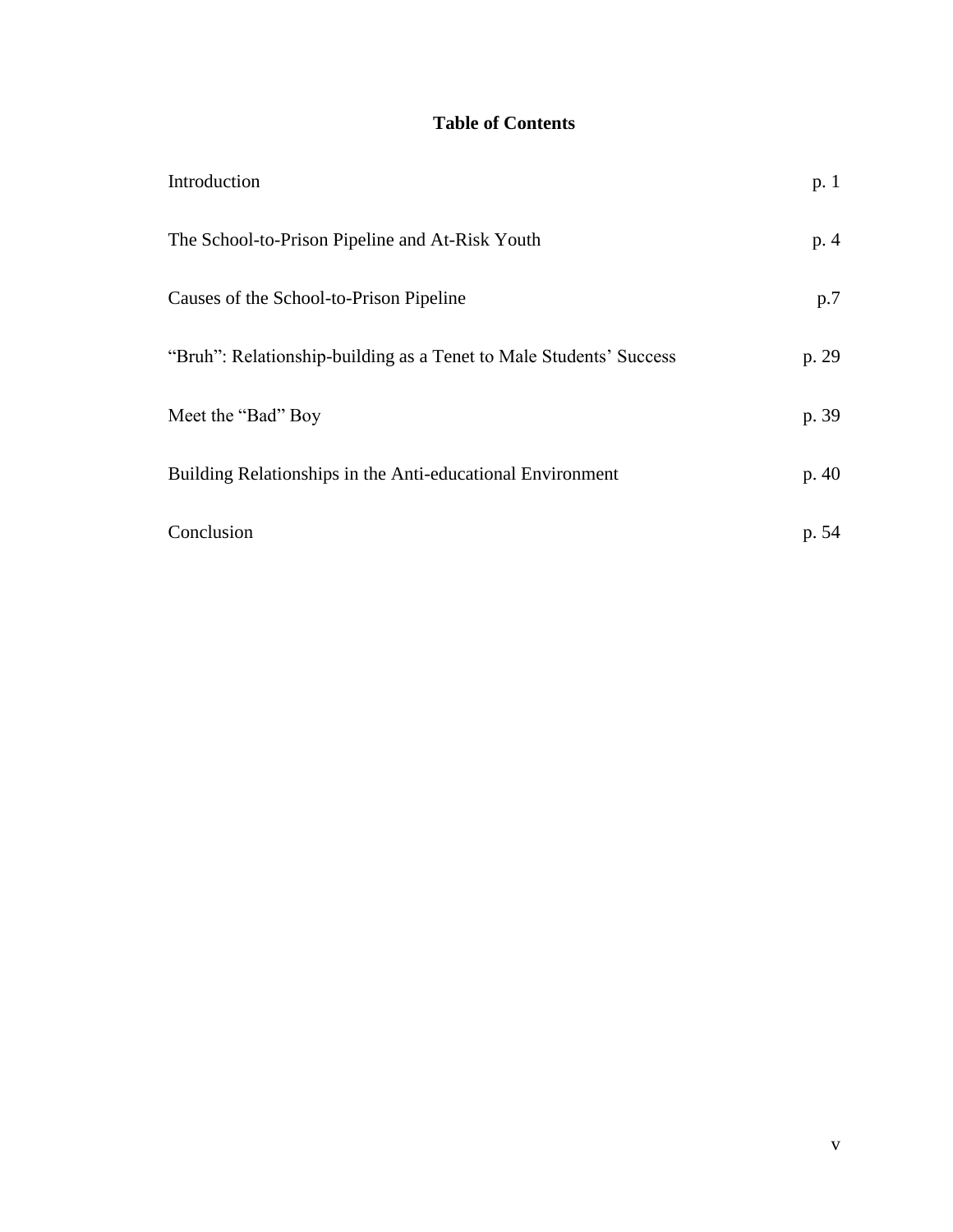# **List of Figures**

| Figure 1: Pictured left, "Work don't need." Pictured right, "Work I do need."                 | p. 48 |
|-----------------------------------------------------------------------------------------------|-------|
| Figure 2: A picture of me with my first initial and my last name, the initials of the school, |       |
| and my last name in my hair.                                                                  | p. 48 |
| Figure 3: Freddy as Blue Hen.                                                                 | p. 54 |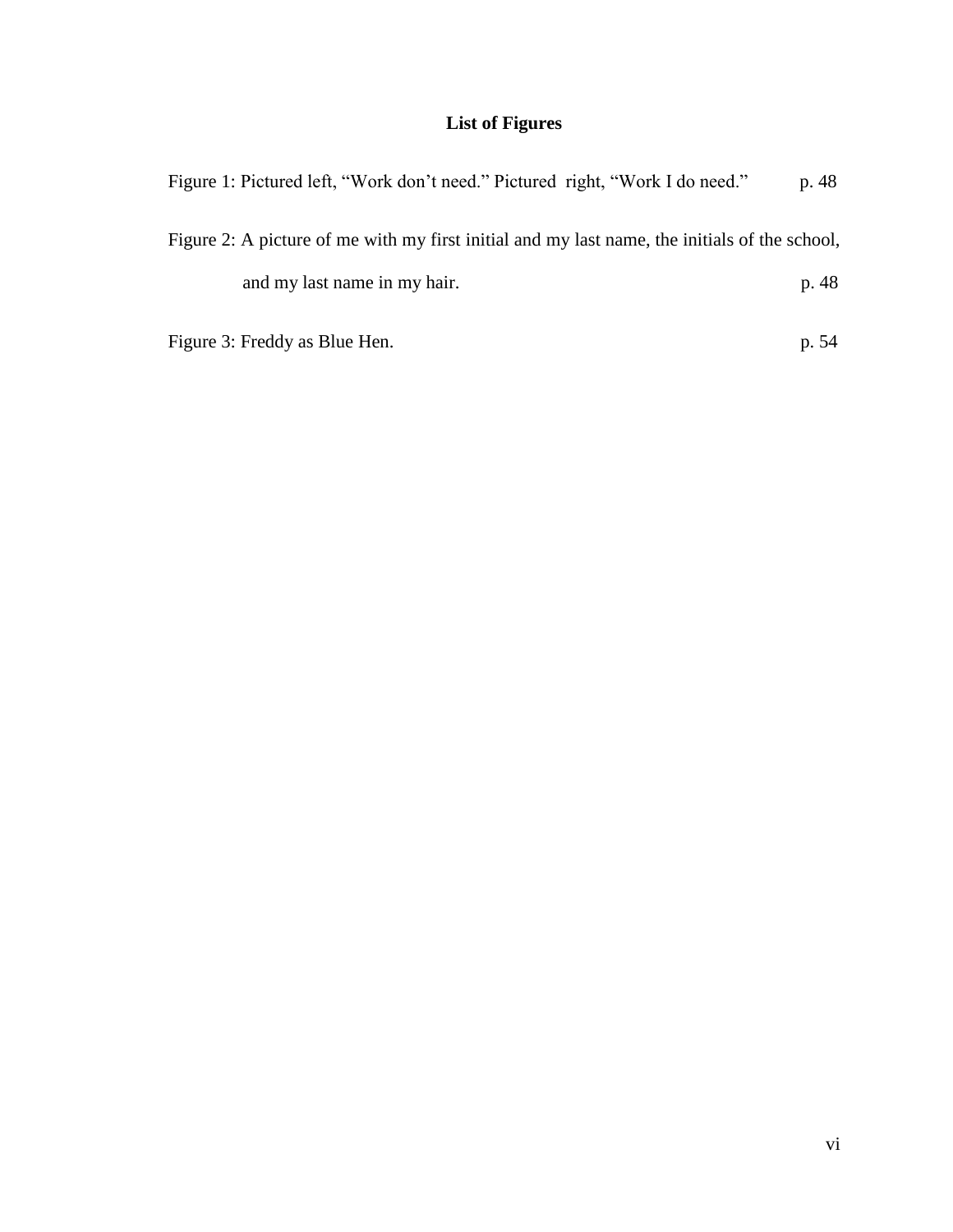## **Introduction**

"What happens to a dream deferred?" In his poem "Harlem", Langston Hughes personifies the deferred dream; a dream postponed or withered as a result of neglect. In American society, Black boys are both "at-risk" for academic failure and for having their dreams deferred. The label at-risk is a larger consequence of the frequently portrayed image of the Black male as a criminal within American society. This image feeds the rate in which they are targeted through surveillance and policing measures. Black males, thus, represent a group that is criminalized within several aspects of society: within their families, the community, in social institutions, and through the media. Unfortunately, what is thought of as "the great equalizer", education and schooling (Sandovnik, Cookson, & Semel, 2013), also plays a significant role in the criminalization of Black males. In schools, their intersectionality on measures of socioeconomic and special education status, race, and gender renders them susceptible to the thwarting effects of the school-to-prison pipeline. Also, identified as collateral consequences by some researchers, the thwarting effects of the school-to-prison includes losing the right to vote and permanent stigma that disproportionately disenfranchise Black males. In addition, these effects extend to families and the larger African American community as the community loses potential male role models and advocates (Rios, 2011).

Contemporary prisons, juvenile detention centers, and alternative education programs are now based on the containment of Black bodies. In agreement with Foucault's theory of social control, this containment of Black male bodies within the prison industrial complex is intentionally aimed at socializing Black youth, accruing profit for private investors, and disenfranchising marginalized communities. It succeeds in keeping the African American community a subordinate group within the dominant political discourse (Dancy, 2014) as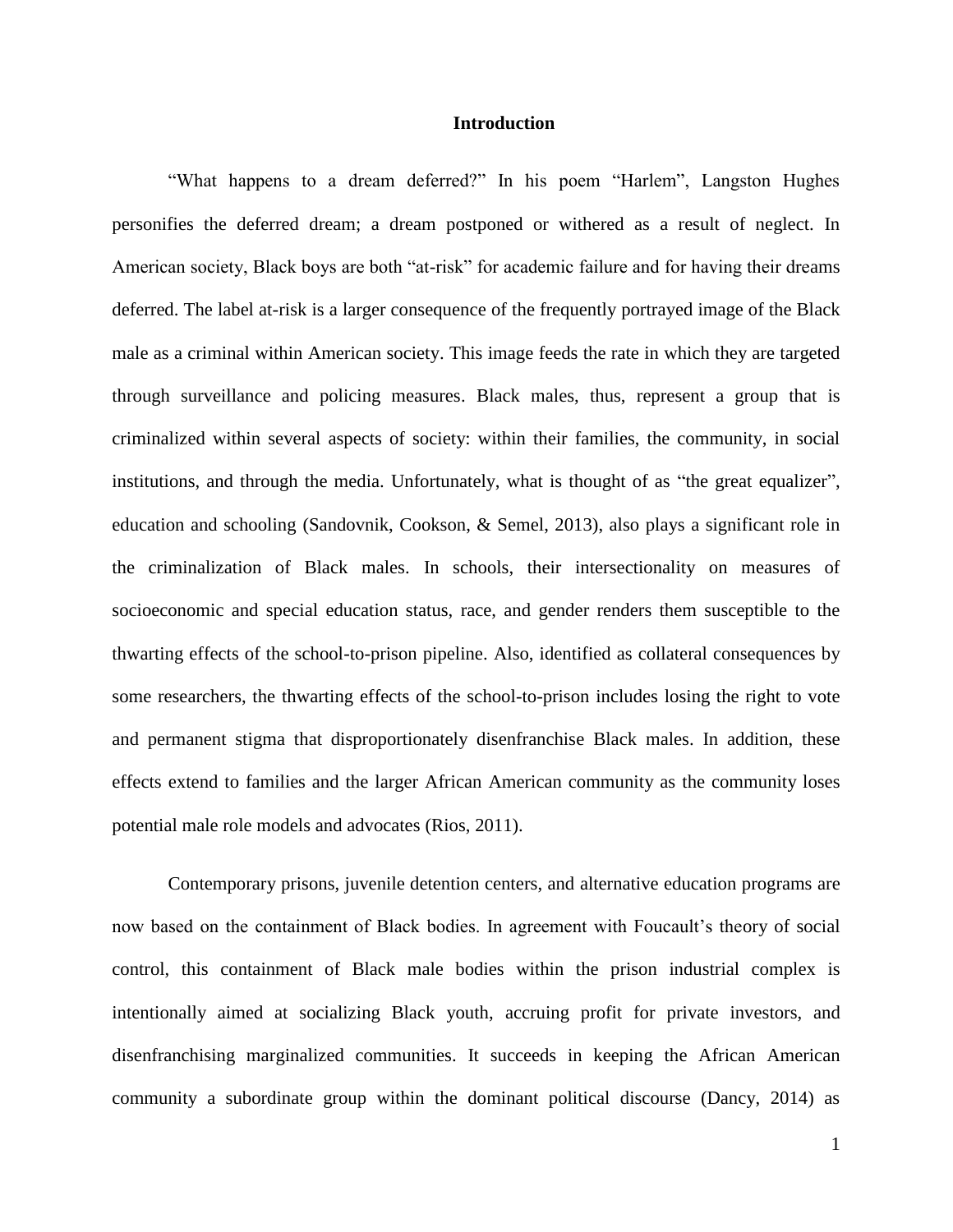generations of Black men are silenced or discarded along several entry points beginning in the school and terminating in prison. In her book, *The New Jim Crow* (2010), Michelle Alexander compares the practice of mass incarceration to Jim Crow policies that disenfranchised African Americans through denials of basic rights such as the right to vote. She illustrates how current mass incarceration and its feeder, the school-to-prison pipeline, are ultimately effective in silencing the African American community through the following story:

Jarvious Cotton cannot vote… Cotton's great-great-grandfather could not vote as a slave. His great-grandfather was beaten to death by the Ku Klux Klan for attempting to vote. His grandfather was prevented from voting by Klan intimidation. His father was barred from voting by poll taxes and literacy tests. Today, Jarvious Cotton cannot vote because he, like many Black men in the United Sates has been labeled a felon and is currently on parole (Alexander, 2010, p. 1).

As a nation, starting a dialogue about the disenfranchisement and marginalization of Blacks is polemical and controversial because of the nation's roots in the chattel slavery of Black men, women, and children. According to sociologist Nancy Heitzeg, in this post-Civil Rights era marked by color-blind rhetoric, a color-blind guise is needed to maintain the myth that America is no longer a racist country, but a country that views everyone as equal. The color-blind paradigm supports the ideals of a meritocracy through an emphasis on merit, asserts equality, circumvents institutional discrimination, likens trends to natural patterns, and contests the continuing consequences of racism (Heitzeg, 2016). The disproportionality of Black students in the school-to-prison pipeline debunks this myth by mirroring the practice of de facto racism present in schools. Moreover, the school-to-prison pipeline replicates a status that pre-Civil Rights, de jure racism instituted on Blacks by segregating, surveilling, tracking, and marking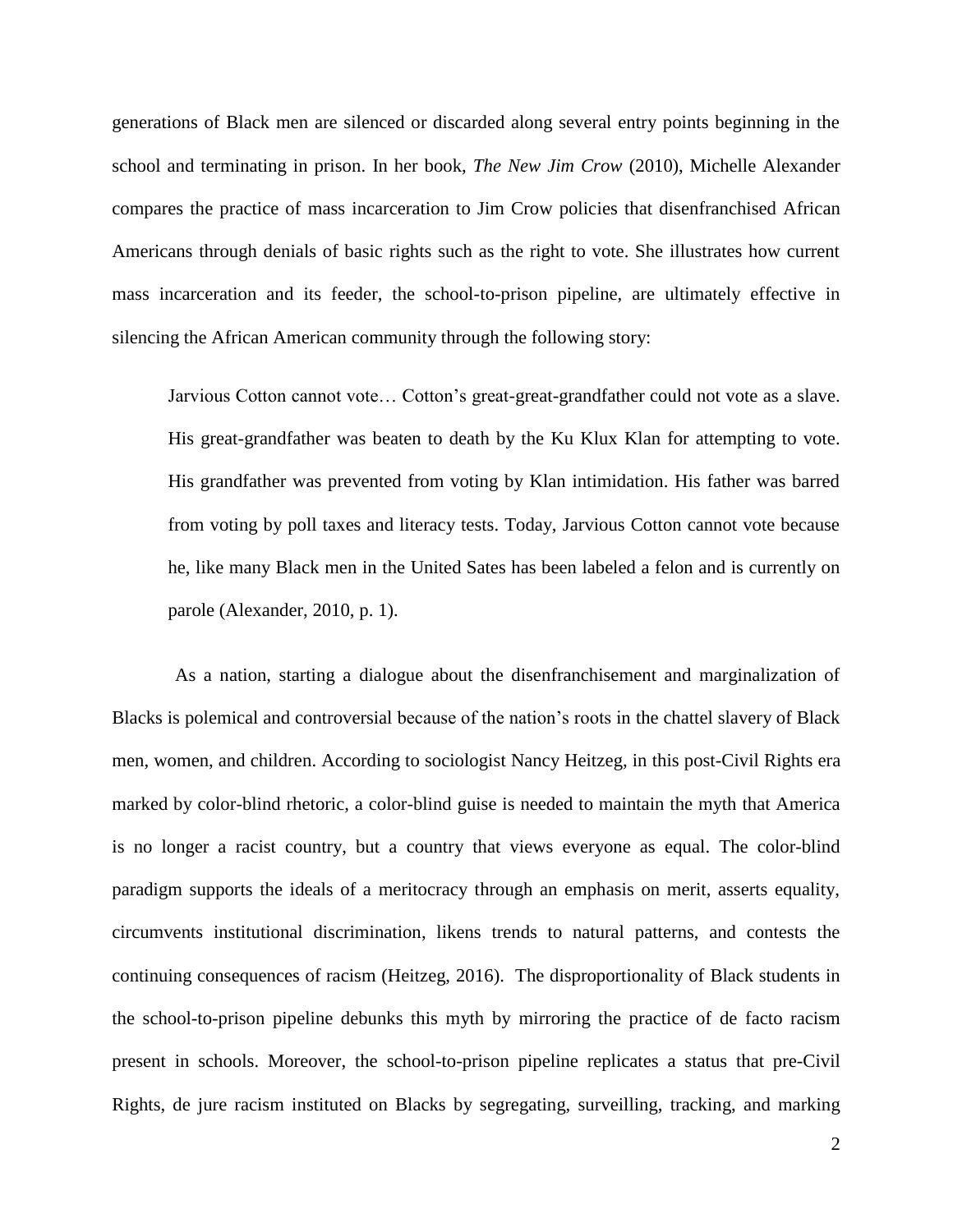Black students as inferior (Heitzeg, 2016). Therefore, the school-to-prison pipeline is a masquerading racist practice ensconced in the nation's color-blind paradigm. As an extension of how color-blind racism bleeds into law and policy, the school-to-prison pipeline propels institutionalized racism and punitive social control, reinforcing the perspective and position of Blacks as inferior.

The school-to-prison pipeline is an issue of great import as its underlying racist nature shielded by color-blind rhetoric silences Black males by impeding their academic and social success in addition to the degree in which they can make meaningful change within their communities. Schools place Black boys on this downward trajectory through a number of practices such as push-outs, criminalizing behavior, and systemic failures. In addressing the issue of the school-to-prison pipeline, it is crucial to not only understand the multifaceted and interconnected causes that place and silence boys on this trajectory, but also practices that can lead to positive outcomes for these students. Through this paper, I argue (1) the education-related causes of the school-to-prison pipeline is interconnected and create a downward spiral of criminalization that traps young Black men in a youth control complex (Rios, 2011). Additionally, (2) for several Black boys, schools no longer represent a safe environment where learning and developmental growth occurs, but rather represents an "anti-educational environment" that is antithetical to their success. The anti-educational environment works in tandem with the causes of the school-to-prison pipeline as Black boys internalize negative labels and experience feelings of hopelessness, disengagement, or dissonance as a consequence of teachers suggesting they are academic failures or characterizing them as deviants. Lastly, (3) as a recommendation for disrupting this downward trajectory, it is pivotal for teachers as resistors (Autry, 2015) to use their relationships to transcend the school environment. To illuminate these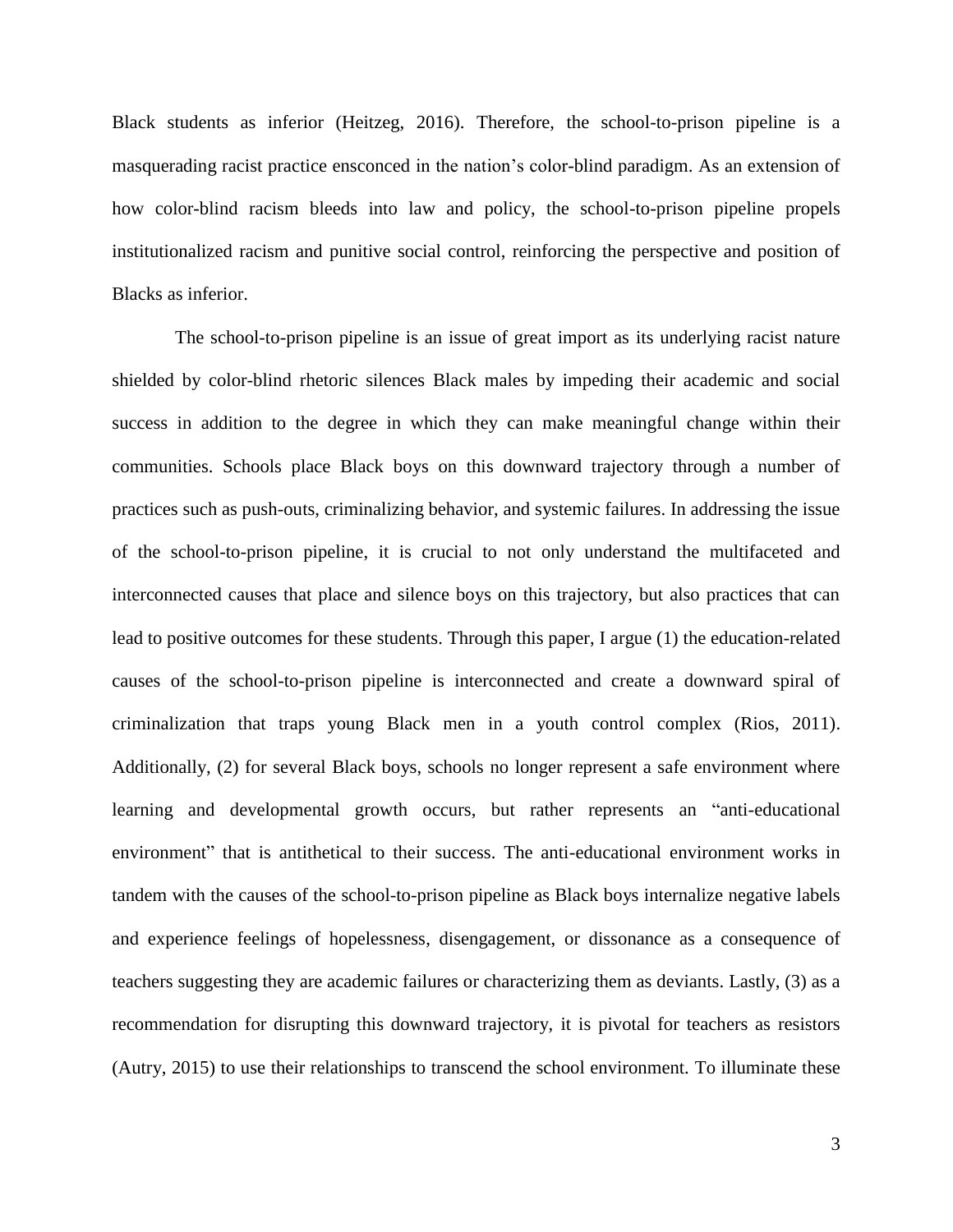ideas, I include a case study of one student to show how relationship-building between a teacher and student leads to positive outcomes and a reframing of the image of the "bad boy."

## **The School-to-Prison Pipeline and At-Risk Youth**

Within the past 30 years the relationship developed between school districts and the juvenile justice system has become increasingly entrenched in a punitive paradigm. Also, referred to as the school-to-prison pipeline, this shift is indicative of a rise in the criminalization of student misconduct in schools and subsequent punishment implicated by juvenile courts. Instead of adopting a rehabilitative framework, as originally intended with the formation of the juvenile courts, juvenile courts have transformed into the disciplinarians of school referrals (Mallett, 2016). According to the American Civil Liberties Union, the school-to-prison pipeline is a trend in which students are "funneled out of public schools and into the juvenile and criminal justice systems." Policies and practices at the federal, state, and local levels are responsible for funneling students away from a quality education and into the courts (Mallett, 2016). The schoolto-prison pipeline marks the degradation of a quality education to one that fails many marginalized youths academically and socially by halting their development in these respective areas and stifling their future potential (Kim, Losen, & Hewitt, 2010).

The victims of this downward trajectory, which often culminates in incarceration, are students who generally do not pose a safety threat to their peers, schools, or communities. On the contrary, they are the ones whose safety within schools is threatened. They are the most vulnerable because of individualized concomitant challenges such as poverty, mental health status, and developmental or cognitive delays in addition to the societal challenges of institutionalized racism ensconced in contemporary color-blind rhetoric (Heitzeg, 2016, Mallett, 2016). When the individualized concomitant challenges converge to create a number of intersections, many of the youth on this pathway are impacted in a negative way, thus, creating a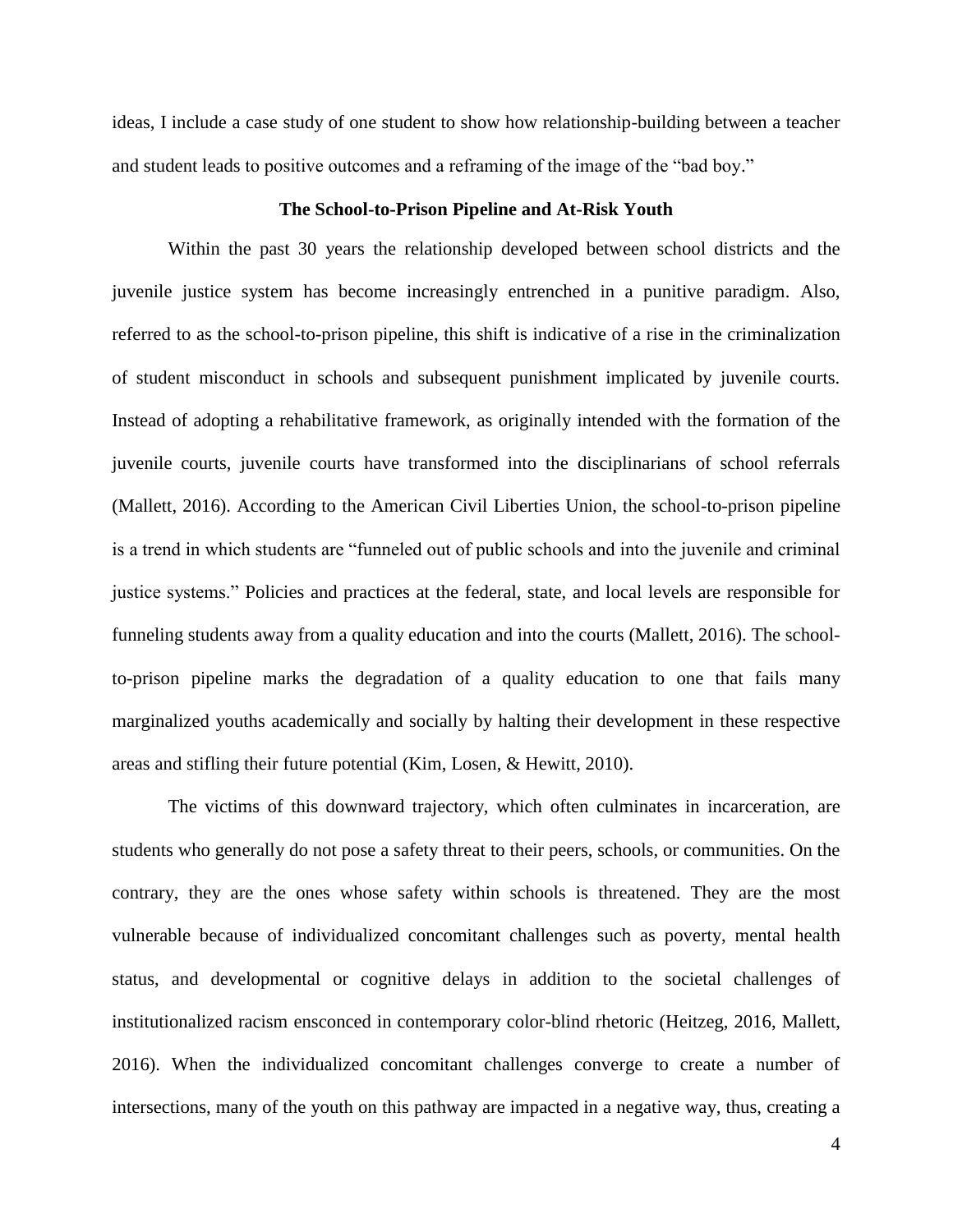number of at-risk groups. Five factors the literature has identified are youth in poverty, victims of abuse or neglect, students with special education disabilities, youth who identify as lesbian, gay, bisexual, or transgender (LGBT), and young people struggling with homelessness or in foster care (Kim et al., 2010, Mallett, 2016). Black males represent a unique at-risk group whose intersectionality is disproportionately present along many entry points of the school-to-prison pipeline. The contemporary language of color-blindness downplays this covert institutionalized racism and allows society to underwrite the significance of this disproportionality and the overrepresentation of race; however, statistics on the dismal trajectory of Black males illustrate their demise.

Black men fall into several at-risk groups based on special education and socioeconomic status, gender, and race. At the intersection of socioeconomic status and race, families of color such as African Americans, Hispanics, and Native Americans, are overrepresented in the lowincome socioeconomic bracket (Mallett, 2016). Young people of color are also overrepresented in special education. Recent data suggest many Black and Native American children are classified under intellectual and emotional disabilities, disabilities which are associated with high rates of classroom removals (Mallett, 2016). The statistics referenced in Carla Amurao's (2013) work on the school-to-prison pipeline further sheds light on the plight of Black males in American schools. Amurao reported that Blacks are 3.5 times more likely to be suspended than their white peers. In addition, Black and Latino students are 2 times more likely to not graduate from high school, which is concerning since 68% of males incarcerated in state and federal prisons do not have a high school diploma. Moreover, Blacks and Latinos are overrepresented in criminal justice institutions as they represent approximately 30% of the U.S. population, yet represent 61% of the incarcerated population. The dismal trajectory of Black males continues as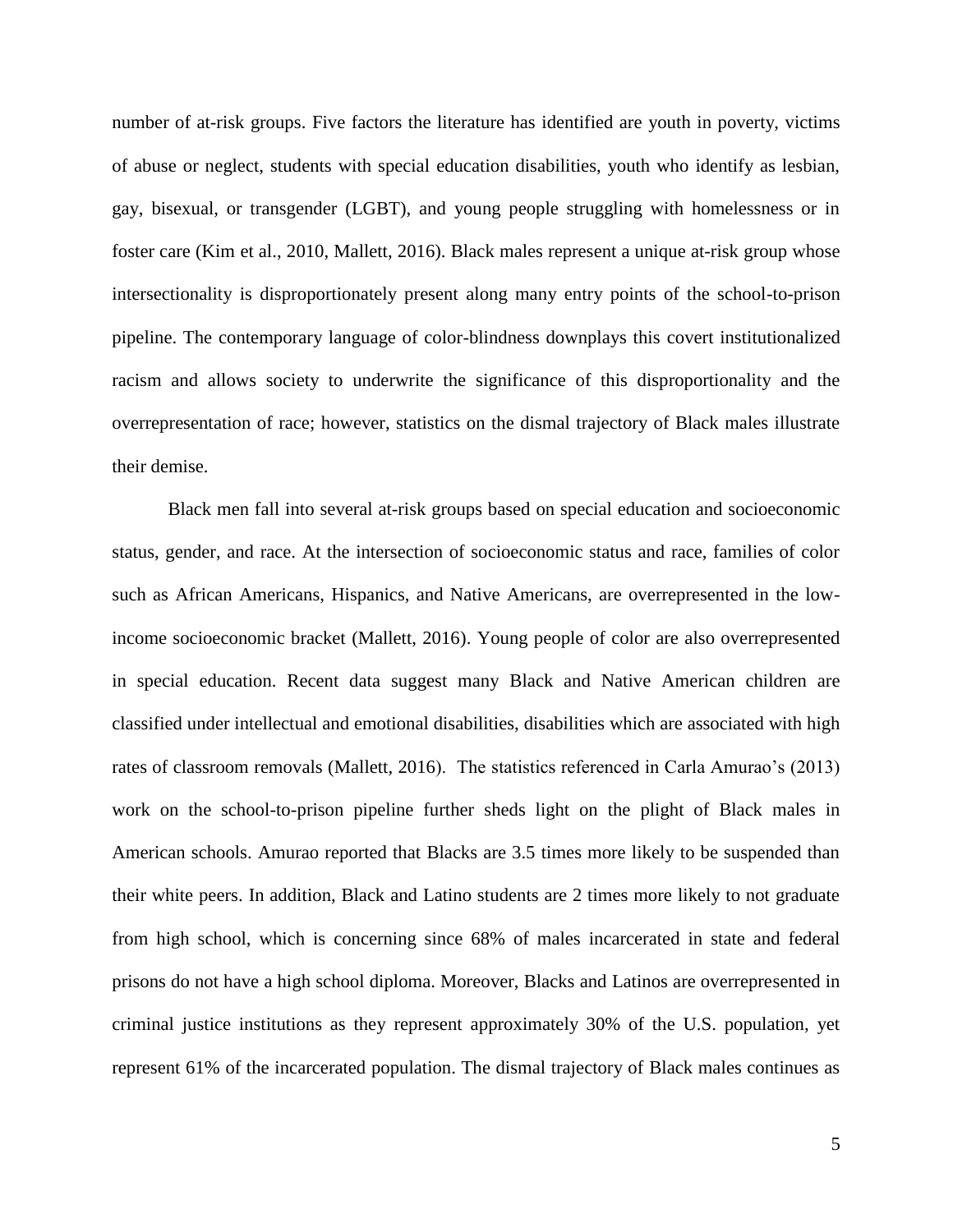one out of every three Black males is incarcerated during their lifetime, whereas for Latinos, one out of every six males (Amurao, 2013). Overrepresented along several points of the pipeline, Black men are endangered within American schools as they are highly susceptible towards being placed on this downward trajectory.

This invisible yet visible trend serves many ideological functions that help to perpetuate the underpinnings and perceived necessity of social control. According to Heitzeg (2016), "it serves to reify old racial archetypes that erroneously conflate crime and welfare receipt with Blackness, fuel white fears of racialized danger, and retain white supremacist practices without question or consequence" (p. 30). This implores one to question the extent to which Black males are not only victims, but also intentional targets within a larger system of social order and control. According to Rios (2008), the answer to this question is best understood through the lens of the youth control complex. Rios suggests that Black and Latino youth are constantly in a struggle to redefine their identities within a social ecology that aims to manage and control them. More specifically, Black and Latino males' actions must be viewed from the lens of them "wanting to be acknowledged, to feel accepted, to feel human, instead of the typical assessment that they are power hungry, preemptive-respect seeking individuals" (p. 42). The greatest obstacle to redefining this image is their locked position within the youth control complex. Rios (2008) defines the youth control complex as:

A ubiquitous system of criminalization molded by synchronized, systematic punishment meted out by socializing and social control institutions. This complex is the unique whole derived from the sum of the punitive parts that young people encounter… The complex is the combined effect of the web of institutions, schools, families, businesses, residents, media, community centers, and the criminal justice system, that collectively punish,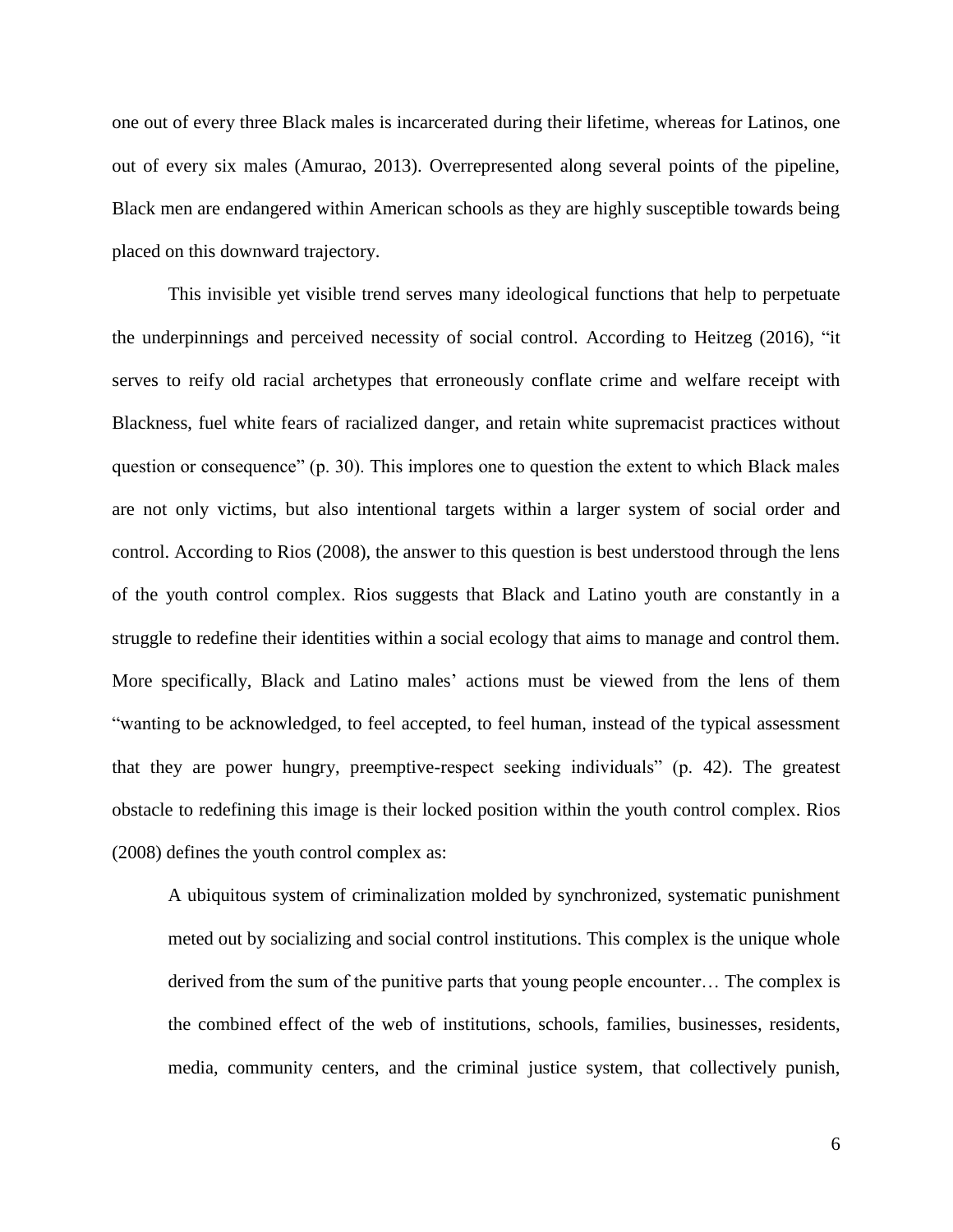stigmatize, monitor, and criminalize young people to control them (p. 42). The school-toprison pipeline is a practice that is imbedded within a larger system that works to control and manage certain groups. It is not an isolated phenomenon, but rather one that is synchronized with society and its intentions. In disrupting this downward trajectory, it is important to first understand the role of the school environment and the causes that are school and educationrelated since schools represent a microcosm of society's ideals. Furthermore, it is important to understand the school and education-related causes of the school-to-prison pipeline because schools are increasingly influenced by the confluence of many elements of the youth control complex and therefore may no longer represent the safest place for our Black males. In schools, the influences of the media, stereotypes, criminal justice system, or business converge to punish and stigmatize Black boys, which end in negative views of school and educational attainment in addition to placement on the school to prison pipeline.

#### **Causes of the School-to-Prison Pipeline**

The literature on Black boys in the classroom depicts a classroom and school environment where segregation by race and class provides students with an inferior education (Heitzeg, 2016). In American society, Black children, who are also overrepresented as lowincome children, often receive an education that is inequitable in comparison to their white and more affluent peers. The inequalities present in the American school system mirrors the privileges and pitfalls that socioeconomic status contributes to the gap between those who can achieve their dreams and those who do not (Kozol, 1991, 2005), thus creating an opportunity gap. This opportunity gap is not a recent phenomenon, but one that is interwoven into the historical fabric of American public education. Throughout history, public education is used directly and indirectly as a means of social control. For instance, it is a tool for instilling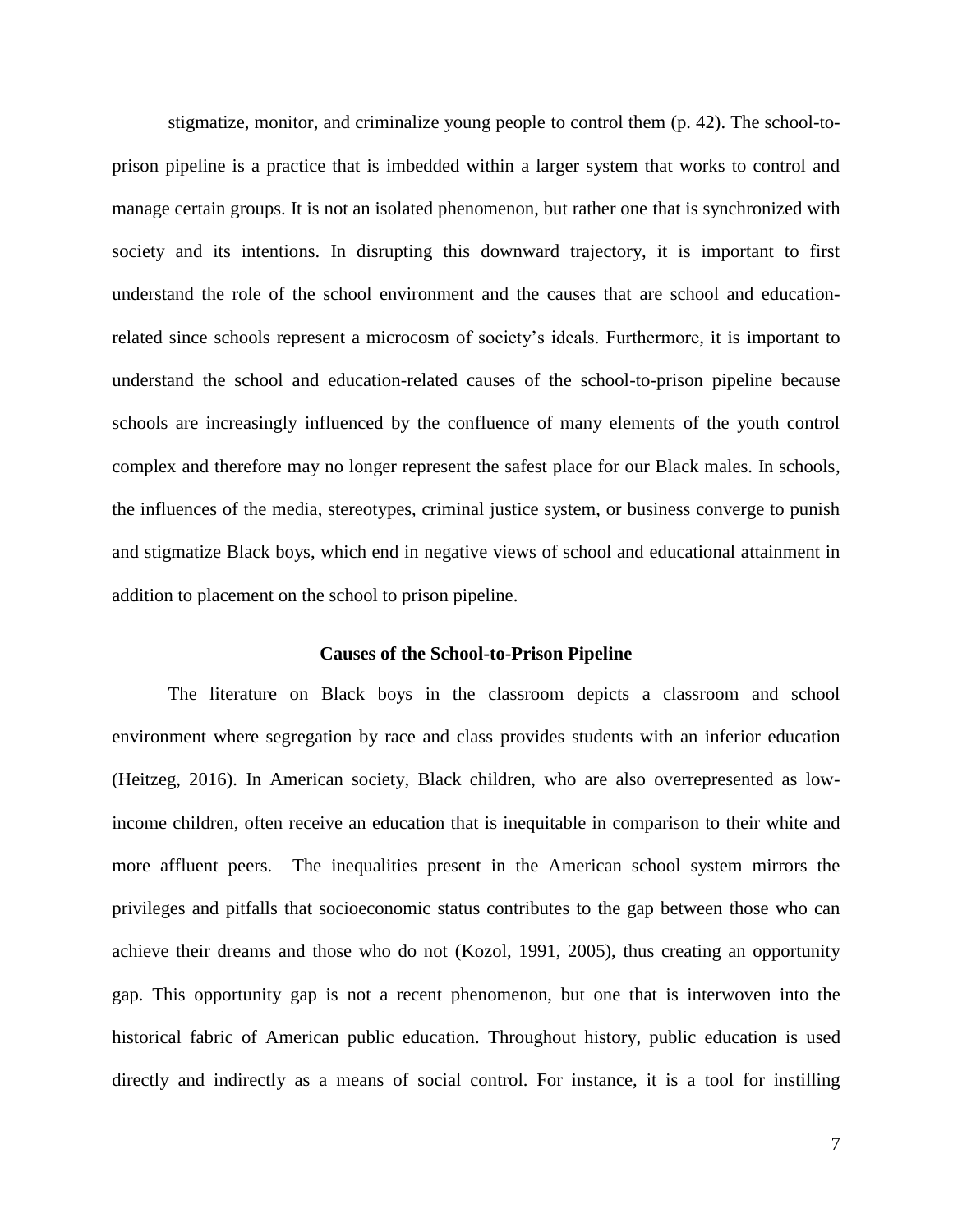hegemonic cultural values, assimilating immigrants, and preparing a workforce for certain jobs within a capitalist and merit-based job market (Heitzeg, 2016). Moreover, public education is used to replicate and preserve social stratification in America so individuals comprising certain race, class, or gender demographics are intentionally locked into a specific stratum (Heitzeg, 2016). The school-to-prison pipeline is yet another practice that falls under the socializing purpose of education. Beginning in the schools, this pathway is effective in socializing students of color and other subgroups into inferior roles that limit social movement and their participation in the American "democracy."

I will refer to all the factors in the school environment that work against the success of Black boys, perpetuate the school-to-prison pipeline, render schools' unsafe environments, and create disengagement and dissonance within schools, as the "anti-educational environment." Such factors include many of the interconnected and cyclical educated-related causes of the school-to-prison pipeline: the disparate effects of high states testing and educational policy, systemic barriers, subpar education in alternative programs and juvenile justice institutions, and the criminalization of student misconduct. Black boys attending schools are hyper-visible in the eyes of meritocratic policies and are disadvantaged by the anti-educational environment as it relegates them to a curriculum that is based on outputs as measured by continual testing. At the same time, it exposes them to a punishable hidden curriculum predicated upon a stereotypic duality for Black boys. Black boys are often portrayed within two roles: the student athlete that excels in sports or the academically inferior student. Both roles in schools create a contentious space for Black boys to navigate as the messages they receive through their location in compensatory classes or as they wait for a meted-out punishment by a school official suggest a limited number of possibilities for success. Instead of participation in academically-rich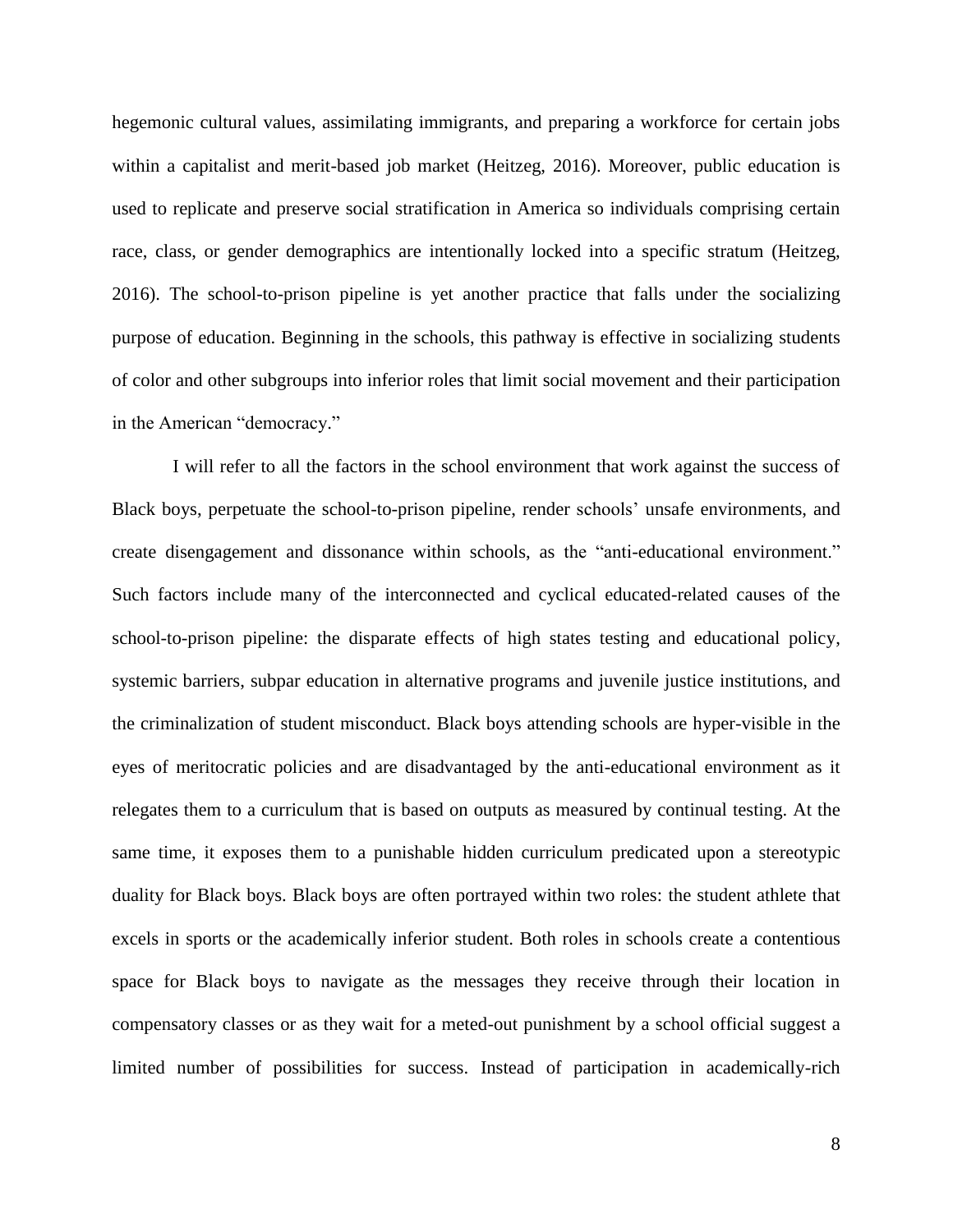extracurricular activities such as the debate club or school newspaper, Black boys are told they are "good at playing basketball or rapping" (Noguera, 2008). As it becomes difficult to navigate a space that is a part of the youth control complex and carve a niche for what success should look like in the presence of limited successful archetypes and punitive control measures, this antieducational environment creates a dissonance between Black boys/young men and academic success, which in turn feeds the school-to-prison pipeline.

## **Disparate Effects of the Accountability Era**

The recent emphasis on school accountability in conjunction with the privatization of education has turned the school environment into one that is antithetical to the success of Black boys. This corporate-type take-over is not only apparent in the overemphasis on data as indicative of student success, but also present in the notion of teachers, students, and administrators as removable and at times interchangeable parts, to achieve the greatest outputs, i.e. test results. With a goal of achieving the greatest outputs, schools push out low-performing students and push them onto the school-to-prison pipeline. Too often, these low-performing students are Black males.

The No Child Left Behind Act of 2001 (NCLB) is responsible for this data-driven and accountability ethos present in educational discourse (Autry, 2015) and a major contributor to the school-to-prison pipeline. A goal of NCLB is to ensure that students are achieving academic goals in a school environment that is deemed safe and staffed with high-quality teachers. Standardized testing is used as a measure of accountability as schools, school districts, and states are required to disaggregate the results based on subgroups of students: economically disadvantaged, special education status, racial and ethnic background, and students with limited English proficiency (Autry, 2015). NCLB is especially pertinent to Title 1 schools whose student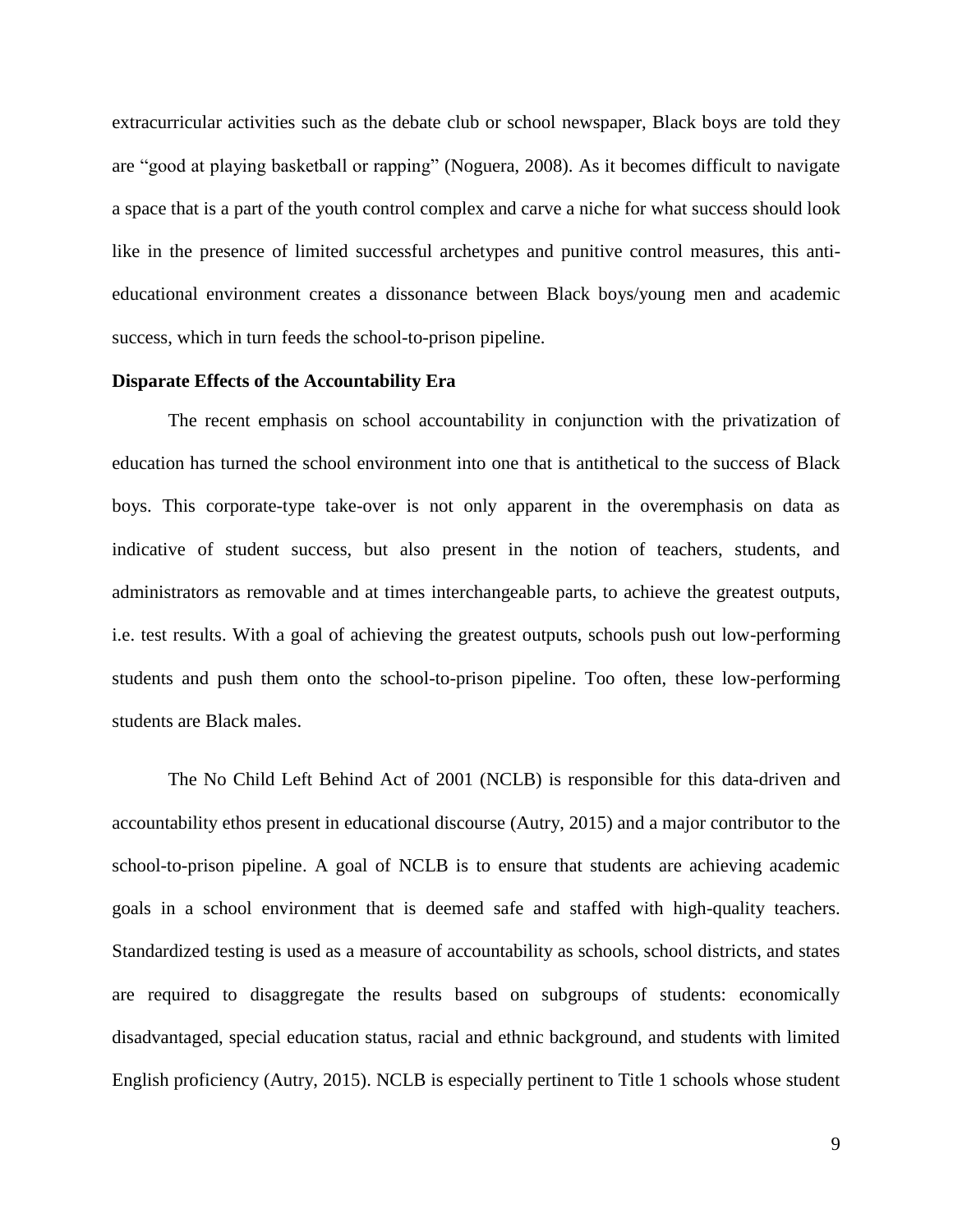populations are representative of some, all, or a comorbid mixture of at-risk subgroups and are condemned as failing these groups of students. Under the 1965 Elementary and Secondary Education Act (ESEA), Title 1 funding was an initiative to ensure that resource inequities in education were addressed through the allocation of supplemental federal grant money to local and state funds for poorer school districts (Heitzeg, 2016). Contrary to NCLB's goal of ensuring safety and academic progress in Title 1 schools, NCLB creates unsafe schools, or the antieducational environment, as it ignites pressures for stakeholders to prove academic success with these subgroups or face the wrath of punitive sanctions.

If a school receiving Title 1 funding does not meet accountability measures, or adequate yearly progress (AYP), for two consecutive years, then the school would receive assistance and the students provided the option of choosing another public school to attend. If the school continues to fail for five consecutive years, then the school must "reopen as a charter school, replace all or most of the school staff who are relevant to the failure to make adequate yearly progress, or turn over the operations either to the state or to a private company with a demonstrated record of effectiveness" (Autry, 2015, pg. 2). The repercussions of low performance are dire as it creates internal pressures for students to perform well and can externally result in communities losing schools that are pillars because of their relationships with its residents over generations.

Intended in theory to improve the education that disadvantaged students receive and to close current achievement gaps between various subgroups of students such as English Language Learners, students with disabilities, racial minorities, or low-income students and their more advantaged peers, NCLB ushered in an emphasis on "accountability," manifested through educational standards and assessments, and parental involvement (Autry, 2015, Klein, 2015).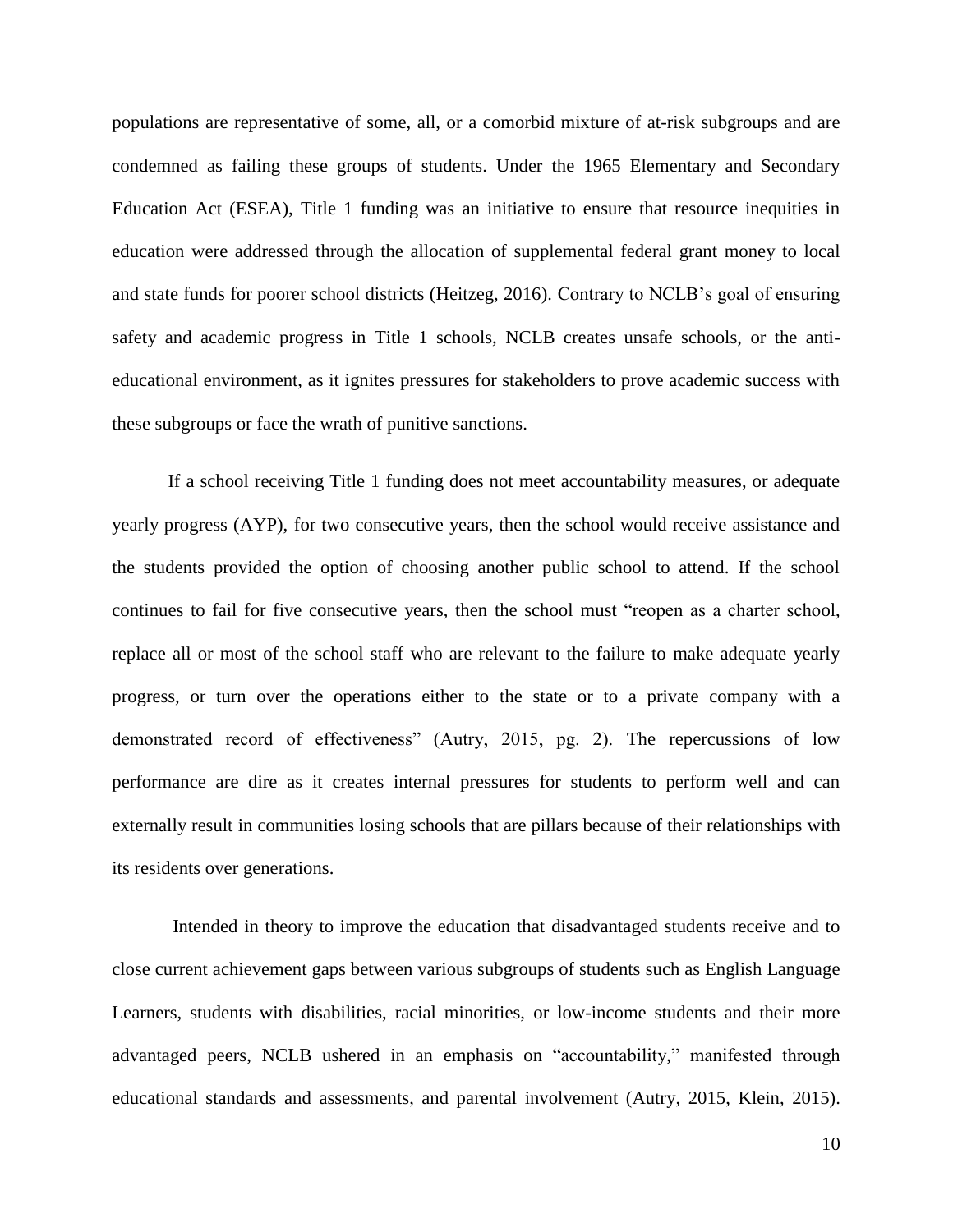The accountability aspect of NCLB—the part of NCLB that theoretically was meant to close the achievement gap among subgroups--has had a disparate and opposite effect on these subgroups (Kim et al., 2010; Autry, 2015; Mallett, 2016). For instance, schools in urban districts have experienced changes to their curriculum that have led to more rote memorization and a curriculum inundated with the accruement of testing skills and strategies. From my observation as a teaching candidate and teacher, many elementary public and charter schools operate in this model, when testing season (January – April) approaches. Students may begin a form of in-house tutoring that addresses testing strategies or instruction strays away from learning new content and resembles drills where students get repeated exposure to answering multiple choice and short answer questions.

The advent of meritocratic policies such as No Child Left Behind and the more contemporary reauthorization, Every Student Succeeds Act (ESSA) play a major role in the shift from learning that is content driven to one that emphasizes acquiring skill sets to pass standardized tests (Heitzeg, 2016). In response to the question, what and how should students learn, Ravitch (2010) in *The Death and Life of The Great American School System embraces a* more constructivist approach to learning by suggesting that students should engage in activities and projects that make learning appealing to them. The curriculum, grounded in the liberal arts and sciences, serves the purpose of preparing students for participation in the politics of the democratic society in which they reside in (Ravitch, 2010). This type of curriculum removes students from the passive role of depositors within a banking system to active learners who coconstruct meaningful knowledge (Freire, 2002). In addition, a content rich curriculum allows students to participate in an education that is engaging and culturally relevant to their culture, lived experiences, and interests (Autry, 2015).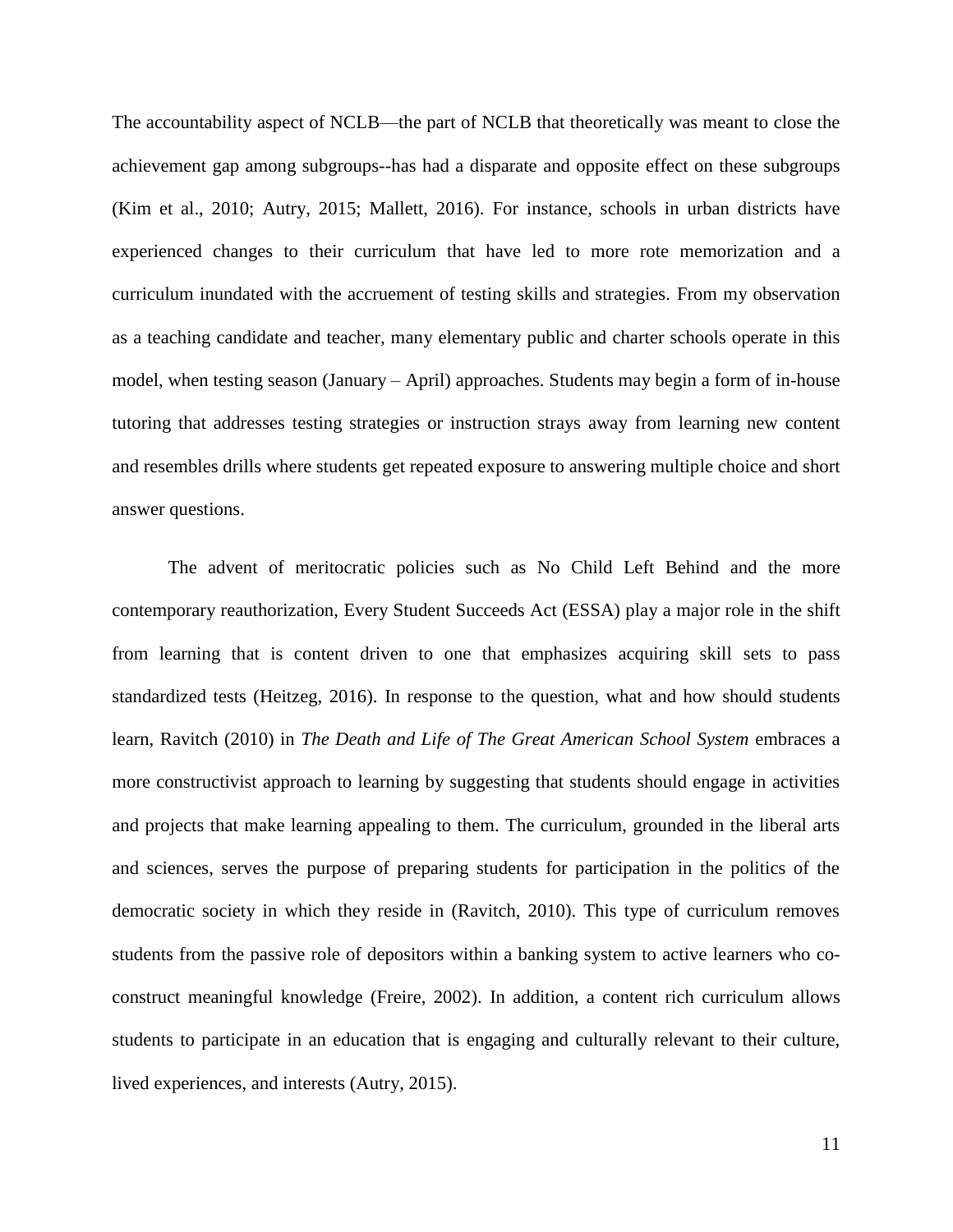When students receive a culturally-relevant and content-rich education, they are empowered to make decisions and advocate for their community and values. They can do so because they are equipped with an education that teaches them how to contextualize education within their communities, to make connections between what they know and what they are learning, to love learning through an inquiry and project-based framework, and to think critically in novel situations. Their education extends to their advocacy and civic engagement because the curriculum that is provided allows them to share their narratives and partake in dialogue, and is directly related to the issues that affect them. It emphasizes the catalytic power of voice as opposed to the invisibility of silence. Young people of privilege often already receive this type of education, and experience empowerment in part because they are prepared with the underlying social and cultural capital, necessary for political and civic participation. But within the context of American schools, every child does not receive this type of meaningful instruction and lowincome students of color are less likely than others to receive civically empowering pedagogy.

Although NCLB has been lauded for its success in surfacing academic gaps within certain subgroups of students as well as gaps in teacher quality, the extent of its effectiveness is only superficial (Autry, 2015). Schools now go through great lengths to ensure they are producing high achieving students, but the steps they are taking to achieve this goal has disparate and negative effects on the students. Specifically, the link between Title 1 schools and the desire for high test scores means that low-income students and students of color often receive monotonous, disengaging, and rote skills-based instruction that creates a negative cycle of worsened academic performance and behavior problems in urban schools (Autry, 2015). Furthermore, schools have started to reshape the data pool by pushing students out to keep them out of schools through lengthy suspensions during testing days (Autry, 2015). Schools mask the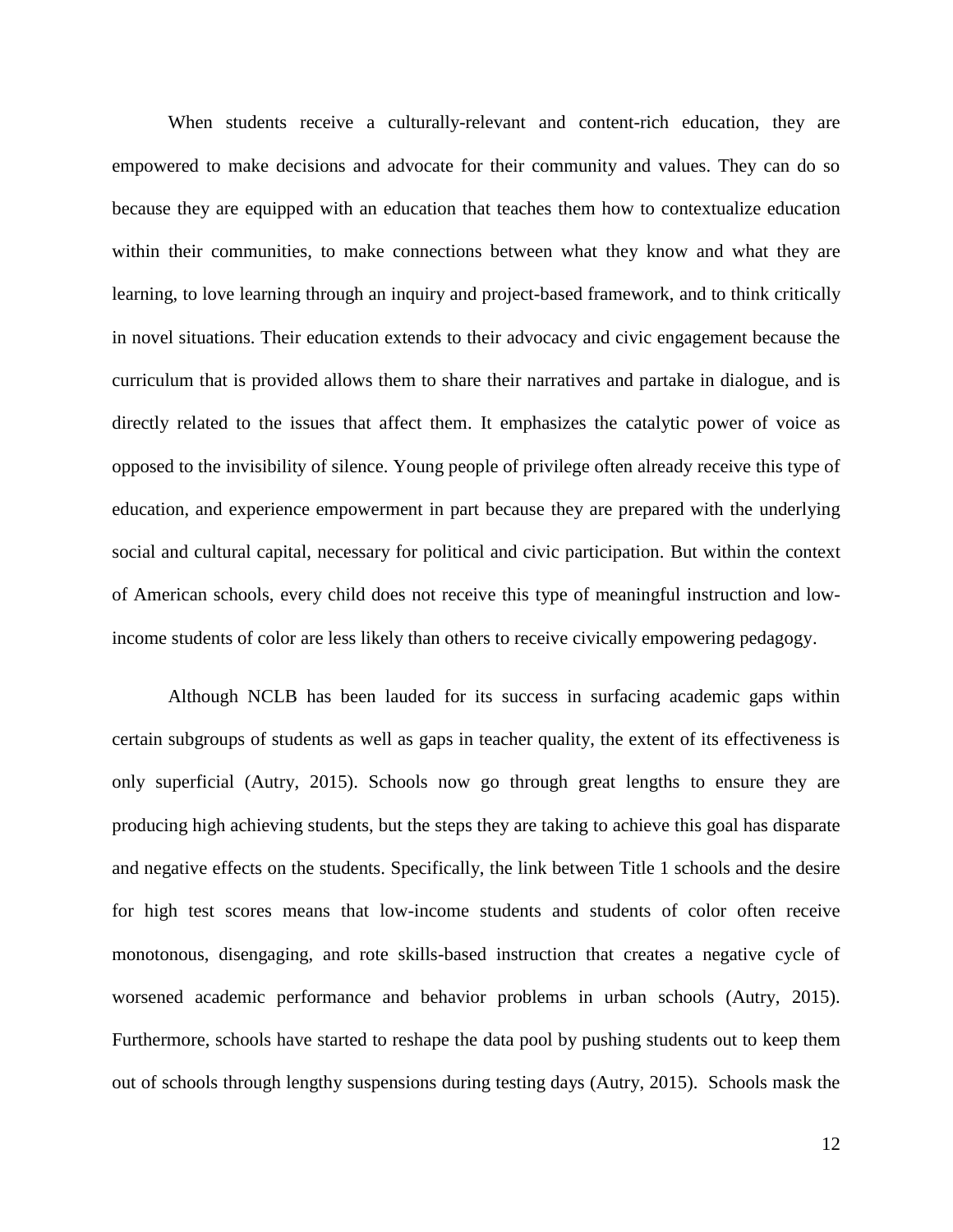practice of pushing low performing students out through other practices such as "selective discipline" where specific groups of students are suspended through zero-tolerance policies (zero tolerance policies are covered at length in a later section). Students who are disproportionately affected by these practices include students with disabilities, minority students, English language learners, undocumented students, and students who are homeless or in foster care (Kim et al., 2010, pg. 34). As a result of the disparate effects that it has had, namely pushing out lowperforming students, NCLB displaces groups of students from the school environment as schools embrace measures to optimize their test results, but jeopardize the students' futures.

# **Criminalization of Student Misconduct**

At the crux of schools' ability to push low performing students out, is the overarching practice of criminalizing student misconduct through the hidden curriculum and disciplinary policies. The hidden curriculum teaches students methods of socialization in relation to their position in the larger society. During the impressionable process of youth social and identity development, the hidden curriculum conveys messages of social value that may be communicated through interactions and the language of the school environment (Kayama, Haight, Gibson, and Wilson, 2015). The hidden curriculum emphasizes discipline for students of color, which opens the door to teacher subjectivity and bias, based on young people's roles in society (Kayama et al., 2015). How does one define discipline? How does culture impact this definition of discipline? As teachers answer these culturally dependent questions, they are creating a school environment that is either socially congruent with the student's culture, or incongruous with it. Most often, for Black boys the school environment is incongruous with their culture, as they are disproportionately criminalized through the hidden curriculum's duality of their roles in school and society, the athlete versus the at-risk student. Their criminalization is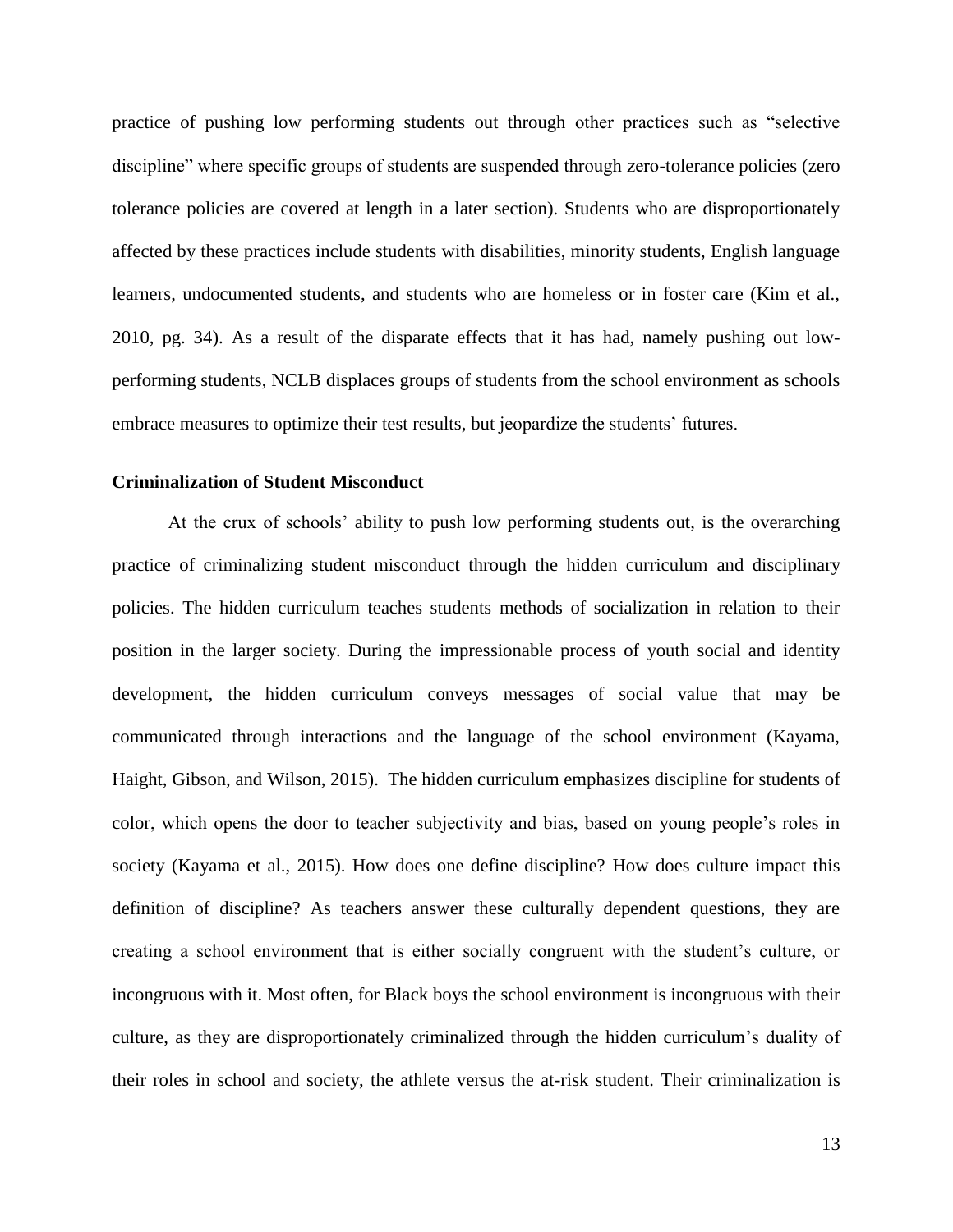then primarily conducted through zero-tolerance policies which are being increasingly misused to result in other discipline related phenomenon such as selective discipline practices, exclusionary discipline policies, and the discipline gap.

Zero-tolerance policies are the product of the 1994 federal Gun Free Schools Act aimed at minimizing student possession of firearms in school. The context for this act was the perceived rise in school violence as several school shootings were highly publicized through the media. The act mandates states respond to this perceived threat by enacting laws that require districts to expel students who are in possession of a firearm on school grounds for at least one year. The mandate also includes a noteworthy exception, which allows school administers to "modify expulsions on a case-by-case basis" (Kim et al., 2010). There are three inherent dangers with zero-tolerance policies that are inextricably tied to the disproportionate rates of discipline for students of color and contribute to their placement on the school-to-prison pipeline. The dangers include the expansion, application, and subjective interpretation of zero-tolerance policies.

Over the years, zero-tolerance policies have strayed away from its original intent and have expanded to include a number of other behaviors that surface in the school environment. Zero-tolerance policies now span major offenses such as weapons possession, drug use, smoking, and fighting while also including automatic suspensions for more minor offenses such as dress –code violations, truancy, or tardiness. Lastly, zero-tolerance policies can also include behaviors where the intent is ambiguous, most namely, talking back to or disrespecting teachers and engaging in disrupting or distracting behaviors (Kim et al., 2010). Unlike the requirements stated in the original law that allow for case-by-case determinations, some schools mete out suspensions without considering individual circumstances surrounding the student misconduct. Circumstances and characteristics such as a student's age, cognitive development, intent,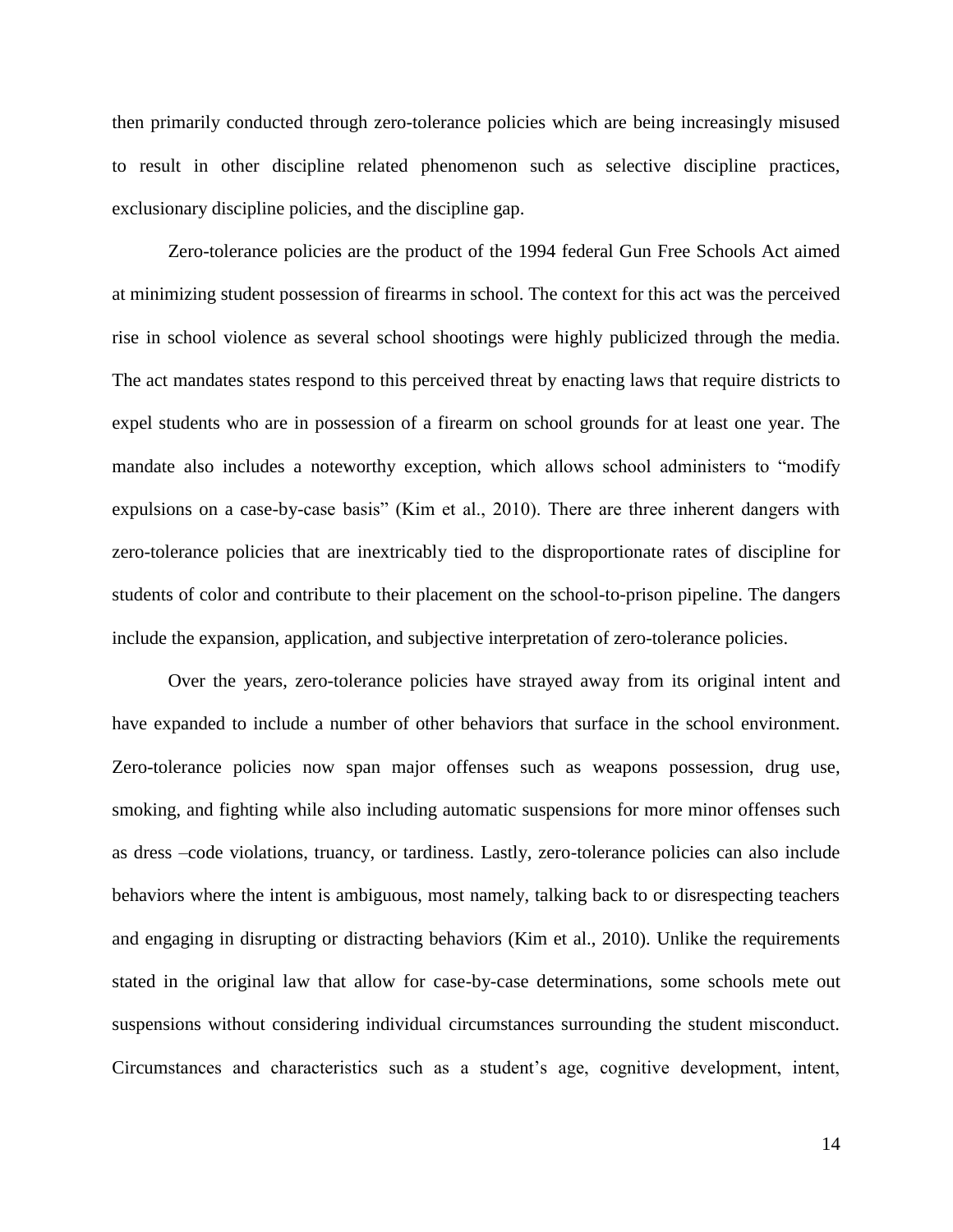recidivism, or character are not considered (Kim et al., 2010). For instance, in one study, students were expelled from school under truancy rules after their alleged truancy was due to the need to recover from violent attacks. The push out experienced here is connected to the schoolto-prison pipeline, as one of the students Slick, had nowhere to go so chose to stay on the corner where a friend was gunned down. This places him in danger of being disengaged with school as he may have a sense of injustice since he could not prevent the violent attacks and missed school time and was not allowed to justify his case before the final decision of expulsion (Rios, 2008).

In addition, the total hours of missed instructional time can result in Slick or someone in a similar position falling further behind his peers, which decreases the chances of him earning a high school diploma or choosing to invest in higher education This application of zero-tolerance policies also fails students because it increases their exposure to victimization if students do not have a safe place to go during school hours. By electing to hang out on the corner after his expulsion, Slick risked further victimization from the police in his neighborhood, which also increases his chances of becoming court involved (Rios, 2008). Slick's example illustrates how zero-tolerance policies create an unsafe school environment for students, as misbehaviors can arbitrarily lead to a suspension without an explanation or investigation into mitigating factors, such as intent. In tandem with the pressures of NCLB, if school administrators want to remove students from the school environment, then they can couch their suspensions in arbitrary and punishable behaviors under zero-tolerance policies. Black boys who misbehave or perform poorly academically easily become targets of subjective punishments and pushouts.

Another danger in zero-tolerance policies is its application to schools that predominately educate students of color. Zero-tolerance policies started in response to school violence incidents that primarily occurred in suburban white schools. These policies are now overwhelming applied

15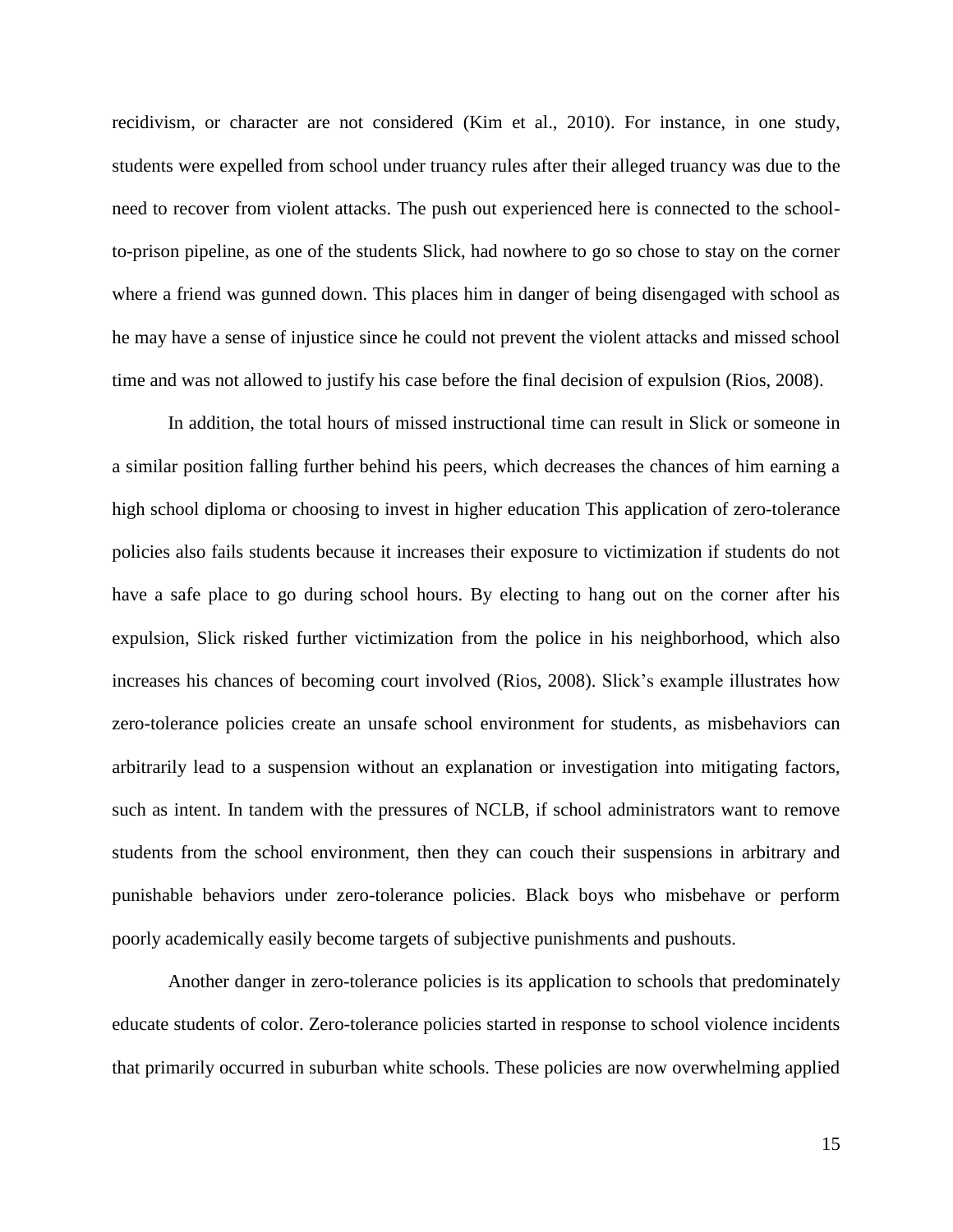in schools that serve students of color (Mallett, 2016). This is dangerous as students of color are subjected to their teacher's interpretations of misconduct, which may be culturally-dependent since many schools are staffed by white, middle class women who do not share the students' backgrounds. This application of zero-tolerance policies becomes embedded in cultural mismatch because of the lack of distinction between severe and minor offenses (Monroe, 2005) and speaks to the last danger in the use of zero-tolerance policies, subjective interpretation. The gray area created between a teacher's interpretations of student behavior and a student's intent is often based on hegemonic white, middle-class cultural values that transform teachers into social agents who can either affirm a student's culture or disempower it by silencing students' ways of interacting. For example, in Ferguson's (2000) research on boys, she notes the differences between the ways Black boys express themselves using "emotional expressions and a rich, complex, nonstandard vocabulary" contrasted with the Standard English and still body demanded in school.

The enactment of zero-tolerance policies in schools are often coupled with the use of over policing, which is another layer to zero-tolerance policies that has its own ties to how students are placed on the school-to-prison pipeline. Under zero-tolerance policies, disciplinary infractions frequently necessitate police referrals that result in opportunities for school officials and police to share and exchange information about students (Kim et al., 2010). Currently deployed in many K-12 schools are armed police offers. Referred to as School Resource Officers or SRO's, these agents patrol the halls of the schools engaging in random sweeps, searching students, administering drug tests, interrogating students, or responding to referrals by arresting students (Kim et al., 2010). In some schools, there is a "three strikes" program in which students are referred to the police or SRO's after their third disciplinary infraction (Rios, 2008). Policies,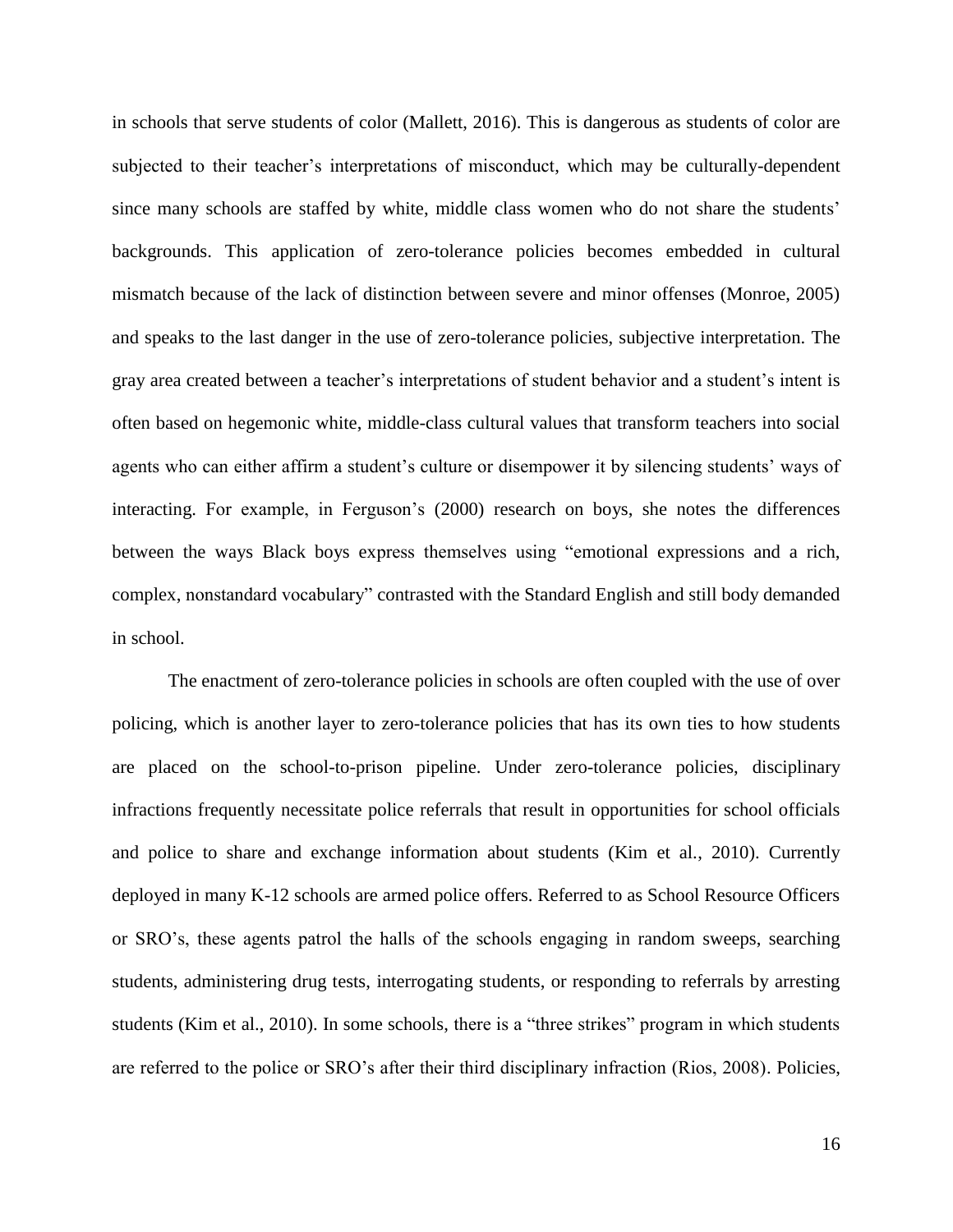like such blur the divide between the juvenile justice system and the adult justice system, as states like California have a "three strikes" law that requires a mandatory sentence of twenty years to life for felons convicted of their third felony (Rios, 2008). Like the other causes of the school-to-prison pipeline, students who are disproportionately affected by this practice include students of color and students with disabilities. Given that Black boys are often overrepresented in both groups, their intersecting identities makes them highly susceptible to these interactions with SRO's, the juvenile courts, and ultimately a justice system that increasingly mirrors practices meant for adults.

For example, one study reported in Kim et al.'s work shows African Americans and Hispanic students in one jurisdiction represent 24% of the student population, but 63% of the school-based arrests by SRO's. The study also found discrepancies between arrest rates, as students of color were more likely to be arrested that a white student for the same infraction (Kim et al., 2010). The results from this study indicate that Black students are increasingly pushed into a system that prepares them for adult crimes and punishments.

The presence and use of SRO's in schools are a detriment to a student's psyche (Kim et al., 2010). To begin, it increases the amount of negative exposure a student has with the police. Students observing these arrests may also develop a negative perspective on the police, rooted in distrust. Arrests in schools also increase the criminalization of students of color as arrests lead to referrals to the juvenile courts that could have been prevented through school-based procedures for addressing student misconduct. Kim et al., (2010) also note some of the long-term effects of school-based arrests by SRO for children and the community, "It nearly doubles the odds of dropping out of school and, if coupled with a court appearance, nearly quadruples the odds of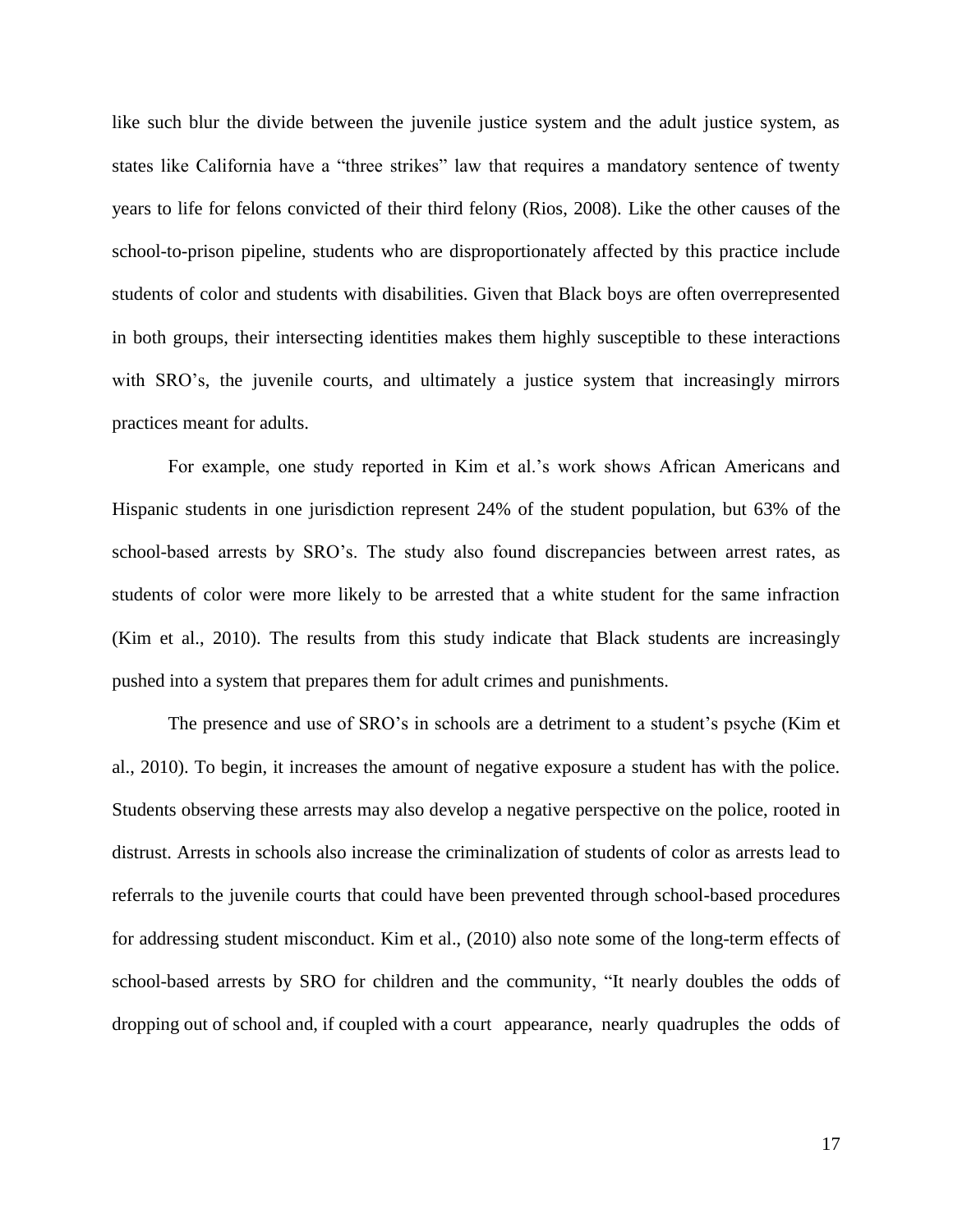dropout; lowers standardized test scores; reduces future employment prospects; and increases the likelihood of future interaction the criminal justice system" (p. 113).

The presence of SRO's in schools is another layer to zero-tolerance policies that effectually decrease a student's engagement in the anti-educational environment. School resource officers add to the criminalization of Black males as they mirror the surveillance that occurs in some of these students' neighborhoods and brings it into the schools through their patrols of the hallways. Furthermore, referrals or having SRO's at hand, expedites the rate in which a student can get arrested and referred to juvenile justice courts. As Black males continue to have negative interactions with police officers in places that should represent a safe environment for learning, these boys become disengaged in school as they are not treated as students, but criminals.

## **Subpar Education in Alternative Education Programs**

When students are pushed out of the school system through suspensions or are detained in juvenile justice facilities, the subpar education they receive continues to fail them academically and succeeds in placing them on the school-to-prison pipeline (Kim et al., 2010). Education is not a fundamental right. In some jurisdictions students have the right to education as long as they are present in school. In other jurisdictions, this right is considered voluntarily, waived once a student is chastised and removed from the school environment via suspension or expulsion. This allows jurisdictions to deny students access to alternative education during the duration of their punishment (Kim et al, 2010). In these jurisdictions, the denial of alternative education places students on the school-to- prison pipeline as it increases the chances of students having unsupervised time to spend on the street, academically falling behind their peers due to missed instruction, and experiencing disengagement and dissonance within the school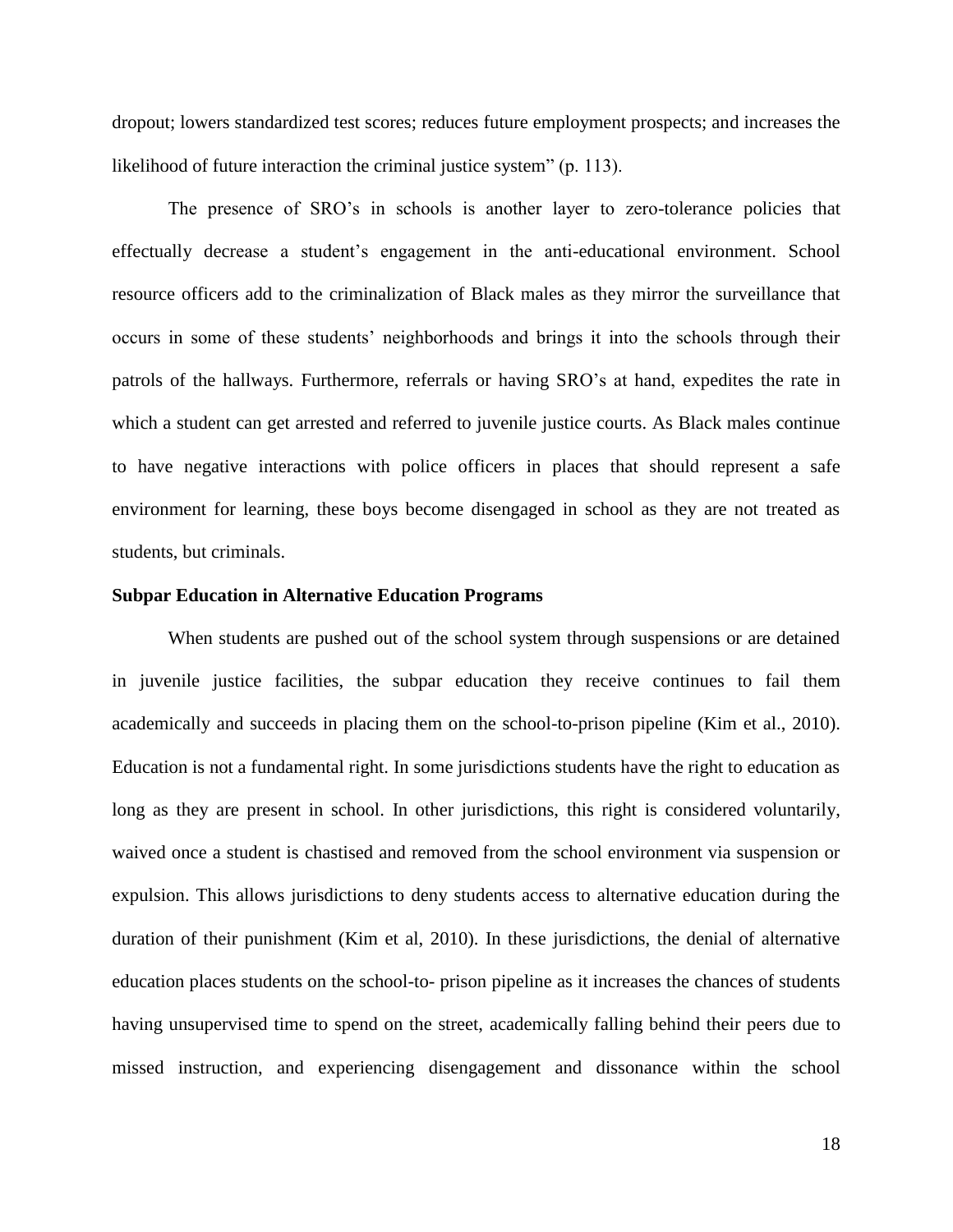environment upon return (Kim et al., 2010). Given the students who are predominately pushed out of the anti-educational environment are students of color and those with disabilities, the denial of alternative education succeeds in further disenfranchising these subgroups through suspensions. As the gap widens between these students and their more advantaged peers, the opportunities for academic and economic success in adulthood are further diminished.

Students who are suspended or expelled are presented with two options in lieu of the instruction they would normally receive in school. While some are denied access to education, others are provided with alternative education with or without due process. Regardless of how a student is enrolled in an alternative education program, the provision of alternative education can also place students on the school-to-prison pipeline. Students who are pushed out of schools are not guaranteed procedural protection, which makes them susceptible to placement in an alternative education program without notice or a hearing (Kim et al., 2010). According to researchers, advocates litigating on behalf of the procedural due rights of a student challenge this by arguing that such disciplinary-based transfers implicate both a property interest in receiving an education and attending school and a liberty interest in protecting a student's reputation (Kim et al., 2010).

In the (1975) Supreme Court case, *Goss v. Lopez,* the Supreme Court detailed the due process protections for a student's property and liberty interest in education. Regarding a student's property interest in going to school, the Court claimed, "Having chosen to extend the right to an education to people… generally, [the state] may not withdraw that right-on grounds of misconduct absent fundamentally fair procedures to determine whether the misconduct has occurred" (Kim et al., 2010, p. 80). Based on this ruling, schools are not upholding a student's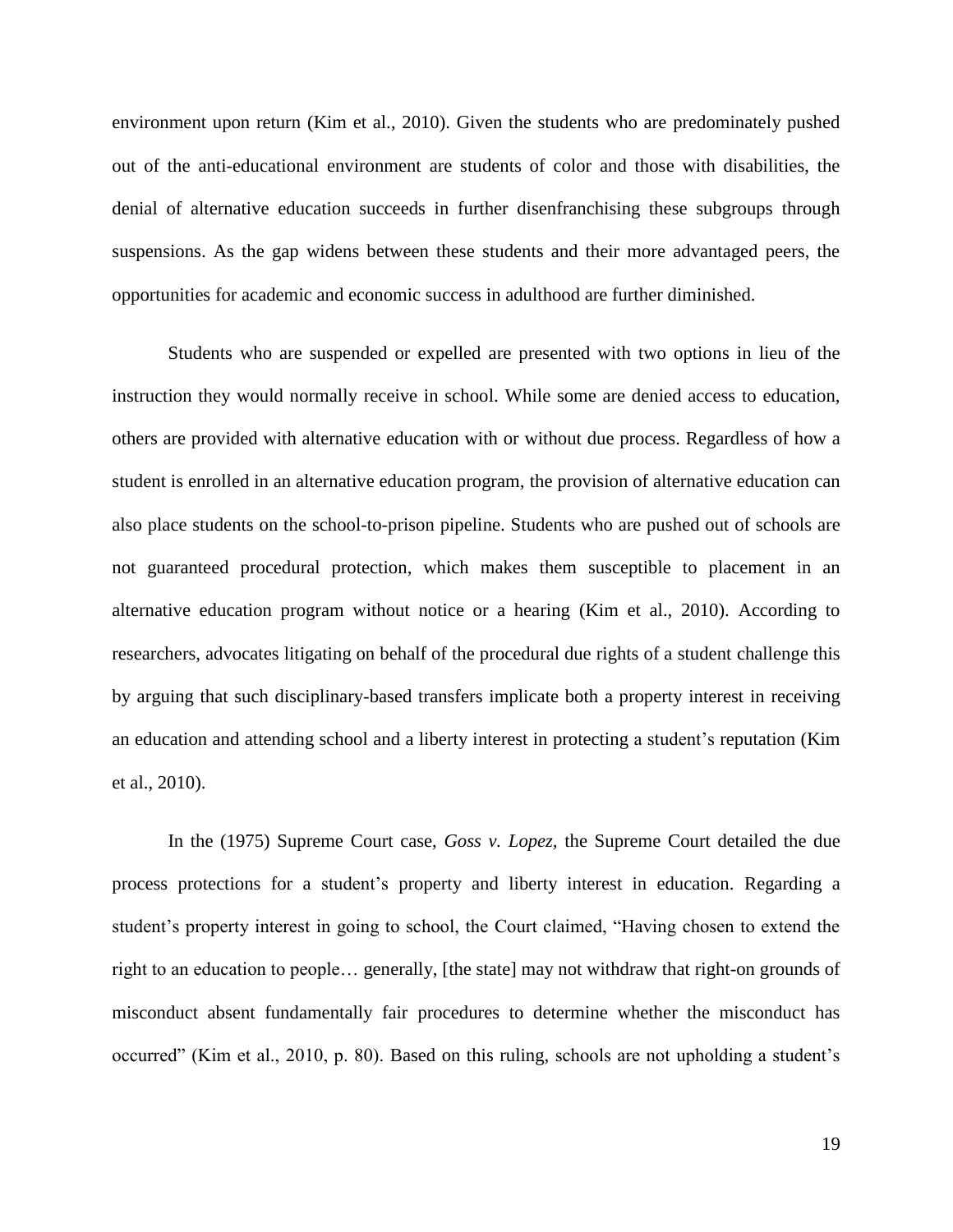property interest in education if the student does not receive a hearing that allows him to present his case. As for a liberty interest in education, the Court stated:

Where a person's good name, reputation, honor, or integrity is at stake because of what the government is doing to him the minimal requirement of the [Due Process] Clause must be satisfied… [C[harges [of misconduct] could seriously damage the students' standing with their fellow pupils and their teachers as well as interfere with later opportunities for higher education and employment (Kim et al., 2010, p. 81).

Students who are unjustly placed in an alternative education program because of biased hearings or the absence of a hearing are denied their liberty interest in reputation as they are further criminalized or stigmatized for having to attend an alternative education program that holds a negative connotation. For Black boys in the anti-educational environment, placement in an alternative education program without due process is indicative of how institutionalized racism coupled with implicit biases and stereotypes contribute to degrading the image of Black boys and reinforcing the image of the "deviant", "monster", "troublemaker", or "criminal". When students do not receive due process, then their narratives about the behaviors that led them to be suspended or place in an alternative system are silenced and their suspension and subsequent transfer into an alternative education program is based on allegations rather than proof of misconduct. Thus, suspensions without due process are based solely on the interpretations and biases of others, but not on the student who is being removed. Implications resulting from initial allegations can be lifelong and irreversible. Therefore, once a student's reputation is damaged, then his relationships with peers, teachers, and other stakeholders may also suffer throughout their educational journey (Kim et al., 2010). Removing the associated negative label attached to having attended an alternative education program is an arduous task, and it can become entwined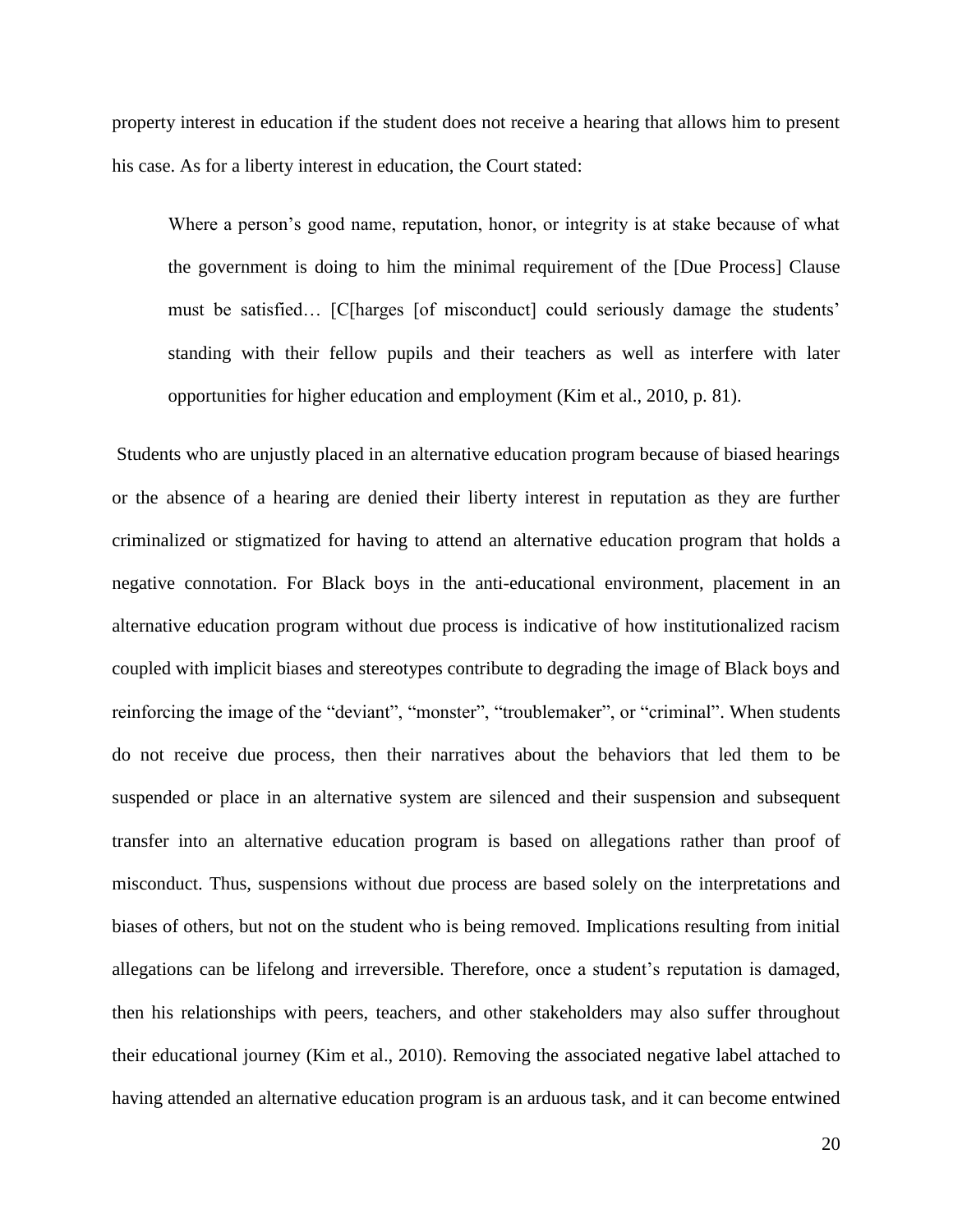in the student's reputation and self-image. The injurious label may dictate the way he is treated and can usher in the internalization of a criminalized self- image. The student may cascade downhill into the school-to-prison pipeline as he is treated as a criminal and eventually believes that he is a criminal.

Without or without due process to protect a student's property and liberty interests, simply attending an alternative education program can also place students on the school-toprison pipeline. Some alternative education programs fail students through the substandard education and the environment they provide (Kim et al., 2010). Alternative education programs operate in several diverse environments, including within a charter school, school, juvenile detention center, a trailer near a public school, or in its most basic form, an in-school suspension or detention room (Kim et al., 2010). The amount of time spent in an alternative education program may also vary from one day, to a few months, to a full academic year. Differences are also found in student populations between school districts. Some districts have a disproportionate number of students with special needs and students of color enrolled in their programs (Kim et al., 2010). At the intersection of special education status and race, Black boys are victims of larger systemic problems, as institutionalized racism leads Black boys to be pushed into alternative programs.

Similarly, students of color may be inappropriately labeled as having a disability and pushed into an alternative education program as a way for schools to remove the students they deem uneducable. The connection between misclassification in special education and the road to an alternative education program starts in the anti-educational environment. Misclassification leads to placement in classes that do not provide the appropriate services or are not academically rigorous. In turn, students may misbehave and then are subject to disciplinary consequences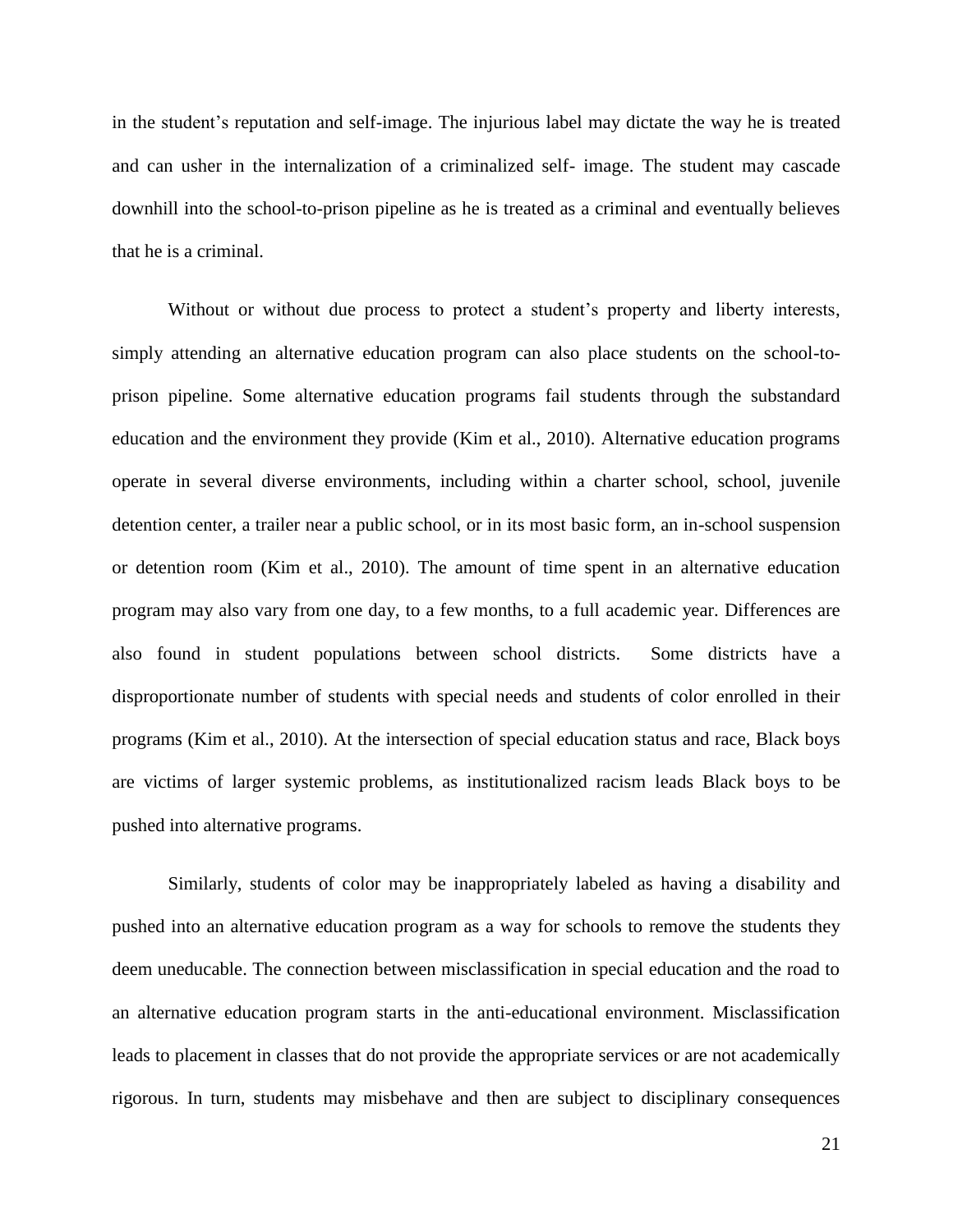which result in them being pushed out of the school environment via suspension or expulsion and into an alternative education program (Kim et al, 2010).

Given the era of accountability ushered in by NCLB, there are incentives for schools to refer students to alternative programs. Although alternative education programs are accountable for their students' performance under NCLB, there are loopholes that allow alternative education programs to be exempt from standards and requirements determined by individual states. Under NCLB, states are not held accountable for the performance of students who are enrolled in school for less than an academic year (Kim et al., 2010). A loophole is created when schools refer students to alternative education programs midway through the year. Since many of the students who are referred to these schools do not attend for a full academic year, states are thus not held accountable for these students' data (Kim et al., 2010).

In many cases, the education students receive in an alternative education program simply does not compare to the education they receive in a mainstream school setting. Thus, these programs do not invest in their students' academic attainment and "provide minimal classroom instruction, offers little to no support services, offer no chance to earn a regular high school diploma, and, in some cases even lack textbooks and teachers" (Kim et al., 2010, p. 106). Furthermore, some alternative programs lack nonacademic programs such as physical education, health, art, or music, which are essential to developing the whole child. Statistics from a survey of alternative education programs also allude to the fact that some alternative education programs fail to help children change their trajectory by not providing adequate counseling or interventions. According to Kim et al., 13% of public school districts with alternative education programs do not offer academic counseling, 21% did not offer career counseling, and 21 % did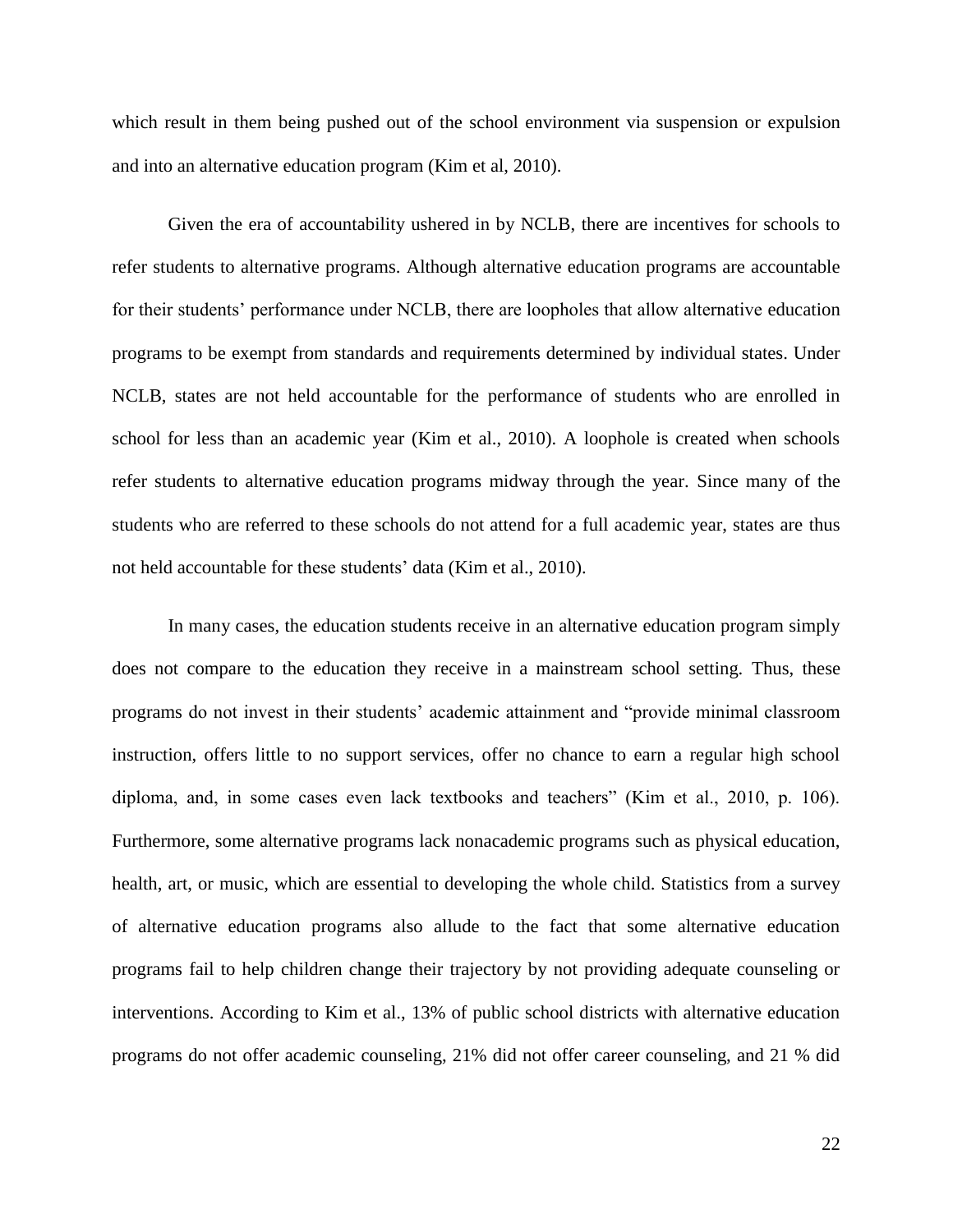not offer crisis or behavioral intervention. The statistics show that several alternative education programs do not believe that success is possible for these students.

The inequalities between mainstream instruction and alternative instruction continue as students in alternative education programs may not have access to an adequate or accessible curriculum complete with standards. As seen in the 2006 court case *C.S.C. vs. Knox County Board of Education,* some students are relegated to a curriculum that is computer-based with teachers deemed as facilitators to assist with technical questions rather than educators to teach lessons about a subject-matter (Kim et al., 2010). Another example of how alternative education programs provide an inadequate and inaccessible curriculum is found in the failure to provide students with special needs and English Language Learners with the necessary accommodations to be successful. According to the Individuals with Disabilities Education Act and Section 504 of the Rehabilitation Act, states must ensure that students with disabilities receive a free and appropriate education in the least restrictive environment. If they are suspended, expelled, or placed in an alternative education program, states must continue to uphold this right. Unfortunately, this is not always the case. In certain school districts, students with disabilities are denied the services they need until they return to their regular school. In other districts, staff members in alternative education programs are not informed of the student's special education status, which results in the absence of services. A similar denial of accommodations occurs for English Language Learners (Kim et al., 2010).

The academic failures on the part of alternative education programs exacerbate the downward trajectory that students who are pushed out of the mainstream school environment experience as they receive an education that is deficit-based. For Black boys who are disproportionately represented in these programs, their placement in low-quality alternative

23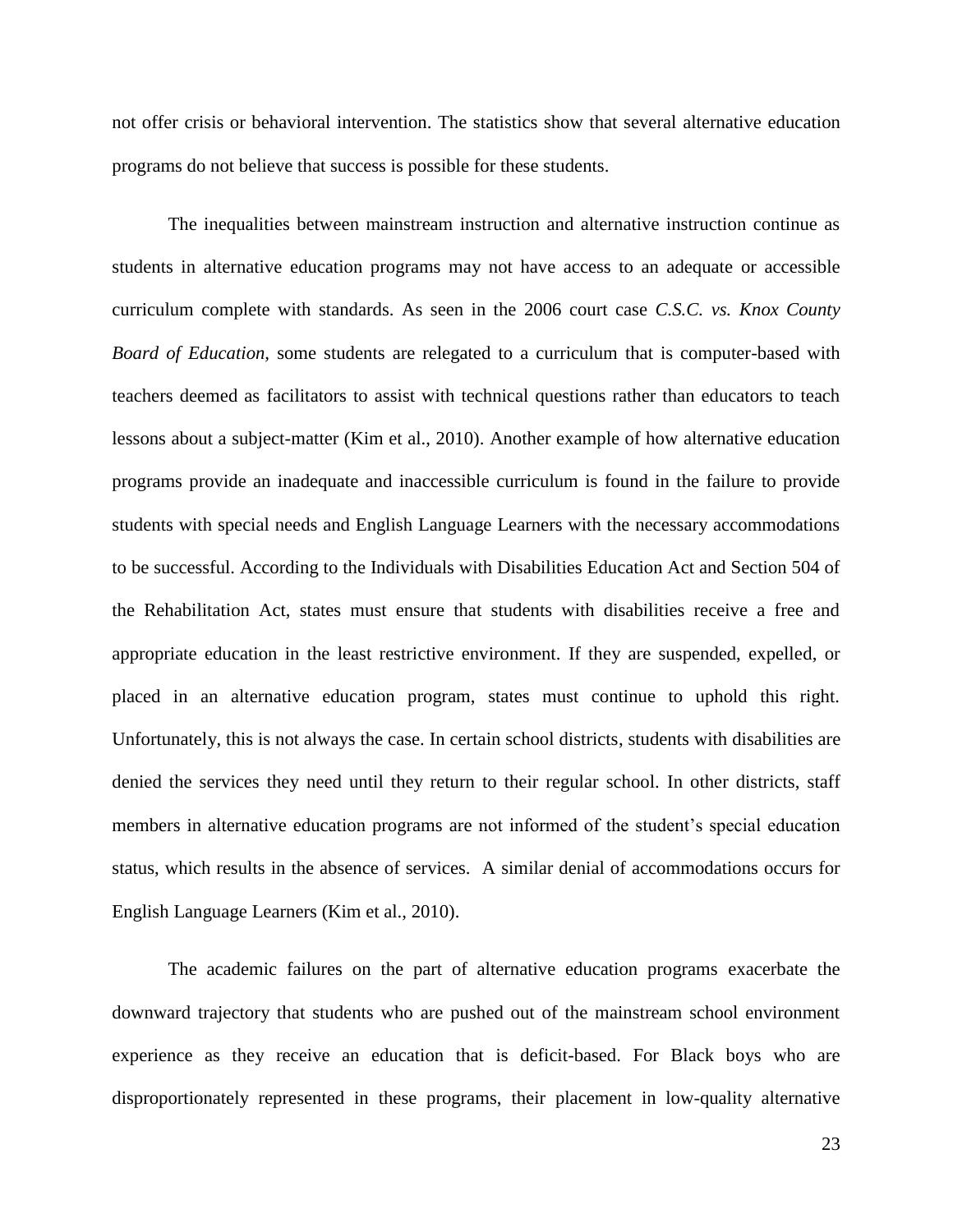educational programs are detrimental to their educational progress. Students who encounter a curriculum without the special education or language services they need and or without rigorous expectations can be devoid of meaning if they cannot access the content without their mandated accommodations or are bored with a curriculum that does not challenge them.

The danger for Black boys does not end with the type of education they receive in alternative education programs. It continues as the environment provides exposure to negative labels and degrading homogenous treatment. Acting under a perceived need to control the at-risk criminals in their space, alternative programs may result in prison-like violations of these students' rights. For instance, alternative schools may use unlawful searches and seizure policies (Kim et al., 2010). Victor Rios' (2010) study, framed by critical criminology and urban ethnography, sheds light on how alternative education programs serve as another agent in leading boys to internalize criminality. Rios, who followed over 30 Black and Latino boys in California for a duration of three years, captures the treatment of boys deemed deviants and delinquents by the Oakland Unified School District in their alternative school setting, East Oakland Continuation School (EOCS) (Rios, 2010). He observes:

The first person at the entrance of the school was a security guard… Her modus operandi was to "mean mug" (stare down) every student who walked in through the gate… inside the school, another security guard checked them with a handheld metal detector to make sure they did not bring a weapon to school… all the teachers had one practice in common: whenever any students misbehaved, the teachers would threaten either to call the police, to send them to jail, or to call a probation officer…At EOCS, stigma, labeling, detention, harassment, and humiliation were just about the only consistent experiences that young people could count on (Rios, 2010, p. 79-82).

24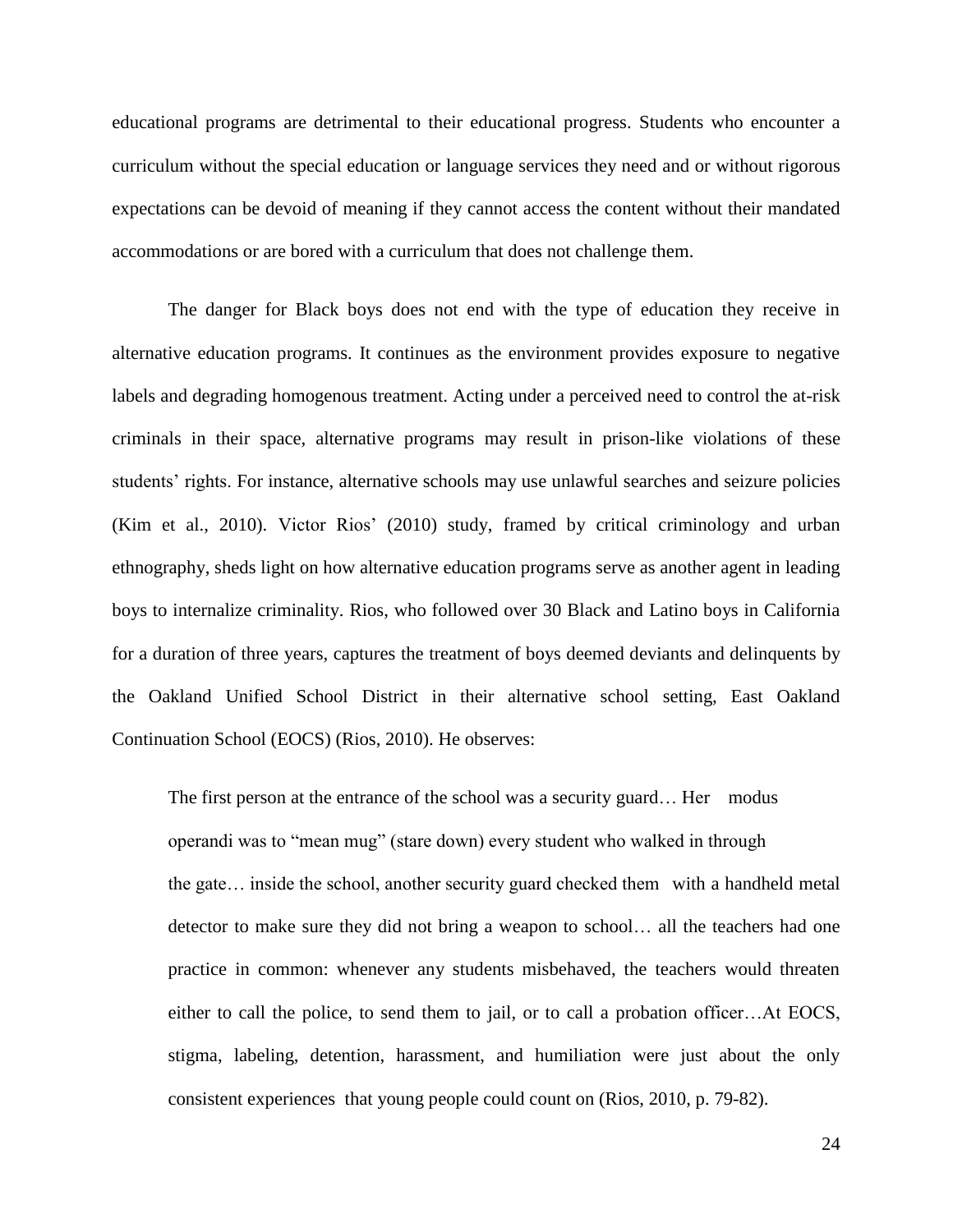As Rios' study illustrates, the purpose of some/many alternative education programs is reduced to becoming a holding pen for failing and minority youth cast away by schools (Kim et al., 2010, p. 97). Instead of prioritizing the provision of additional counseling or academic help students need to succeed, alternative education programs reinforce social order and control as its deficit-based approach allows groups within its boundaries to remain in an inferior status. These students receive continuous stream of messages communicating to them that they are "less than" and criminals. Prison then becomes the price that is paid by Black boys for schools that attempt to circumvent the punitive sanctions associated with low test scores.

# *Locked Out:* **Systemic Barriers that Keep Youth Out Schools and in the Punitive Paradigm**

The anti-educational environment includes the disparate effects of NCLB and the use of zero-tolerance policies to help push students out. Some alternative education programs represent an anti-educational environment as students receive a subpar education in the interim until they go back to school. In the alternative education program, students are also exposed to criminalizing treatment, which facilitates the internalization of negative labels such as the troublemaker, the bad boy, the deviant, or the criminal. These causes of the school–to-prison pipeline are interconnected and work together to keep Black males on this punitive paradigm; however, there is one more link that also works in conjunction with these interconnected parts: systemic barriers.

I specifically refer to all system-based breakdowns or failures that present itself as an obstacle to a student's education or reentry to mainstream education as a systemic barrier. Based on this definition, I have identified three categories of systemic barriers that impede the success of Black males and create an anti-educational environment: (1) systemic barriers for students with special needs, (2) systemic barriers for students in juvenile detention centers, and (3)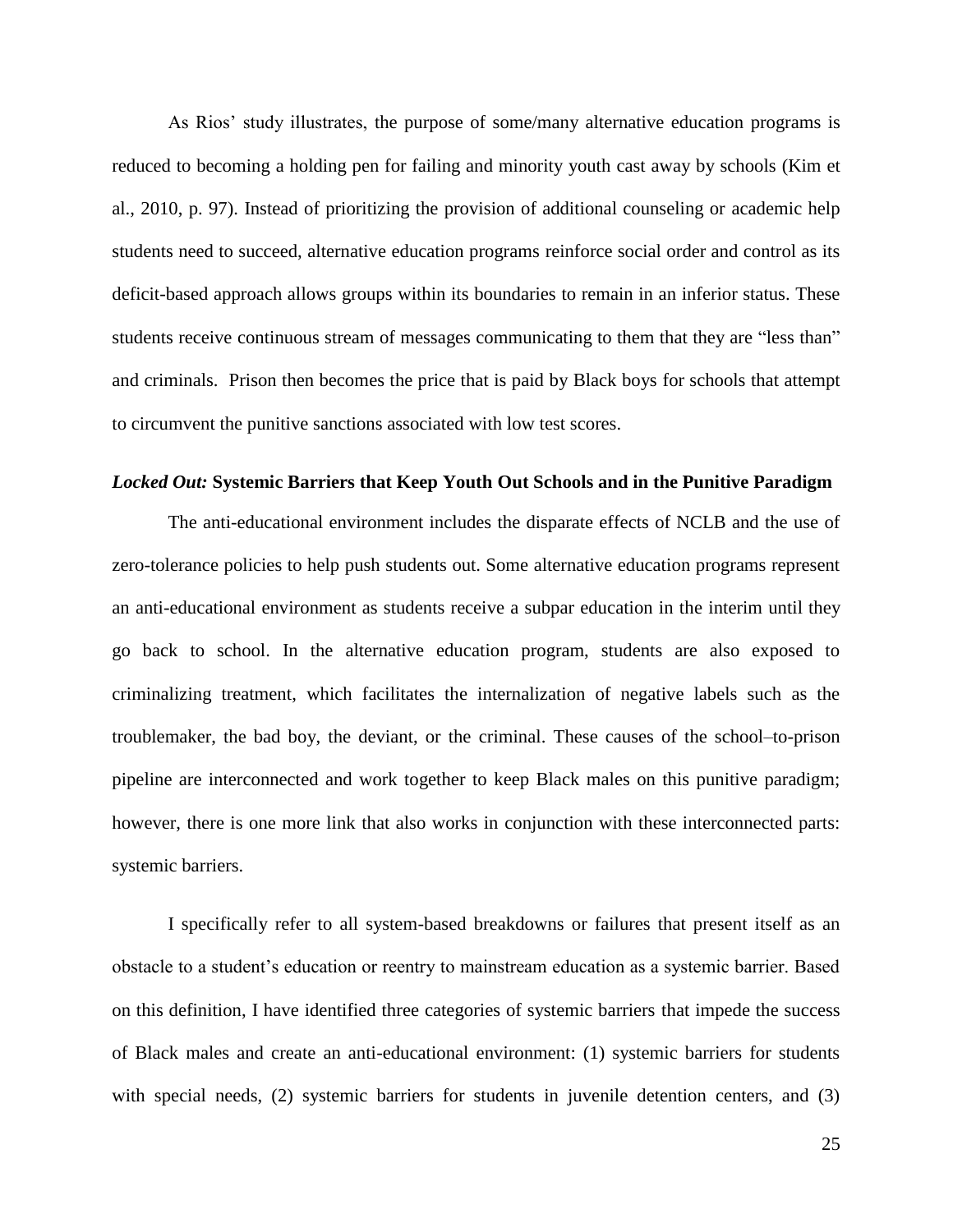systemic barriers for students trying to reenter mainstream schooling. The culmination of these systemic barriers keeps students on the school-to-prison pipeline as they remain academically behind their peers or increases their chances of recidivism.

The first systemic barrier includes systems around ensuring that students with individualized education plans (IEPs) receive the necessary accommodations and services as indicated by their IEPs. Students receive IEPs when they have special needs –children with learning disabilities or behavioral or emotional disorders (Kim et al., 2010). Under the Individuals with Disabilities Education Act (IDEA) and Section 504 of the Rehabilitation Act, students with special needs are entitled to a free and appropriate education (FAPE). The IDEA mandates that students between the ages of 3 and 21 receive FAPE whether they are in school or in correctional facilities (Kim et al., 2010). Unfortunately, while in school students may not be adequately identified for the services they need, in turn increasing the child's chances of acting out, getting suspended and then becoming court involved (Kim et al., 2010). According to Kim et al., (2010), the lack of identification for high-quality special education services is only part of the breakdown with special education services within schools serving poor and minority students. Schools are also misusing special education where there is a conflation between identification, placement, and discipline to exclude students and push them out of the school environment.

In a longitudinal study set in Pinellas County, Florida, the results showed that students with disabilities were suspended repeatedly. When examining suspensions for low-income Black males with special needs as a subgroup, it was found that as a group they were most often suspended multiple times (Kim et al., 2010). Other systemic barriers that occur in schools regarding special education services involve a lack of knowledge about the rights of special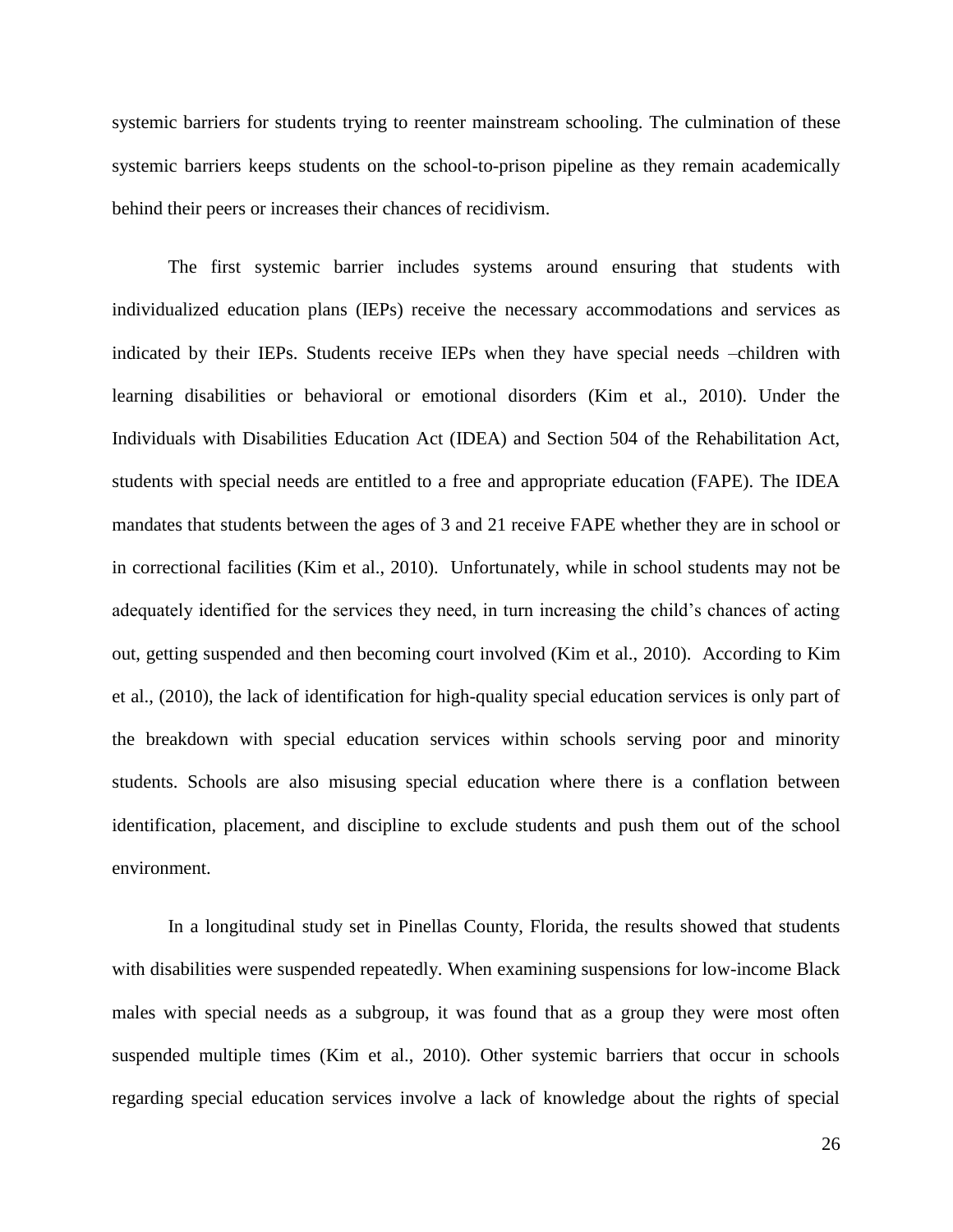education students on the part of educators or parents. By this information not being properly communicated to these stakeholders, it increases the chances the child is not receiving the proper supports and services to ensure his success in the school environment. A downward spiral is created here once the child is not being effectively educated, then this may lead to misbehaviors, which then leads to the enforcement of discipline policies or suspensions to control behaviors (Kim et al., 2010).

Systemic barriers on the part of students with special needs also fail students in juvenile detention centers. There students may not receive FAPE as some juvenile detention centers do not have adequate systems to access and implement a student's IEP. This creates an antieducational environment for students because their unique needs are not being met in the institution. Rather, some facilities will use a generic IEP to account for the needs of this population. Furthermore, some facilities may not have the proper teaching staff to provide the required services or classes as indicated by the IEP (Kim et al., 2010). The systemic barriers continue, as some facilities do not develop transition plans for students' successful exit out of the facility and reentry into the schools (Kim et al., 2010). This fails students and continues to place them on the school to prison pipeline as schools may not be informed about how to best interact with the student after his detention and therefore increase the chances of the student's recidivism.

Once a student is detained in a juvenile detention center, his chances of receiving an education are decreased because of the lack of systems within certain institutions to ensure that he receives a high-quality education. This mirrors the anti-educational environment that is created in schools as these students are not receiving an education that will empower them. To begin, juvenile detention centers act as systemic barriers when they do not have a system for education. This occurs when the juvenile detention center does not provide students with enough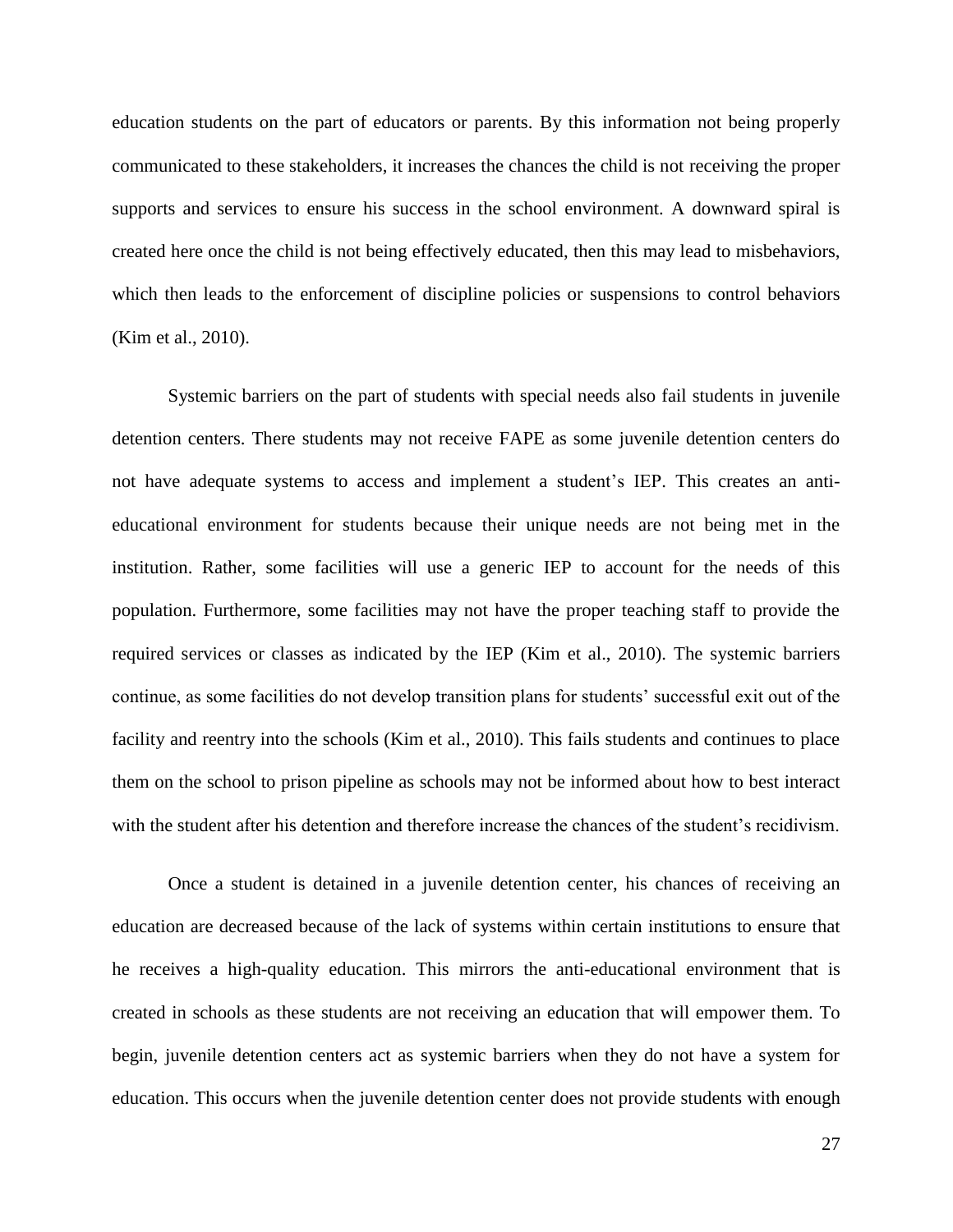learning time indicated by a certain number of hours per day, fails to employ an adequate ratio of highly qualified teachers per student, or allocates an adequate educational space for instruction (Kim et al., 2010). The next systemic barrier in juvenile detention centers occurs when the juvenile detention center only offers a GED class as the educational option (Kim et al., 2010). This limits the amount of educational success a student can achieve since they are relegated to receiving an equivalence diploma. Lastly, depending on the structure or operations of some juvenile detention centers, they may de-incentivize education by forcing their detainees to choose between participating in an educational program and engaging in other options such as "paid work, recreation, or placement in less secure facilities such as camps and shelters" (Kim et al., 2010). The last systemic barrier is the maintenance of academic records and transcripts. This is a systemic barrier as students may not receive the academic credit they earned in the institution because the transcripts are not maintained (Kim et al., 2010).

Finally, the school-to-prison pipeline is also exacerbated by the systemic barriers that lock students out of reentering schools. On some level, there is a lack of coordination between the juvenile justice system and the education system. The justice system releases students during mid semesters and the summer which poses challenges to the school enrollment process (Kim et al., 2010). Sometimes school districts will refuse to enroll court-involved youth, or have systemwide policies in place that bar court-involved youth from mainstream schools and push them into alternative education programs. Finally, some school officials use their discretionary power to completely bar students from the mainstream school environment. In sum, these systemic barriers work together to increase the likelihood of students staying on the school–to-prison pipeline as they increase the amount of academic disengagement students feel once they continue to receive a subpar education which puts them academically behind their peers resulting in a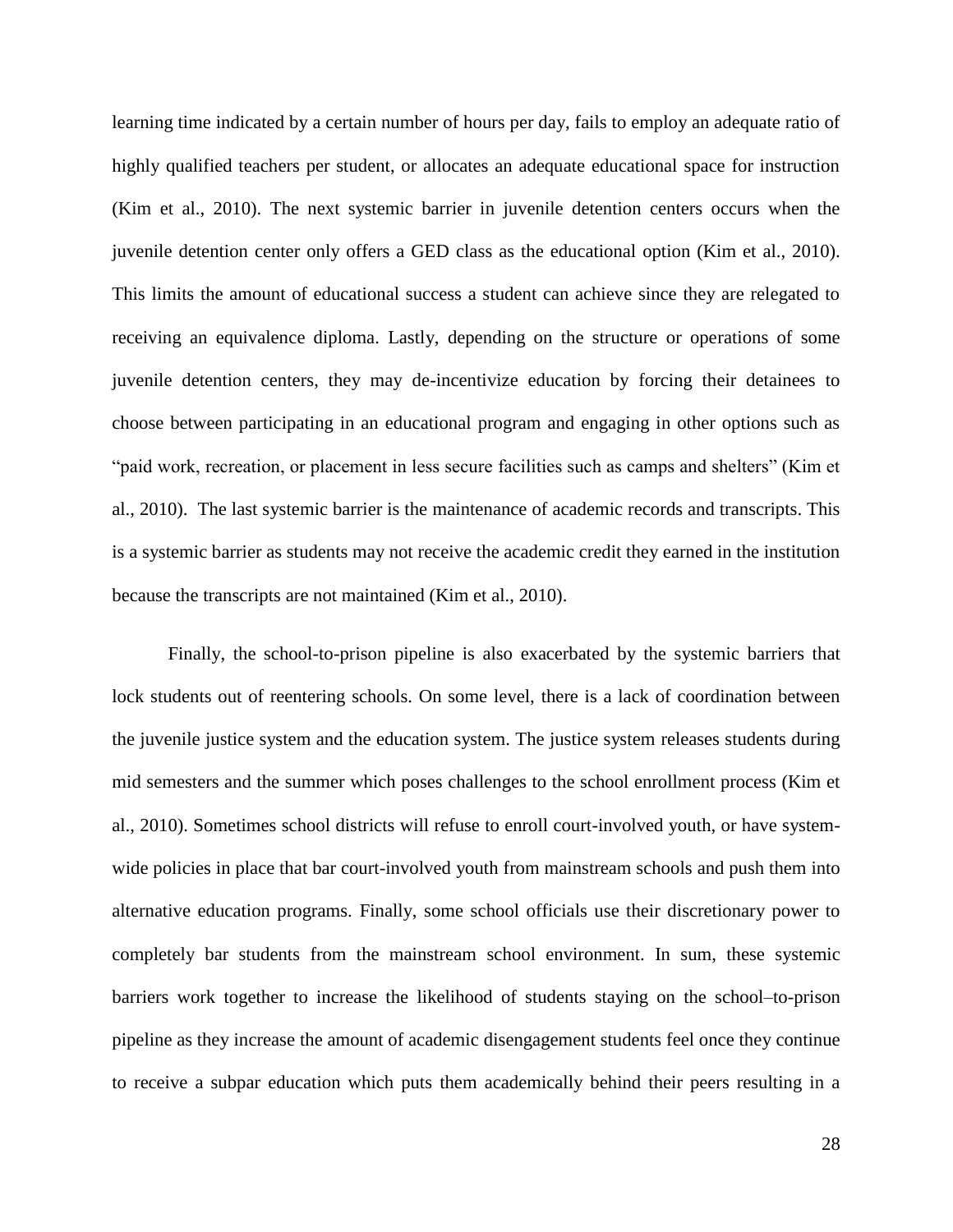challenging reintegration process. Furthermore, students are exposed to more criminalizing messages as they are locked out of the mainstream school and then forced to attend alternative education programs that send messages that they are a criminal.

# **"Bruh": Relationship-building as a Tenet to Male Students' Success**

Although I have chosen to highlight causes that are school and education- related and explain the behavior of Black males from structuralist (viewing human behavior as a function of inequality and the political economy) and culturalist (viewing human behavior as a function of moral codes that become a culture within itself in certain families, communities, or groups, i.e. a "culture of poverty") perspectives, this is not to embrace a reductionist perspective that renders Black males as passive objects within a larger youth control complex (Noguera, 2008). It is important to note that humans can have agency over their life trajectory and making choices that either exacerbate or counteract their positioning (Noguera, 2008). Without the presence of the aforementioned causes, Black males have the agency to choose to engage in negative behaviors that increase their visibility with the law and increase the likelihood that they are placed on the school-to-prison pipeline.

At the same time, the inverse is also true. With the presence of the aforementioned causes, Black males have the agency to choose to counteract the anti-educational environment and hopelessness and disrupt their positioning on a downward trajectory. As Pedro Noguera explains in his book *The Trouble with Black Boys*, although the power to counteract external forces such as the environment, poverty, and a culture of poverty exists, it is naive to assume that individuals can counter them or will choose to counter them (Noguera, 2008). As a recommendation for inducing change within such individuals and countering negative behaviors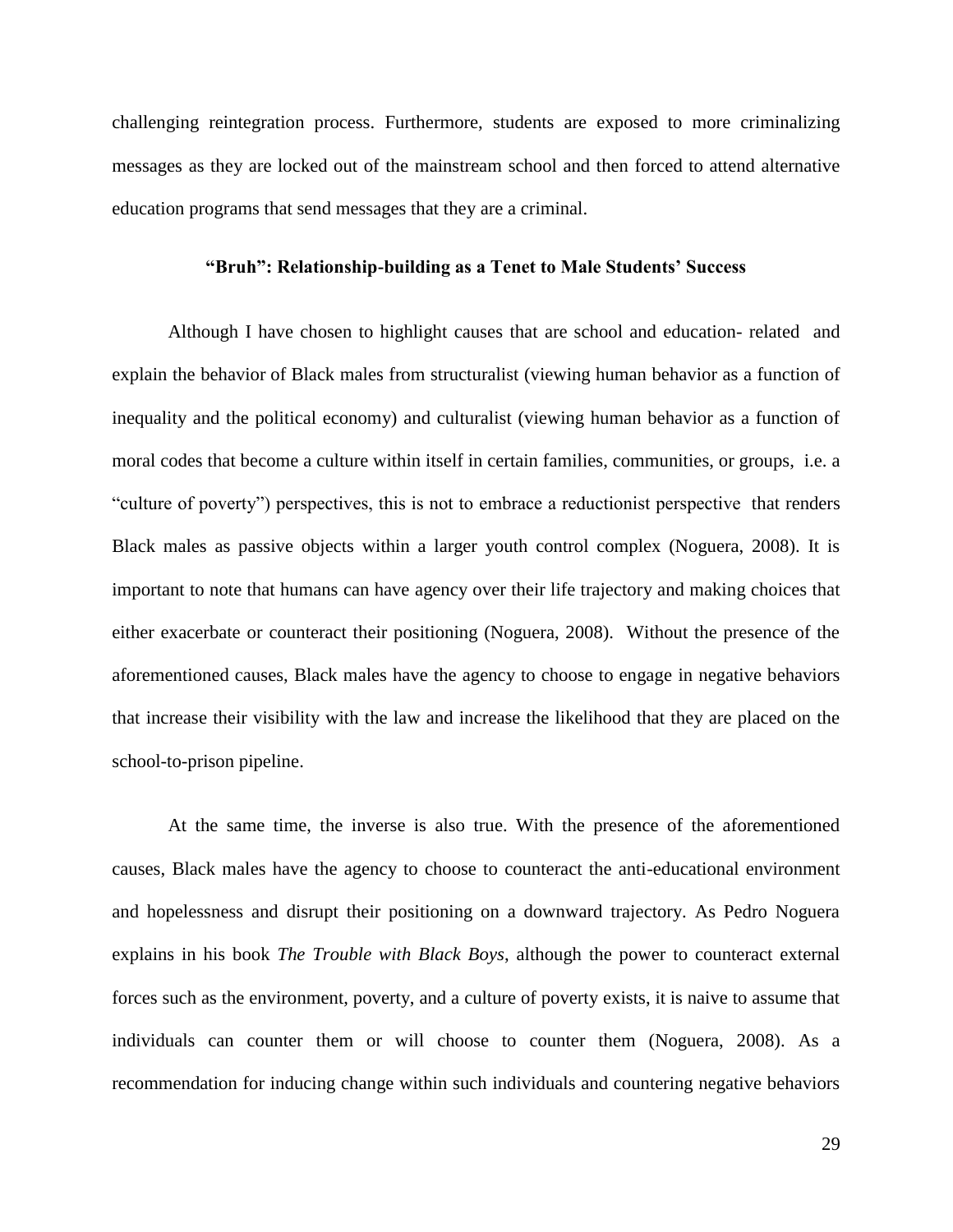such as dropping out of school, selling drugs, or engaging in violent behavior, which simultaneously serves as behaviors that solidify the route from school to prison, Noguera implores stakeholders to increase their efforts to understand the cognitive processes that informs the logic and motivations behind the behaviors in addition to how these behaviors represent patterns of adaption, coping, and responding (Noguera, 2008, p. 26). In order to effectively engage in this process, stakeholders, most namely teachers, must begin by building a relationship with students. In her work with one student, Anne Ferguson demonstrates this understanding:

The reputation had raised my anxiety he had among school adults as a boy who was difficult and out of control. Horace's name had become the standard against which other children would be judged... Despite the bad press that he had gotten from the school adults and my anxiety about working with him, we got along well… He dragged me by the hand into his world one Saturday afternoon at the movies... As we went from theater to theater mixing up pathos, sentimentality, greed, violence, tears, screams, laughter, horror, fear, I glimpsed Horace in ways that I had not expected to (Ferguson, 2000, p. 14).

In her book, *Bad Boys: Public Schools in the Making of Black Masculinity,* Anne Ferguson (2000) shows how teacher-student relationships with Black boys can transform stereotypic perspectives of students and in the long term, prevent placement on the school-toprison pipeline. Ferguson decidedly establishes a relationship with the infamous Horace as she fulfills the role of his afterschool tutor. Through her work and relationship with him, Ferguson realizes that there is another side to Horace that needed to be uncovered. Her attempts to build a relationship with Horace through activities such as a Saturday outing and using him as a research assistant shifted her perspective of him as a student from one "who was characterized by school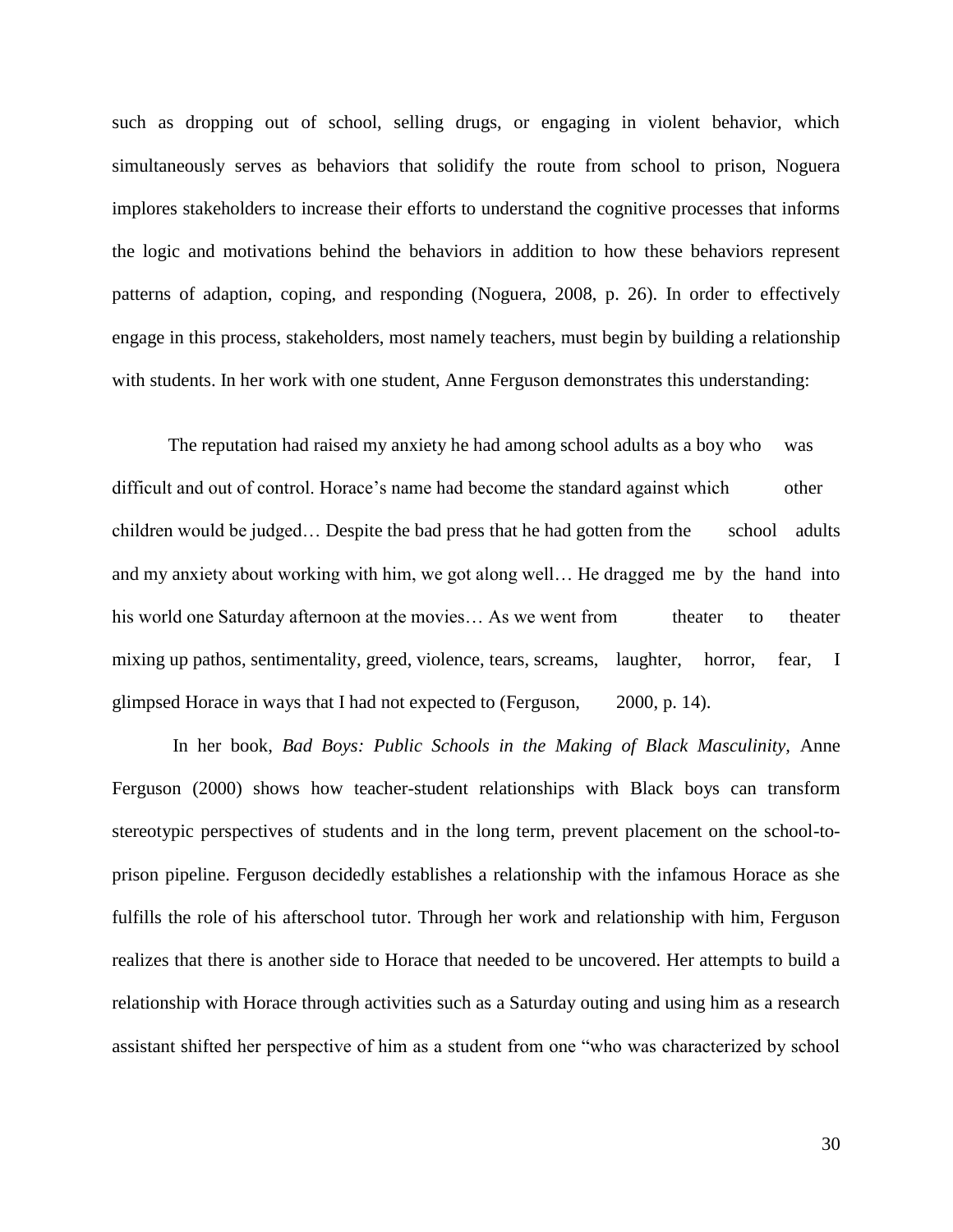as 'volatile,' 'insubordinate,'" to one who is "also conforming, obedient, and deeply focused in other contexts in school and out" (Ferguson, 2000, p. 15).

In the same manner, Ferguson used her established relationship with Horace to debunk some of the stereotypes and labels appended to his name, teachers working with Black males need to develop relationships with them to purge their records of stereotypic perspectives and labels such as "at-risk." Sometimes this relationship means being a resistor within the antieducation environment and working against the rooted causes of the school-to-prison pipeline. Bursztyn and Bursztyn's (2015) framework of Culturally Informed Positive Pedagogy (CIPP) provides teachers with a pedagogical platform that supports the benefits of relationship-building for this unique group.

At the intersection of culture, race, class, and gender, Black boys need an encompassing pedagogical framework that considers both academic challenges and an understanding of the effects of societal representations of class, race, gender, and Black culture. As a minority group within Western culture, I consider Black students as a culturally diverse group who attend schools where a disjuncture exists between the students' experiences and the philosophy of the school, the curricula, or the cultures of the teachers. This disjuncture is not only a result of students seeing a lack of representation of home and cultural practices in school curricula, but also a result of the challenges teachers face in navigating intercultural spaces.

One way to address this disjuncture and to enhance the experience of culturally diverse students is to create classroom spaces that are inviting and reflective of diverse populations and cultural practices (Bursztyn and Bursztyn, 2015). Bursztyn and Bursztyn further explain educators' attempts to create these environments by noting their resistance against messages implicit in schools: "educators [do] seek to move beyond dated notions of conformity and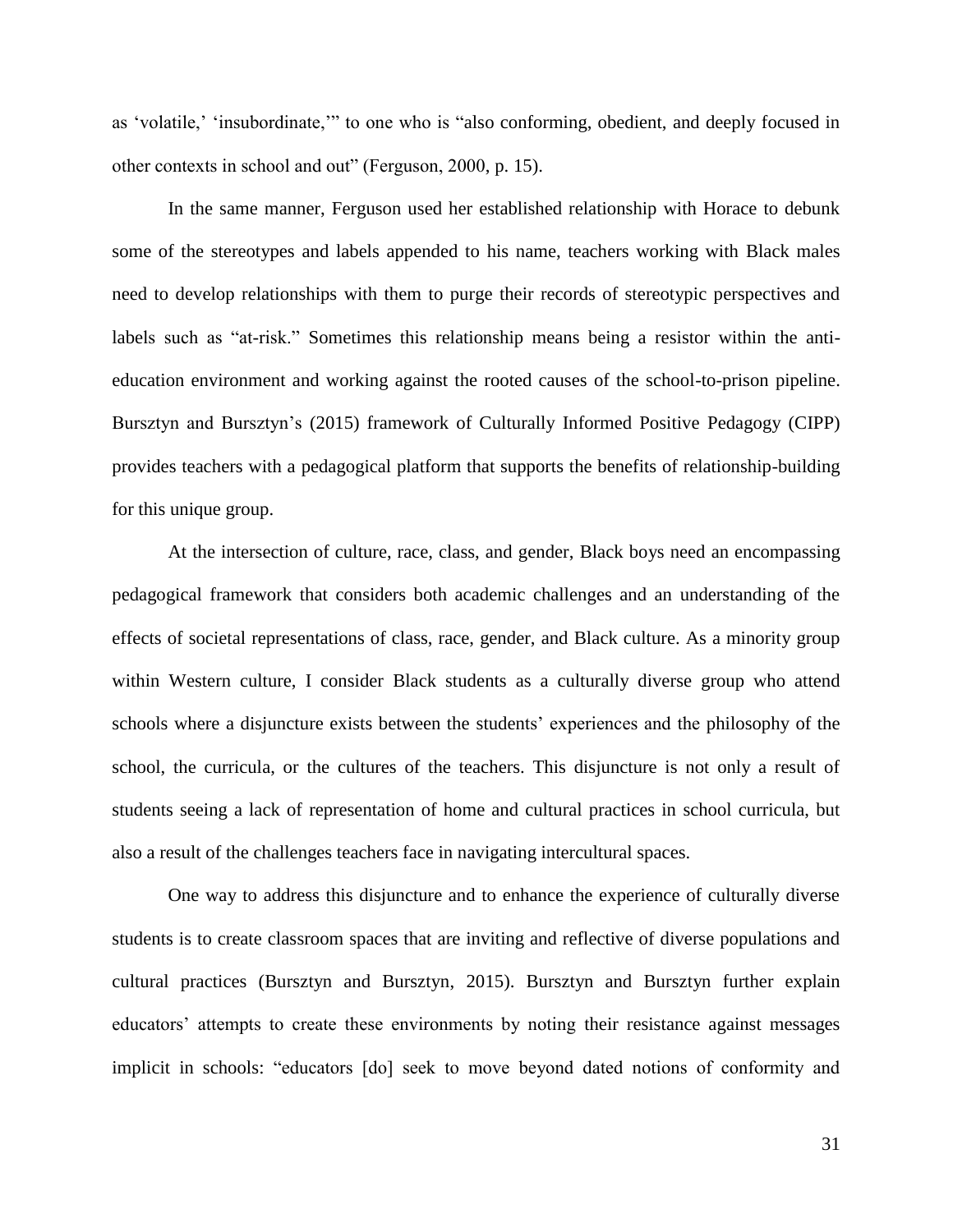assimilation within the general culture"; however, the problem that educators are encountering is the pedagogical *how.* 

I particularly chose the CIPP framework as the framework for developing relationships because it answers this pedagogical "how." Bursztyn and Bursztyn (2015) detail CIPP as a framework that emphasizes relationship building as an integral part in creating a school environment that is deemed safe and responsive to students' needs amid "school structures [that] unwittingly act against their efforts (p. 7). When developing relationships with students, teachers have to first develop their pedagogic imagination which allows them to imagine their students lived experiences and the possibilities that arise from them. In an environment where the teachers and students' cultures may be different teachers should use their pedagogic imaginations to determine degrees of sameness and difference. (Bursztyn & Bursztyn, 2015, p.5). An example of difference between," the culture of the student and the culture of the teacher is in the formation of the image of the "troublemaker and culturally-dependent expectations of behavior. For Black boys, the label of the troublemaker may result from a teacher's lack of understanding of cultural expressions of emotion and forms of communication, rather than an intentional desire to be defiant. Ferguson (2000) elaborates:

A defiant, challenging, oppositional body; dramatic, emotional expressions; a rich complex nonstandard vocabulary establishes "outer limits" in a field of comparison in which the desired norm is a docile body presence and the intonation and homogeneous syntax of Standard English. The black child exemplifies this outer limit: the closer to whiteness, to the norm of bodies, language, emotion, the more these children *are* selfdisciplined and acceptable members of the institution… There is an enormous amount of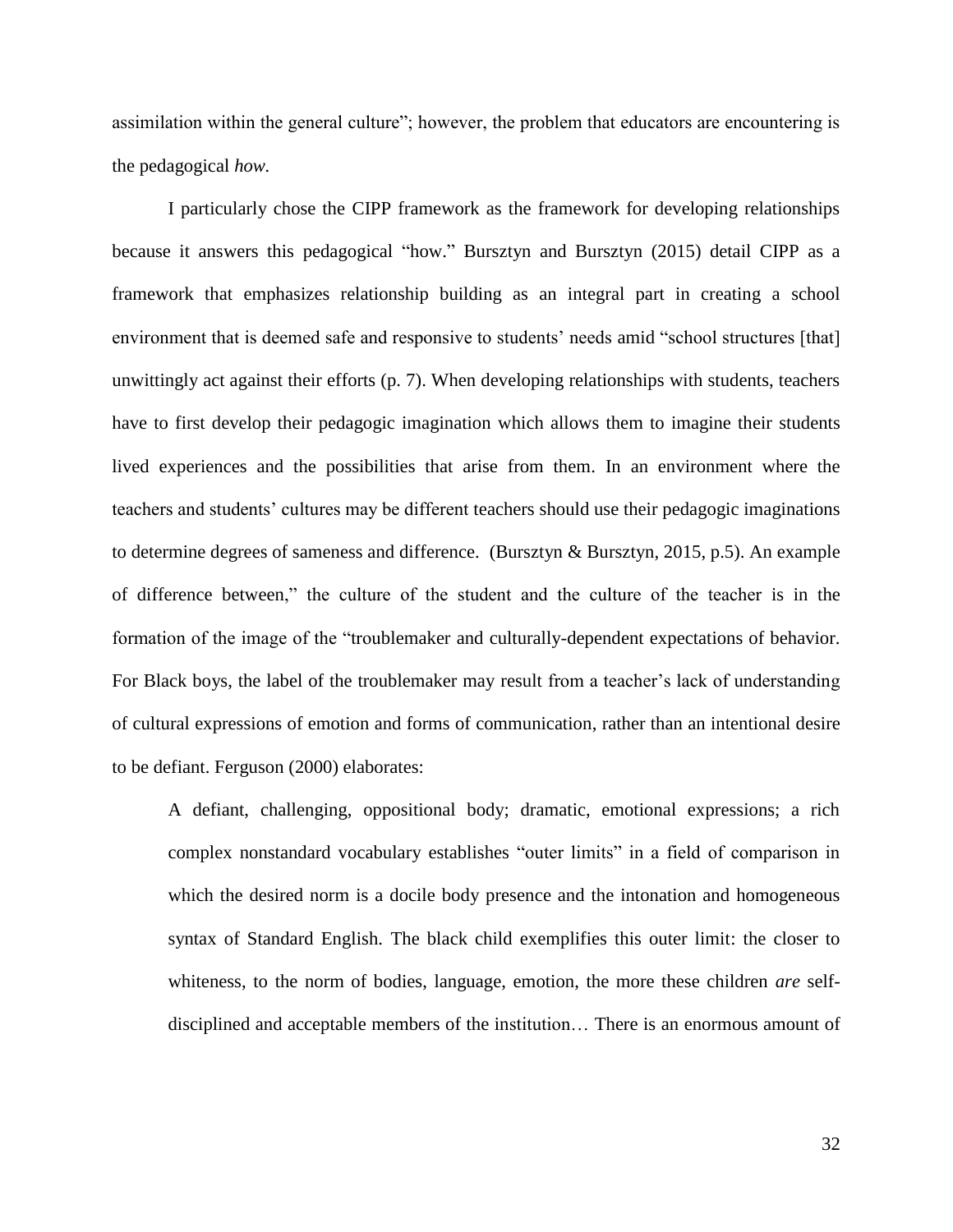interpretation, of reading the meaning of personal, as well as cultural, forms of communication, which takes place in exchanges between adults and children (p. 66).

Interactions between children and teachers are not carried out through objective lenses. Most interactions are tied to personal and cultural beliefs. When discussing behaviors and the perception of the good student or high achieving student, a teacher's personal and cultural beliefs can heavily shape this image. This poses a conflict for Black boys whose expression and communication differ from the dominant culture the school perpetuates and whose grades fall short of what schools need to increase test scores. Subjected to the teacher's bias and interpretation, the disjuncture between home and school only widens for Black boys who like Horace are incorrigible in school in contrast to other contexts where they are compassionate and affectionate. This leads one to question to what extent is the incorrigible behavior displayed by boys intended to be defiant versus a result of a function of a disjuncture between home and school, or teachers' misinterpretations of culture.

To address the role of intercultural conflict, CIPP requires teachers to acknowledge the disjuncture that often exits for culturally diverse students and their families while concurrently urging them to discover the number of strengths culturally diverse students bring to the classroom milieu (Bursztyn & Bursztyn, 2015). Furthermore, by focusing on the strengths of a student, CIPP impacts academic success by straying away from a deficit perspective: a perspective that often results in labels such as "at-risk" and results from the dual role of the academically inferior student that is propelled by the hidden curriculum. This deficit perspective also stems from teacher's perspectives of students who enter the classroom unequipped with certain academic skills or capital as defined by the dominant culture.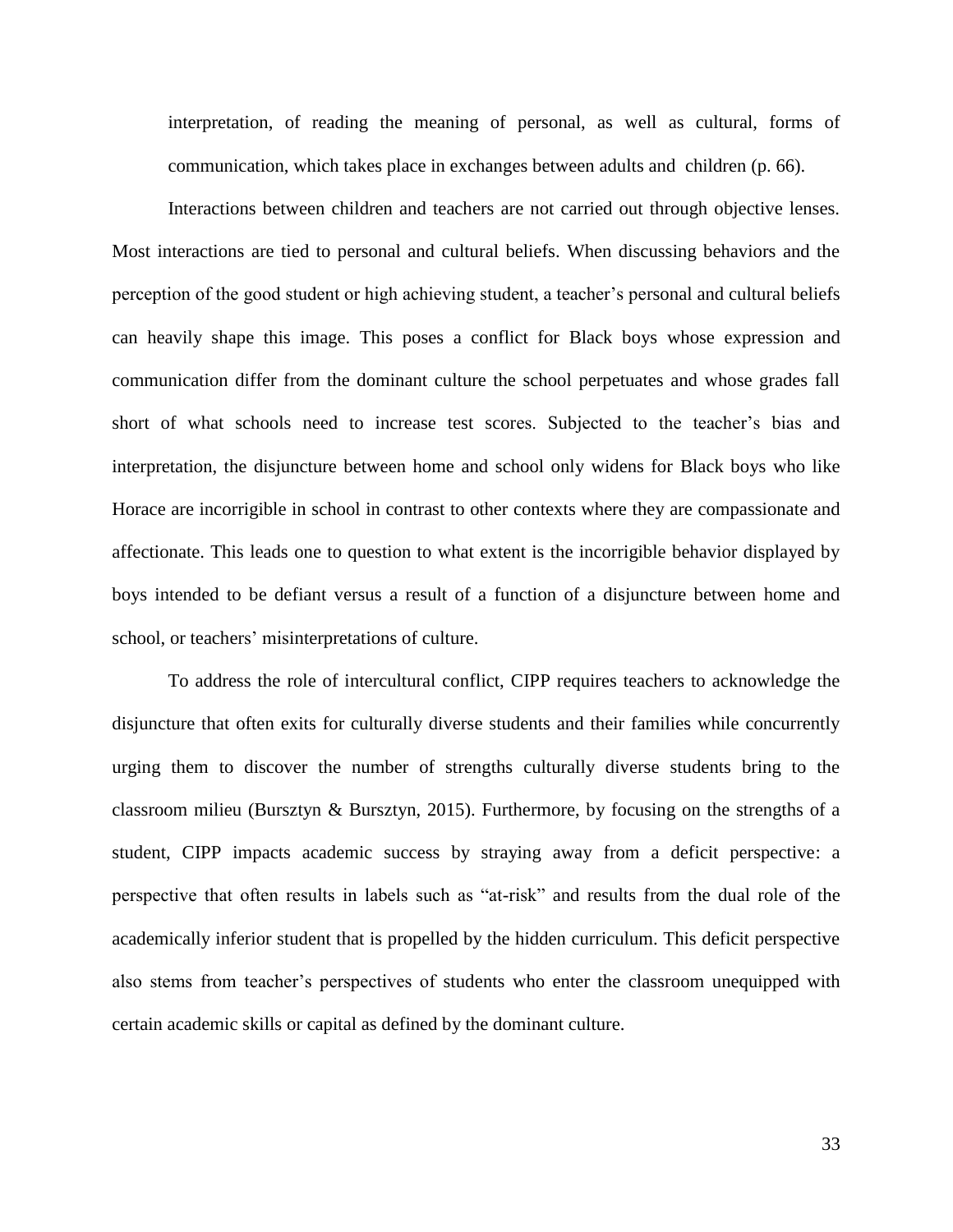In contrast to similar models that advocate for cultural relevancy in the classroom, CIPP introduces a unique understanding of positive psychology, which helps educators and professionals alike to not only focus on the transformative nature of relationship-building, but also on how to positively transform a classroom into a safe and warm space, which is absent in schools that use draconian discipline policies and school resource officers to police student misconduct. For Black boys, who are the brunt of labels such as "at-risk", there is a need for classrooms based on culturally informed relationships, while maintaining an environment that is safe, creative, intellectually stimulating, and positive.

The framework of CIPP consists of three key components that dynamically interact to provide educators with tools for creating a warm, engaging, positive, and safe space for students of diverse backgrounds. Pedagogy is specifically viewed as a "relationship and responsibility; reflective practice and community building; and student-centered curriculum for learning, growth, and creativity" (Bursztyn & Bursztyn, 2015, p. 3). Even though all aspects of CIPP are applicable to working with boys, I specifically want to draw attention to the discourse on relationship-building as defined by CIPP. This aspect of CIPP is central to the discourse on educating Black boys because of its emphasis on getting to know students to create the ideal classroom space.

CIPP bases a conceptualization of relationship-building on Donald Winnicott's notion of the holding environment. During the relationship-building process, educators are engaged in a process that allows them to identify the level of sameness and difference that exists between them and the student. By recognizing the degree of sameness, teachers can see how they relate to the student, thus creating potential pathways for bonding. Concurrently, through the recognition of differences, teachers see the extent to which their assumptions about students are false and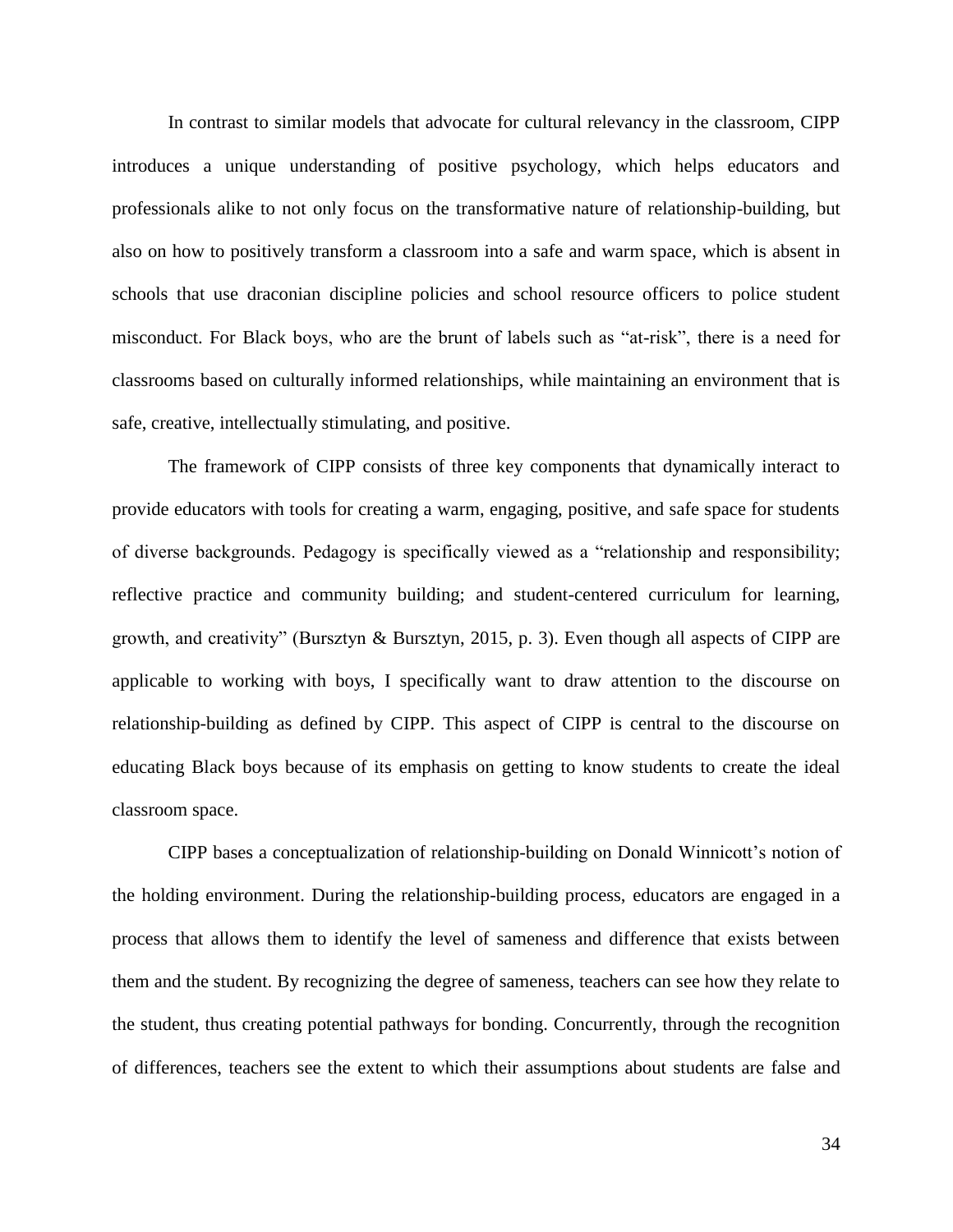potentially based on stereotypes or cultural differences. Identification of difference permits the educator to see the individual needs that students have that must also be responded to in the holding environment.

Once the relationship is established the holding environment begins to form, creating "a space that re-creates the experience of being held and cared for by an engaged, responsive adult" (Burstyn & Burstyn, 2015, p. 7) This liberates the child from concerns about safety or security and allows the child "to be curious, to create, to consider, and to learn" (Burstyn & Burstyn, 2015, p. 7), in other words, creates optimal conditions for learning that are currently non-existent in the anti-educational environment. The relationship-building process ushers in the perquisites for creating a holding environment because this process shows students that you care and are engaged holistically in their welfare. Furthermore, through the identification of sameness and difference between educator and student, the educator becomes responsive to the unique needs that surface as a result of a difference.

When considering the education of Black boys, the difference can surface from more salient characteristics such as gender and culture, but also other characteristics such as home-life, neighborhood conditions, and class-based struggles. When children come to school they do not come as isolated beings. What happens at home, in the neighborhood, or as a result of a classbased struggle travels into the classroom and affects students' ability to learn and their subsequent behavior. For Black boys who are exposed to such elements, such as criminalized images in the media, their difficulties with learning and behaving in the context of school may be affected by outside contexts in addition to being exacerbated by the ethos of the anti-educational environment. This increases the need for educators to develop a relationship with students so that they are acknowledging the effect that outside and internal elements can have on the student's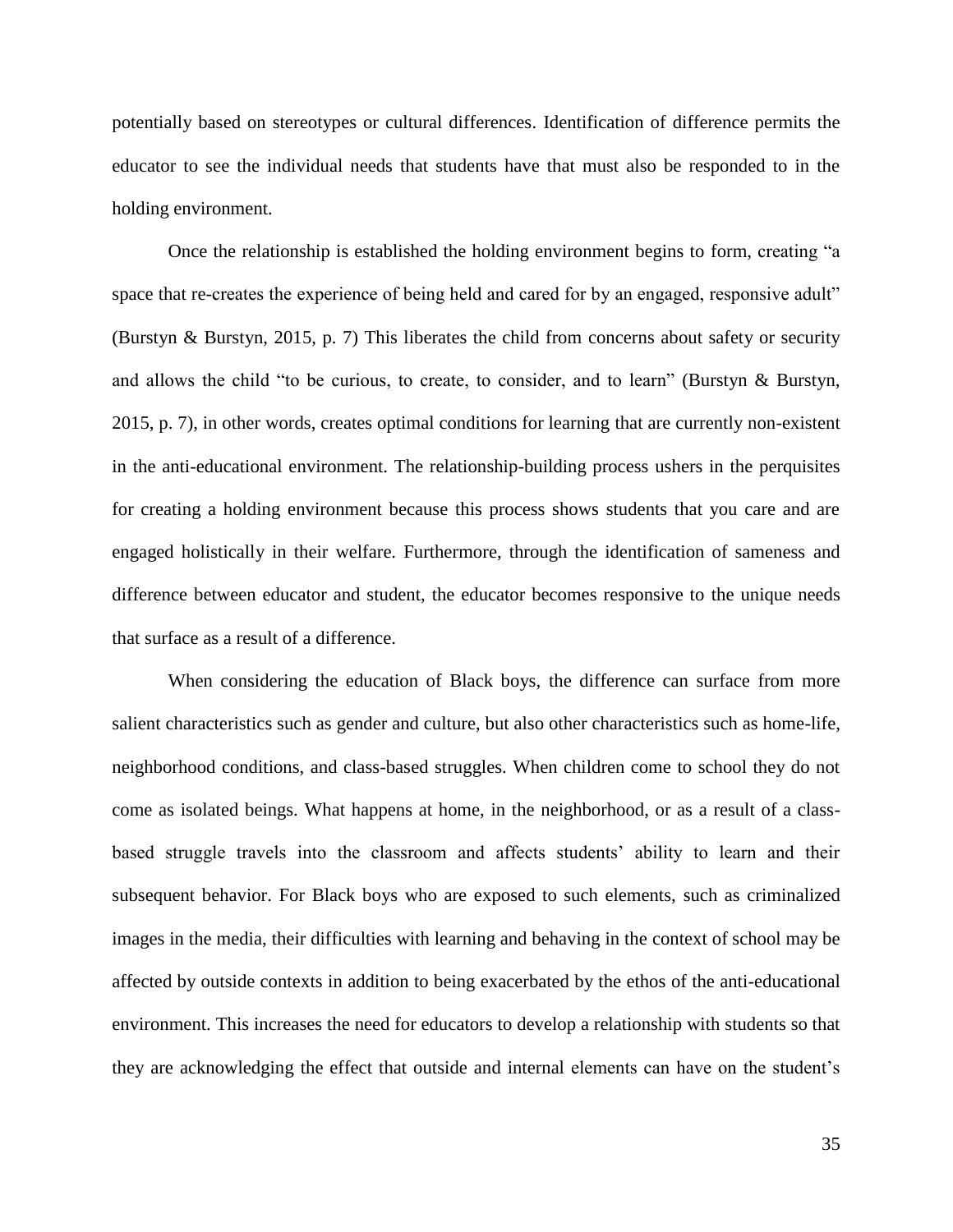need for safety and security in the classroom. Ferguson (2000) details the impact of stereotypes about neighborhoods and certain groups of children on the needs of the child:

African American boys who are doubly displaced: as black children, they are not seen as childlike but adultified; as black males, they are denied the masculine dispensation constituting white males as being "naturally naughty" and are discerned as willfully bad (p. 80).

The prevailing image in our society of childhood is that it is a separate and distinct phase of adulthood when one is shielded from adult worries about survival. Children, in this ideological construction, are afraid of monsters, of the dark… Donte's mother, Mariana, lamented the fact that her son and daughter were unable to be "children" in this way. Growing up in a "bad" neighborhood means that the idealized image of childhood as a carefree stage of life is an unattainable condition (p. 118).

Monsters, creatures under the bed, dangers of the dark are all fears that flood typical childhood; however, children who live in neighborhoods that are poverty-stricken and underresourced experience realities that include crime, drugs, and violence. These realities help to age the child as they start to see their neighborhoods as the antithesis of the holding environment. You are not free to be creative or curious. There may be a lack of responsive and engaged adults. You worry about your safety. You are blanketed under one prevailing narrative of the criminal because of your surroundings. There is constant surveillance and policing, but it is not intended to protect you. Using relationships to determine the extent to which outside contexts affect a student helps a teacher to understand the necessity of establishing a holding environment within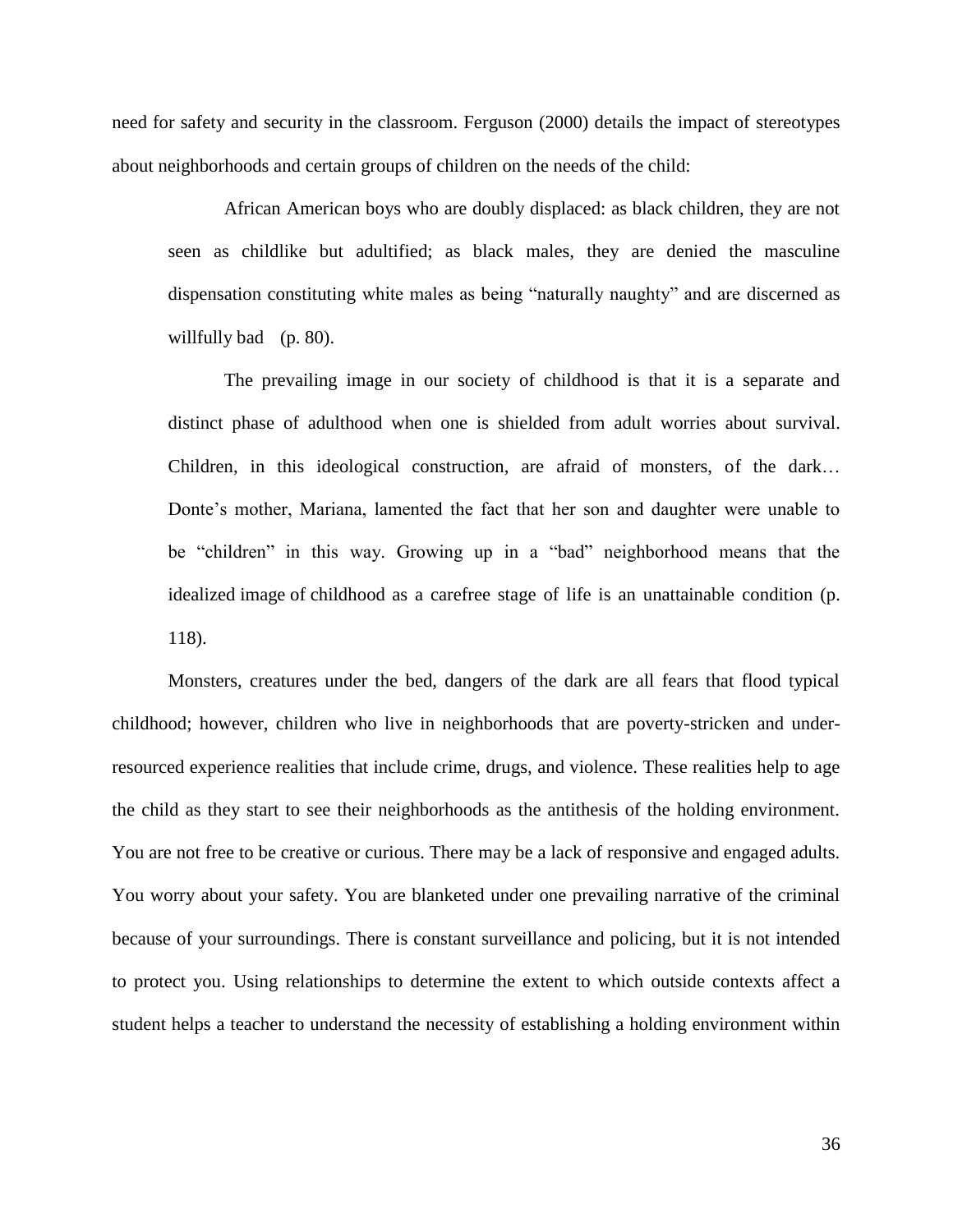the classroom space. The child now develops as a child instead of being burdened by worries of security, safety, or survival.

CIPP is a framework that is ideal for working with Black boys who live in the intersection of societal conceptualizations of Black culture, bad boys, failing students, and bad neighborhoods. CIPP's framework includes the pedagogical dimension of relationship as a responsibility, which is vital to working with boys. This dimension is pivotal because it requires teachers to learn more about the students as a way of understanding a context behind their behavior. Relationship as a responsibility also transforms the teacher into a resistor because the teacher is now forced to debunk the myths and stereotypes exist in the hidden curriculum and anti-educational environment. In conjunction with the other aspects of CIPP, the relationship formed allows the teacher to use student experiences as a conduit for instruction, which starts to break the monotonous, skills-based instruction delegated by NCLB.

Furthermore, CIPP allows for the creation of classrooms that resemble a holding environment. This is essential to the classroom atmosphere because it not only permits students to feel safe and secure because of the presence of an engaged adult, but it also frees students from adult worries. The byproduct: a space to learn, create, and be curious. In teaching boys who are marked with labels such as "at-risk" or the "troublemaker", a holding environment based on knowledgeable relationships is crucial in preventing long-term effects such as disassociation with school and the school-to-prison pipeline.

In an interview with one of the men from his study on the effects of surveillance, punishment, and criminal justice practices on the lives of Black and Latino boys, Rios (2011) captures the role of a teacher as a resistor using his relationship with a student to help alter his perspective of the school and disrupt his placement on the school-to-prison pipeline:

37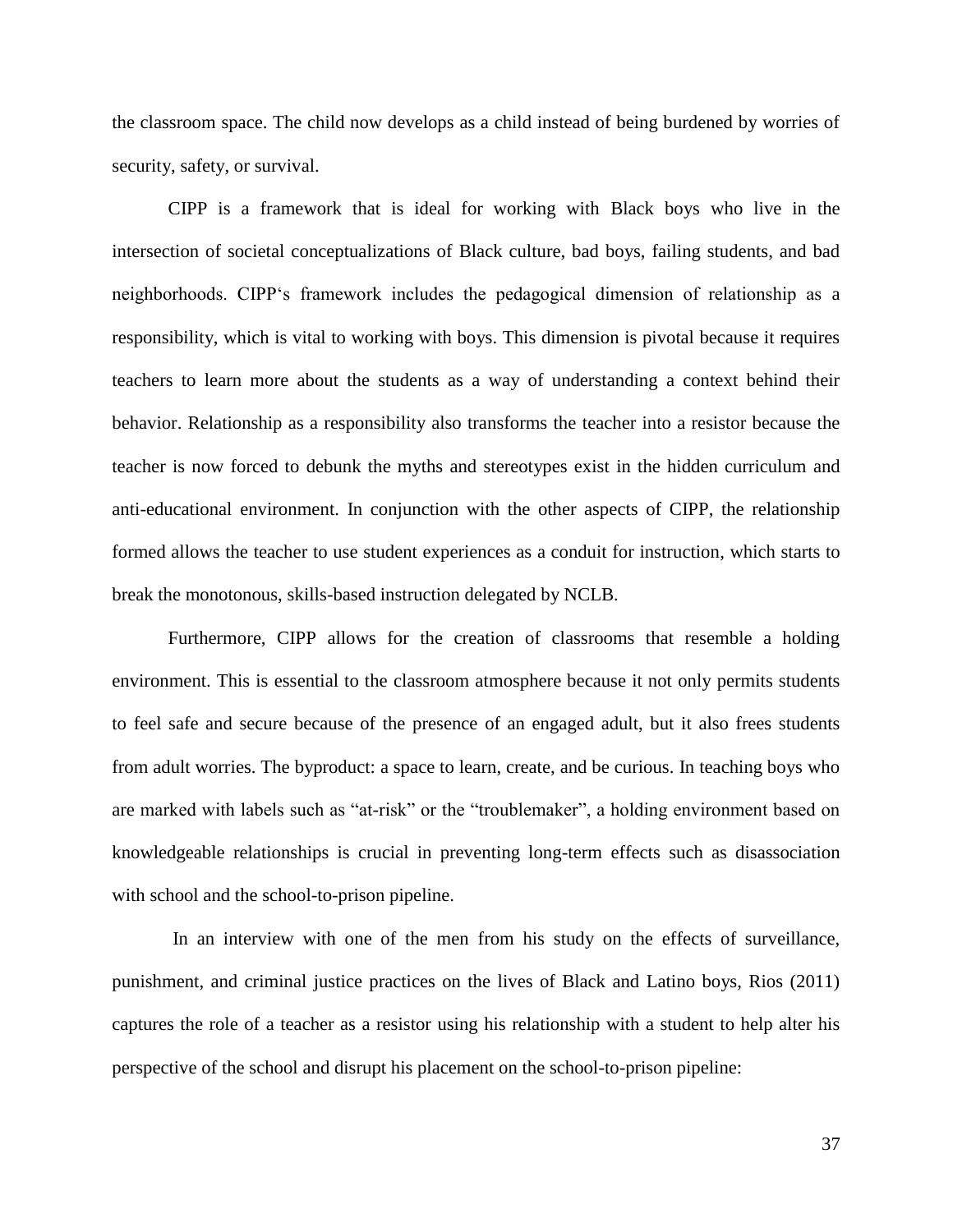'What were the conditions that helped you to turn your life around, from being a gang member whose house got shot at and who witnessed a few murders, and from being someone who participated in crimes that may have led to decades in prison?'

Young G replied, 'As I was getting close to being eighteen, I started to recognize I could get more heavy into it or this is my last opportunity. I met this math teacher who really turned backwards and forwards for me. He knew I had potential. He would visit my house. He wrote me letters of recommendation. Even when I cussed him out and there was a desk on the floor in his class, he gave me another chance.' Young G found a teacher who broke away from the mainstream punitive social control at his school (p.

165).

Young G's math teacher was a resister who used his relationship with Young G to send a message of love and compassion that is different from the messages sent to Black boys in the anti-educational environment. Furthermore, by choosing to give Young G a second chance as opposed to using zero-tolerance policies to exert control over, or to push out Young G illustrates this teacher's understanding of the larger effects of such policies and their role in placing students on the school-to-prison pipeline. Young G who is enrolled in college and aspires to attend medical school is an example of a successful narrative in which teachers can use their actions as resistors to disrupt the school-to-prison pipeline (Rios, 2011).

Given the literature on the challenges of Black boys in school and the potential long-term effects of early disassociation with school and placement on the school-to-prison pipeline, it was imperative that my goal of being an educator included affecting the lives of a "troubled" group. When the opportunity arose for me to work with Black boys, I jumped at the chance to make the change that I dreamed of. Now, as a fourth-grade teacher, I battle the challenges of being a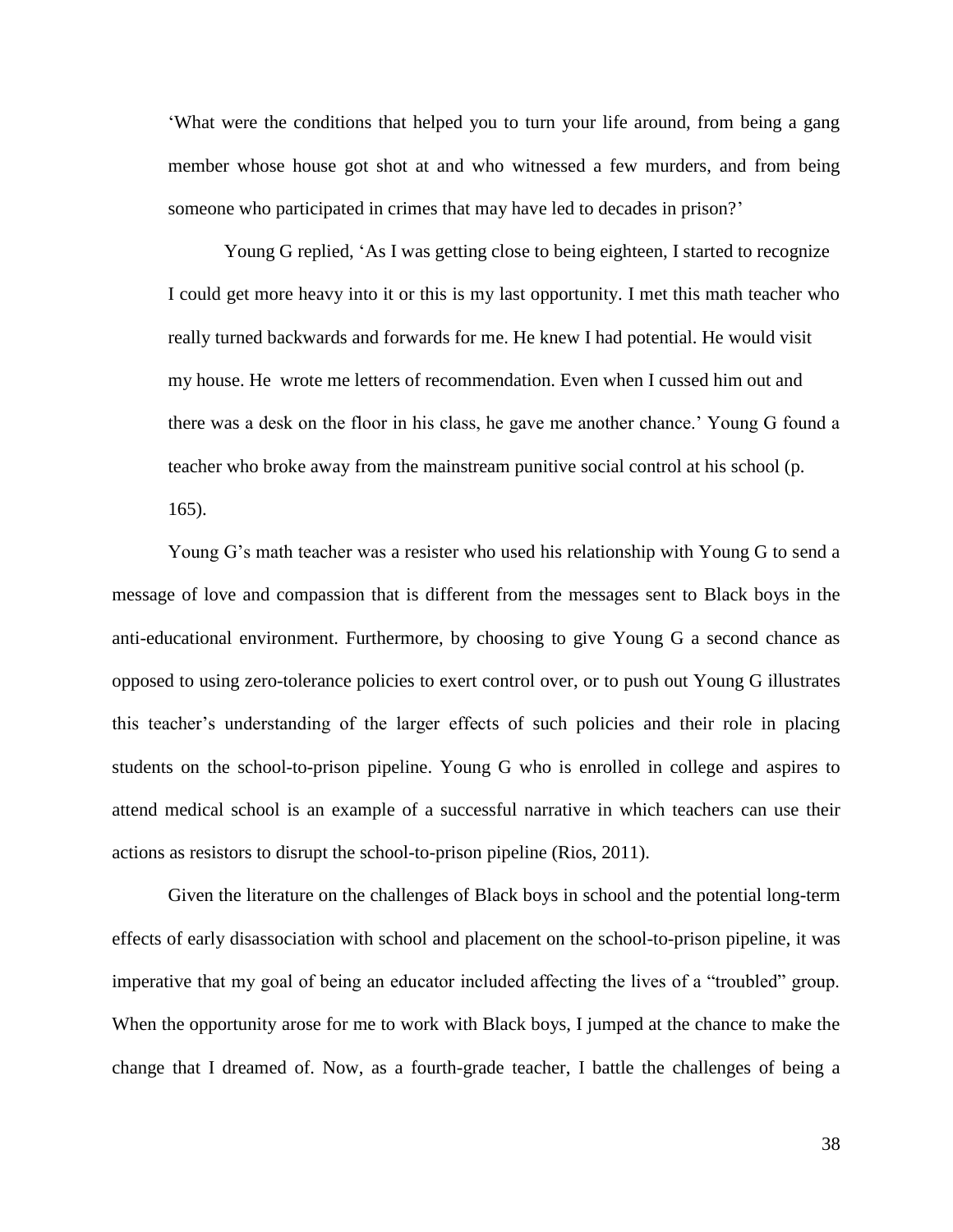resistor while working with this group during a crucial period where boys experience the "fourthgrade syndrome." This is the grade in which Black boys may start to experience a decline in their academic performance potentially due to their physical appearance resembling that of young men (Noguera, 2008).

## **Meet the "Bad" Boy**

*Fredrick (Freddy, Fred) Small.* Freddy's reputation consists of images commonly portrayed by the hidden curriculum. He is the "academically low performing student," "unmotivated boy," "class clown," "unkempt child" and "athlete". One teacher who has interacted with him in previous settings remarks, "Freddy just doesn't care. If he is not into it, then he is not into it." Regarding his family life, another teacher remarked, "His mother doesn't care for them, that's why he is always sick and dirty." Freddy comes from a single-parent household with three other brothers. His mother is a hard-working woman who uses the assistance of her mother and father to help raise her sons. Thus, Freddy spends many of his weeknights and weekends with his grandparents and will come to school tired because of traveling. Freddy resides in a predominantly low-income and minority neighborhood. He lives one block away from my apartment in an affordable housing unit. Freddy loves sports and possesses a great deal of universal athleticism. He primarily plays football outside of school in a junior league, but according to his physical education teacher and wrestling coach, Freddy easily picks up other sports and plays with such agility and speed that he is a coveted teammate.

The school describes Freddy as an academically low achieving student. Although he has made tremendous growth in reading this year, his challenges in reading and math stem from difficulties with reading. At the beginning of the school year, Freddy struggled with reading comprehension. Plagued with incoherent thoughts and spelling errors, Freddy's written work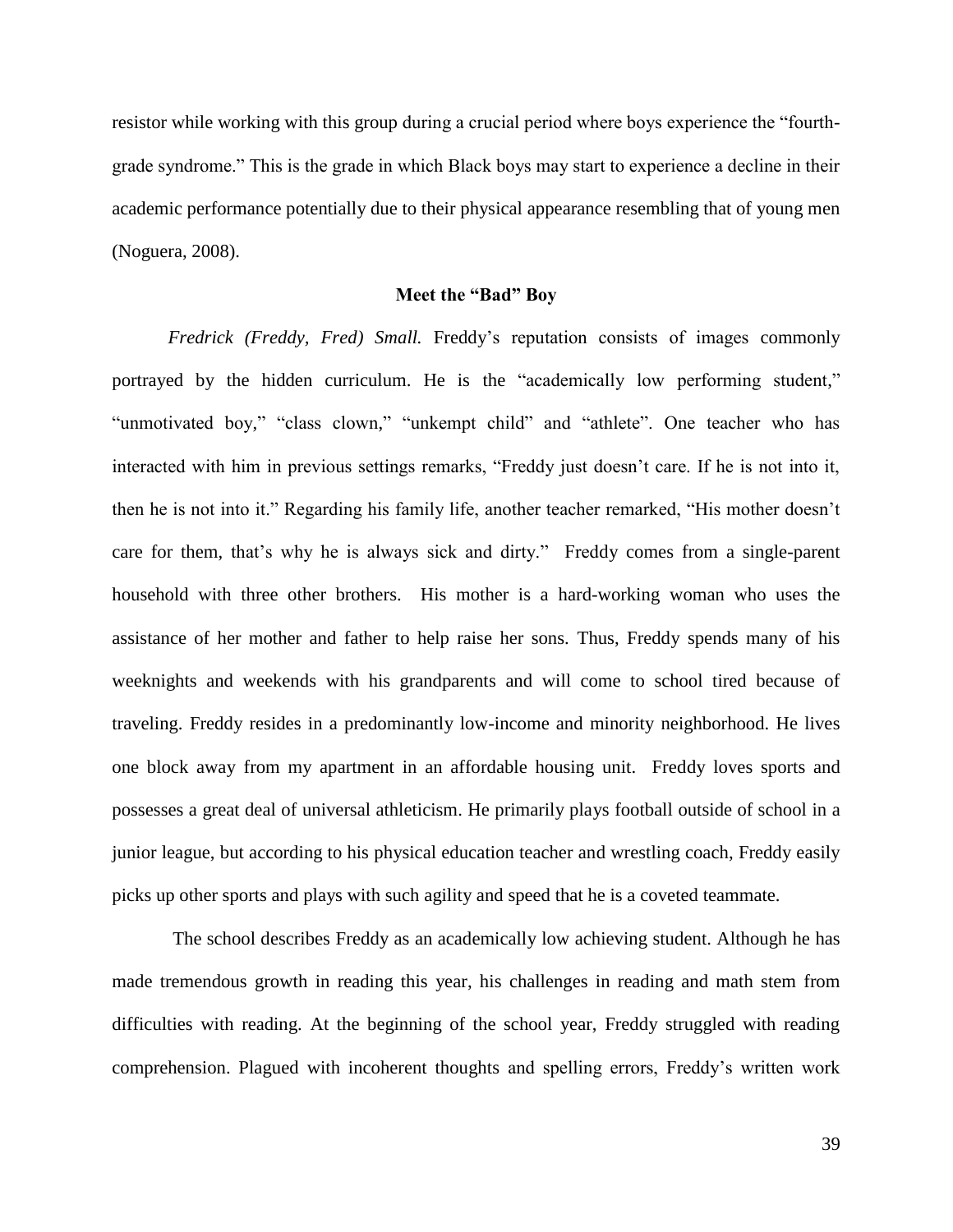testified to the extent to which reading affected his academics. In math, reading-based challenges also surfaced as Freddy excels with algorithms and straightforward equations, but struggles with multistep word problems. Over the course of the year Freddy's academic ability and confidence grew significantly. Prideful and easily embarrassed in the beginning of the school year, Freddy was hesitant to read aloud, but by the end of the year, Freddy's confidence is evident in his willingness to read *Charlie and the Chocolate Factory* aloud in an audible voice riddled with expression. To get to this end, it took nine months of relationship building in the anti-educational environment.

#### **Building Relationships in the Anti-educational Environment**

As a new educator, I knew forming relationships with my students was essential to their academic success. I have learned the benefits of this practice from teacher preparation programs, research, and examples like my own third grade teacher, Ms. Tulloch. However, developing successful and meaningful relationships was something that I had to learn *how* to do, especially within the anti-educational environment that exists for Black males in schools. Therefore, I encountered a problem. Without a frame of reference on how to approach relationship-building with difficult students, I felt challenged in my school: do I follow my notions of relationshipbuilding or adopt a whole school strategy? Because of a discipline system that believes in strict parameters of what constitutes a dean referral or further disciplinary action, I felt placed in a position where I was questioning what I believe to be successful with Black boys versus what I believe perpetuates negative stereotypes of Black boys. I had to find a balance in these perspectives to create a holding environment that allowed me to achieve the goal of providing my boys with an equitable education.

#### **First Days**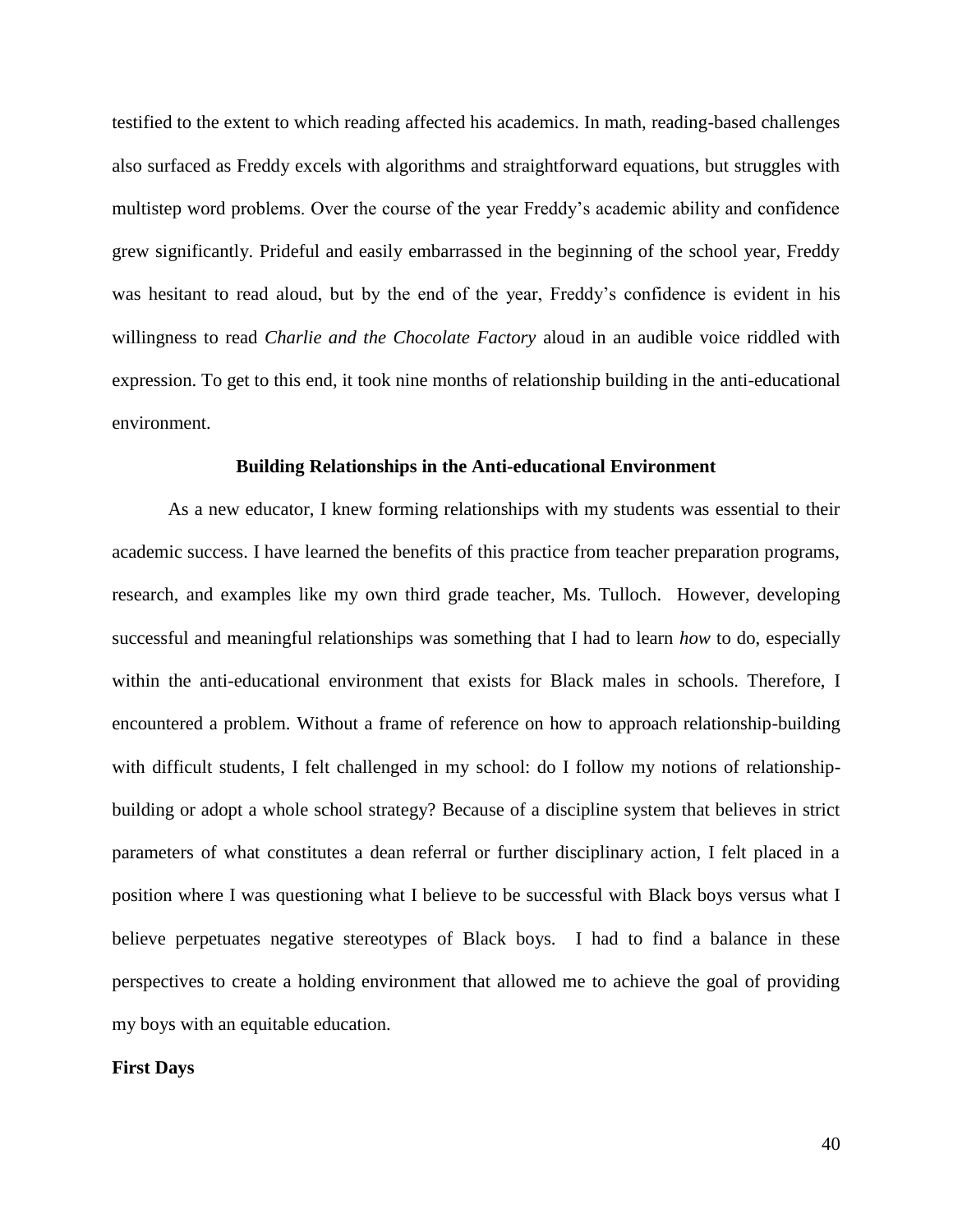At the beginning of the school year, I started the relationship-building process through parent phone calls. From Bursztyn and Bursztyn's work, I knew that relationship-building with culturally diverse students does not only include working with the student, but also extends to the family who may have had discrepant experiences with the school in the past. My co- teacher and I divided the class in half and called all our students' parents. When dividing the class, I ensured that I called all the parents with sons who had difficult reputations. At the top of my list was Freddy. These phone calls served a dual purpose as I learned more about the parents and their backgrounds as well as what they wanted me to know about their son. Information such as their son's weaknesses, strengths, hobbies, and summer activities surfaced through the conversations.

The next approach to relationship-building was the use of student surveys. On the first day of school, the students were instructed to work on a do now requiring them to answer personal questions such as what are their favorite foods, which sports do they like to play, and how do they spend their spare time? After reading the surveys, I realized that I only possessed a slight idea of what my students were like and did not possess a complete picture. To go beyond this with Freddy, I stayed in close contact with his mom via text messages and occasional phone calls when he did something well and when he was not his best. This proved beneficial in developing a relationship with Freddy because he knew I was in constant contact with his mother, but it also helped the relationship between his mother and me, as she was thankful that I called to relay both good and bad news. Through this relationship, I learned more about Freddy's love for football and received an invitation to his championship game.

When I arrived at the game, I did not immediately see Freddy, but I did see his younger brother who also plays football. His younger brother walked me over to his mother who was cheering Freddy on from the bleachers. She was more than happy to see that I came out to

41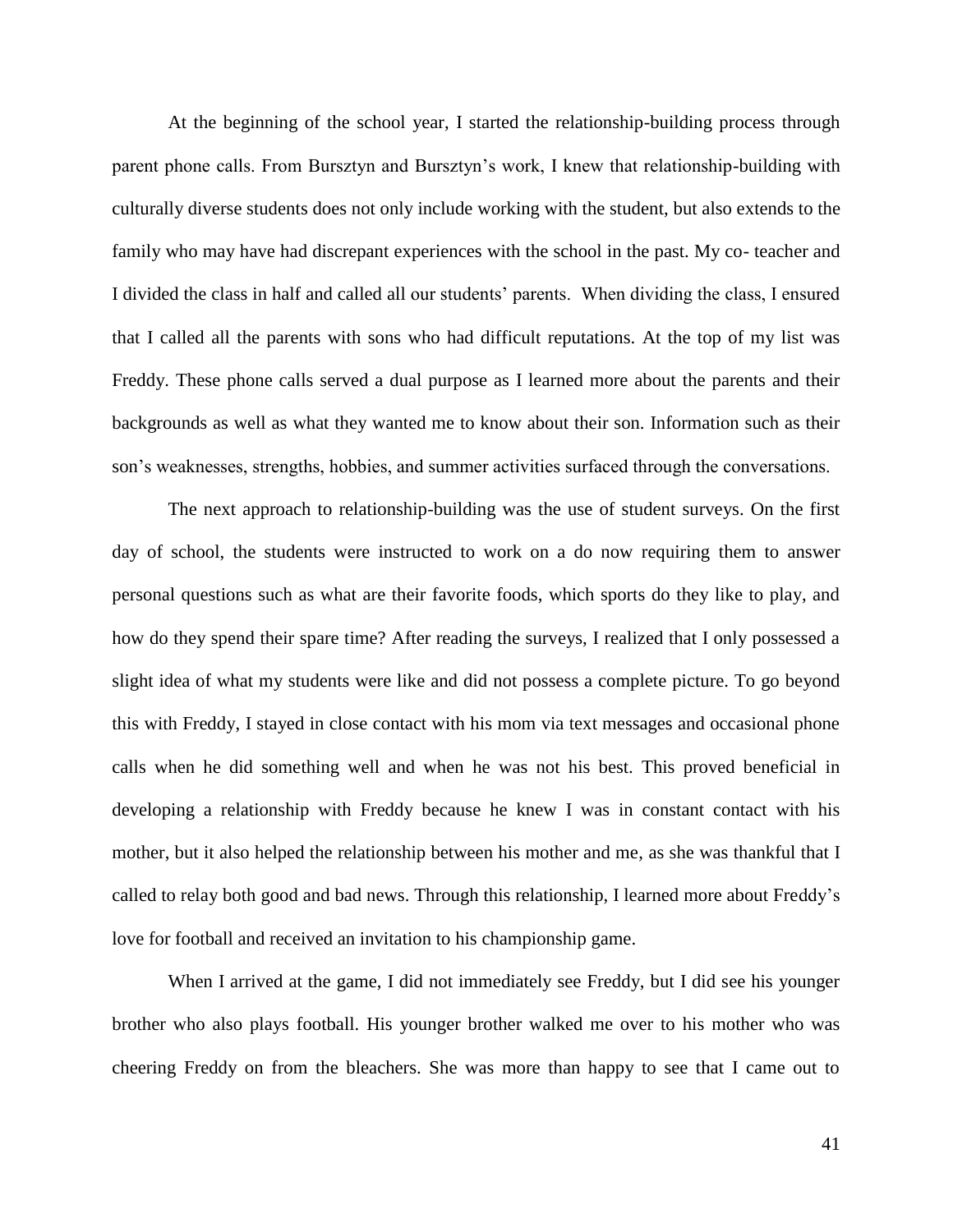support her son. Although I could not see Freddy from where I was standing, his mother proudly pointed out his jersey number, explained his position, and recapped what happened during the game. As I stood near his mom cheering, I could not help but think that everyone had the wrong idea about Freddy's family life. This was not a mother who did not care about her children. This is a mother who is proud of her sons and invested in them.

As the game began to wind down, his mother started to mention how Freddy was so excited about me coming to his game, but did not believe that I was going to fulfil my promises again so poignant. Once the game ended, I witnessed Freddy as a leader on the field. As a top player in his division, he is endowed with the responsibility of leading the team in their ceremonial victory chants, in addition to a few routine stretches after the game. When the team dispersed, Ms. Small introduced me to Freddy's coaches and then took a few pictures. Freddy was extremely shy during the photo session, as he refused to stand near me and smile. In parting, Freddy's mom thanked me many times and extended an invite to church. Of course, Freddy shook his head disapprovingly and shied away to the bleachers. I was so inspired by the interactions that I shared with Freddy's mom that I went back to school the next day and shared with Freddy's former teacher, the school dean, and the office manager how invested I believed his mother was. The response from the school dean was, "No, she's ratchet and ghetto and is invested in the wrong things when her children are struggling to read." Nonetheless, I used my experience at the game as a witness to Freddy's strength and started telling him he was a leader during our morning greetings.

**Teacher commentary.** I was dismayed by the responses that I received about Freddy's mom. These responses represent the negative perspectives that teachers hold within the antieducational environment. Based on stereotypes of Black children who appear dirty or unkempt,

42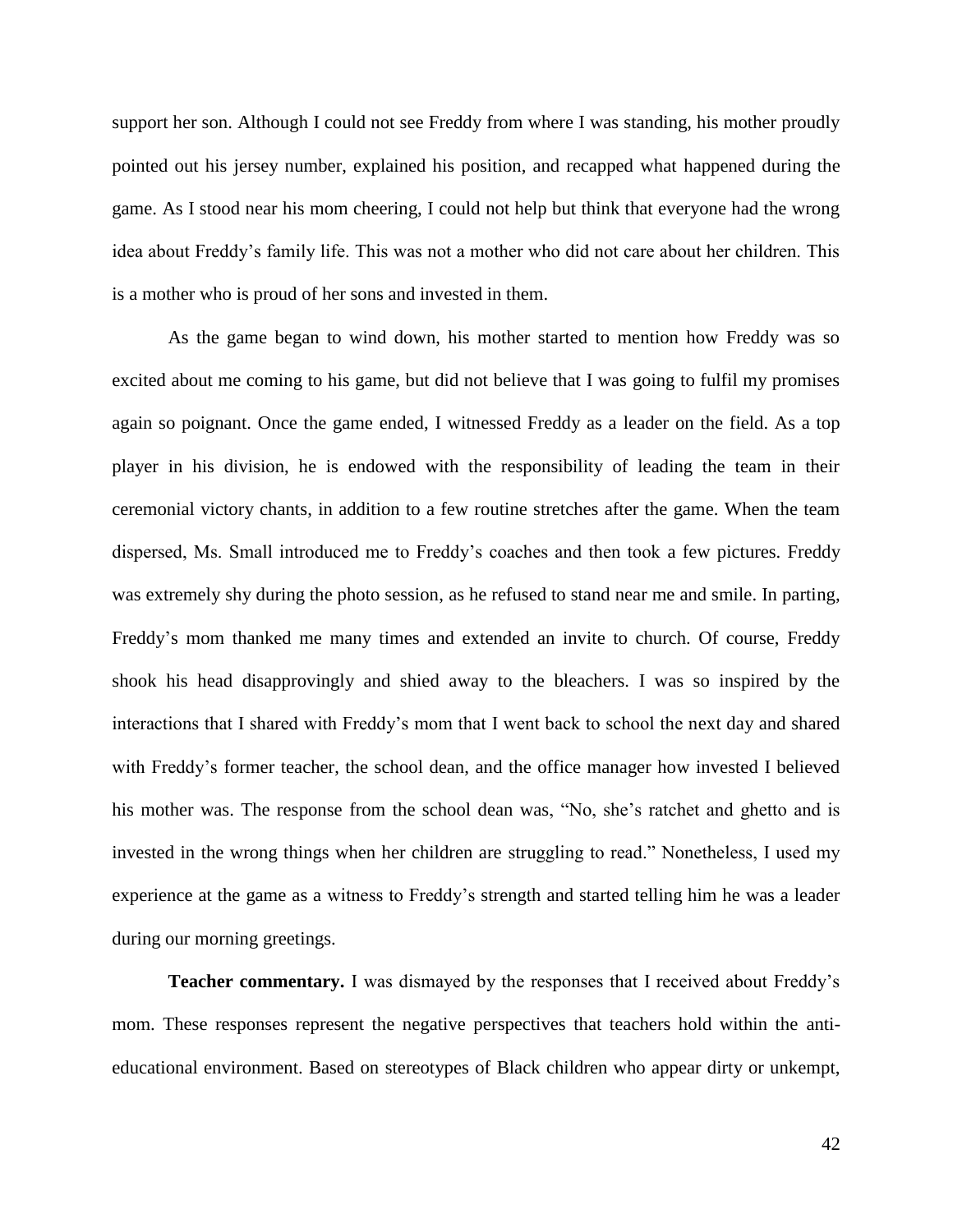if teachers believe that the parents do not care and are not invested, then those sentiments are transferred to the type of instruction and help the teacher is willing to invest in the student. For Freddy, the first step in disrupting the school-to-prison pipeline had to be establishing a visible relationship with his mom so that he can see that I am invested and believe in him. Despite the responses, I continued to keep in contact with his mom and insisted she communicate the game schedule to me. She held true to her word and although I could not attend any more games for the season, we kept in constant communication about her son's behavior via text.

In the classroom, drawing on CIPP's practices of teaching through a student's strengths, I ensured that I used every opening in my instruction to teach Freddy the leader and not Freddy the academically inferior student. This meant magnifying his small decisions to help me as moments of leadership. This also meant viewing his desire to start and finish assignments first as moments of leadership rather than the deficit perspective of, "he doesn't know how to wait and be patient." The pride visible in receiving positive attention in class helped him to increase his confidence in the work he was doing in reading and math.

# **On the Same Team**

After witnessing Freddy on the field, I noticed the stark contrast in his character. The Freddy on the field is passionate, fearless, confident, a leader. The Freddy in the classroom is shy, soft-spoken, silly, and insecure in his academic abilities. Despite's Freddy's challenges with reading, Freddy's ability to write grew tremendously within the first four months of school. His writing became creative and filled with sophisticated inferences as to what a character is thinking or feeling; writing evident of Freddy's zest for learning. Within two cycles of reading instruction, Freddy grew three levels as measured by our reading assessments. As much as possible, I always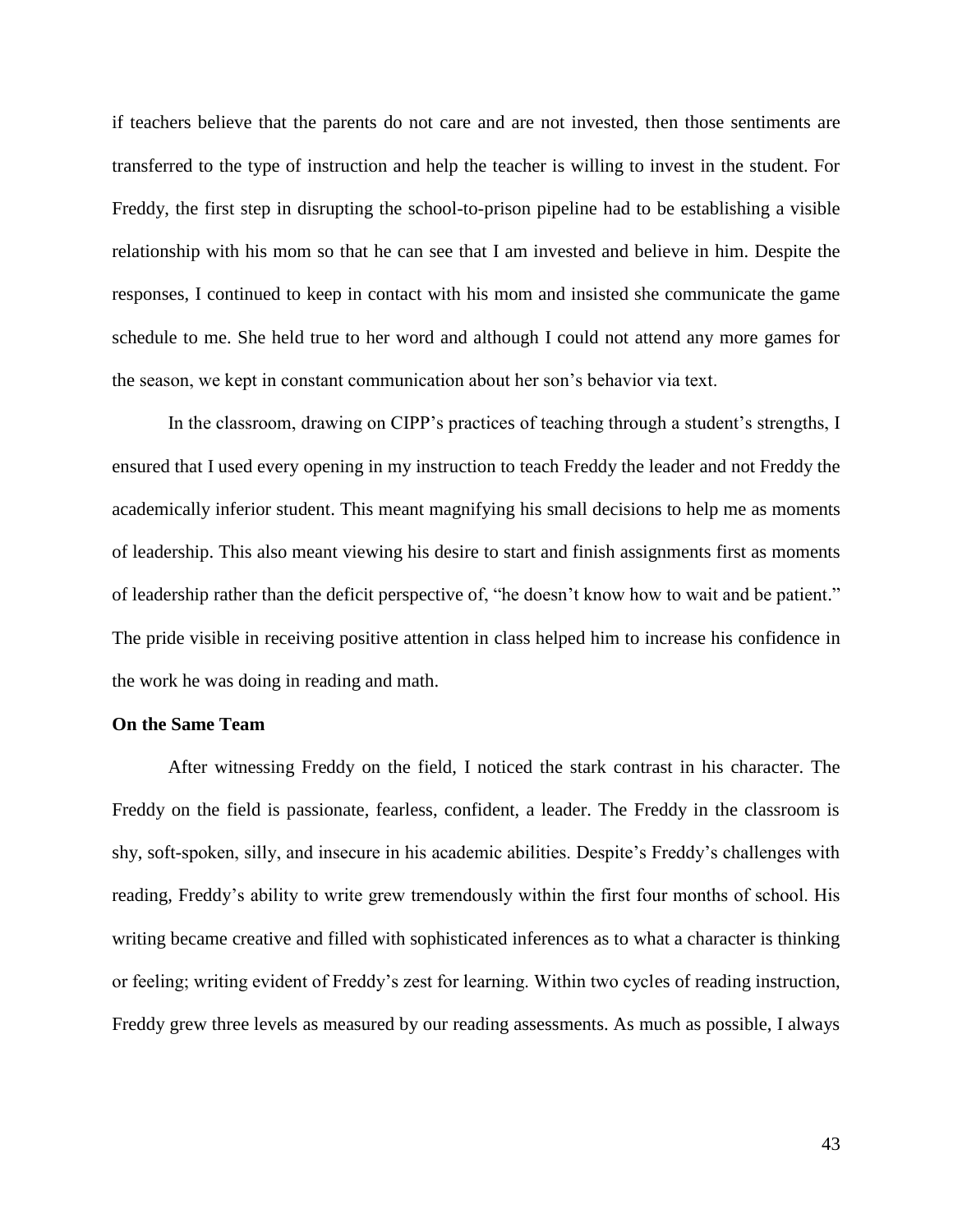tried to find pockets of time during instruction to put his growth on stage. I wanted him to know that he was brilliant and capable of anything if he continued to work hard.

Unfortunately, the zero-tolerance policies and no excuses model of our school problematized Freddy's growth. An eight hour plus day, starting promptly at 7:15 a.m. and filled with lots of skills-based instruction required Freddy to sustain his attention throughout the day. Freddy, a student who needs to move around when he gets bored and who becomes easily frustrated once he believes he is failing at something, will act out for attention or to release some of his anger. Behaviors such as falling out of his chair, refusing to do work, choosing to work ahead of the class, or flinging and drumming pencils on the desk, would surface around 1:45, marking Fredrick's breaking point. These were Freddy's behaviors that signaled that he needed a break, but in the eyes of school leadership, these behaviors were costly distractions that warranted a dean referral. After a point, a number of dean referrals culminate in a suspension.

To address Fred's needs, my co-teacher and I tried many different strategies to help him cope with his boredom, frustration, and activeness. We first allowed Freddy to have bathroom breaks that allowed him to get a sip of water and walk slowly down the hallway and then back to class. This strategy was short-lived because after a while he started to take advantage of it by requesting to go outside or by taking longer than necessary. Next, we designated a spot for him outside of the classroom so that if we needed to have conversations with him about his body and behavior, we could do so discretely to protect his image in the classroom. It took a while for Freddy to internalize the meaning of the spot. The first few months, he would meander his way down the hallway or bring pencils with him and break them. By late March, he became fond of the spot and started to see it as an opportunity to cool down outside of the warm classroom and to have a moment to himself.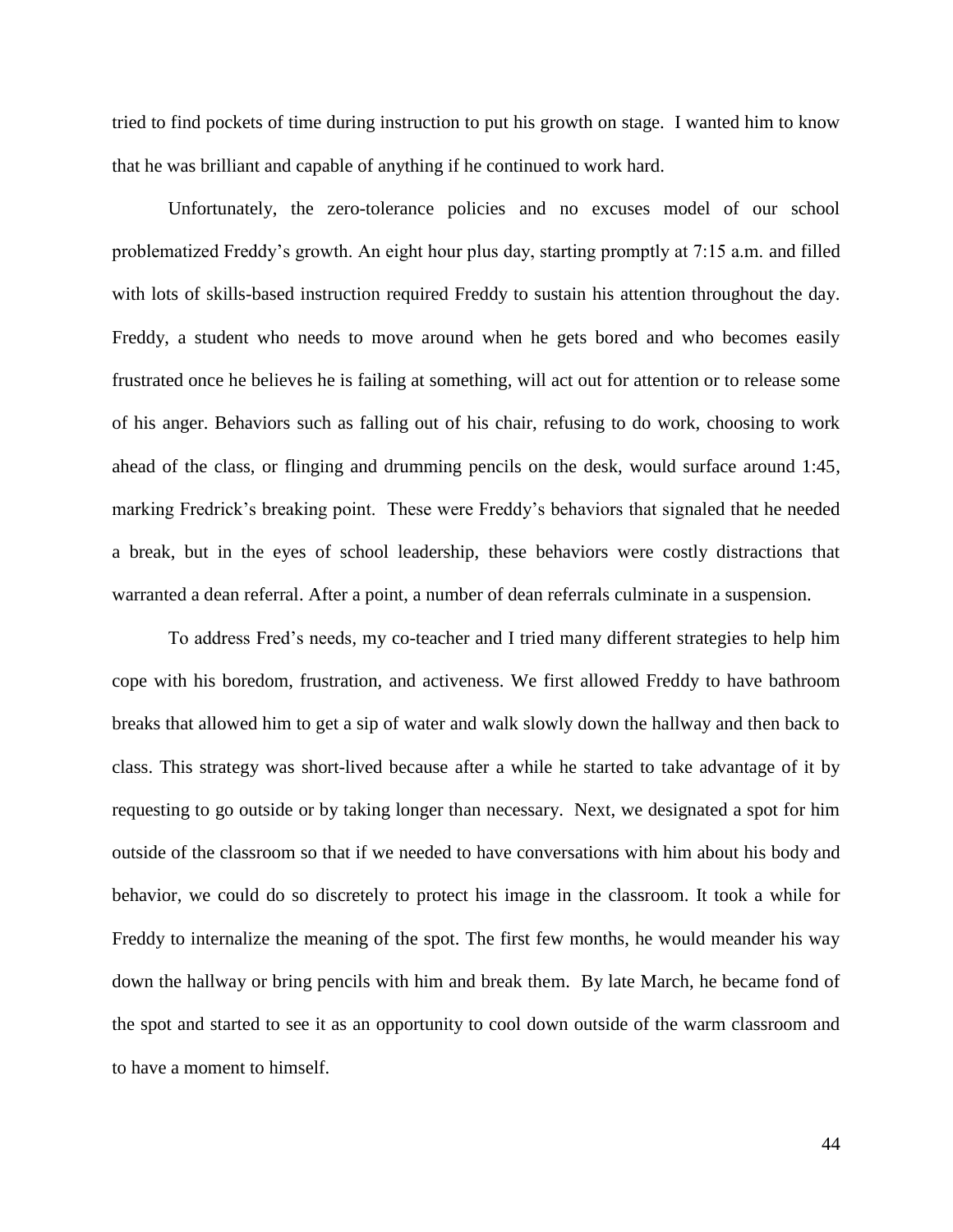The spot became extremely crucial in the heat of in-house tutoring for the state tests. Due to the emphasis on state tests, our school allocated an additional 75 minutes within the day to prep students on the various types of questions they may encounter on the test and strategies or skills to correctly answer those questions. This is the epitome of skills-based instruction to increase student achievement on standardized testing because of NCLB. To accommodate the additional 75 minutes the school shortens the students' arts, music, and fitness block, in addition to their end of the day choice time (when students get to play games to celebrate a good day). One day in late March, Freddy had enough of the monotonous tutoring schedule. He started to fall out the chair, disobey all directions to stay in his chair, and then started to talk back to me. I realized that he needed a break so I sent him out to his spot, however, when I peeped out at the spot, Freddy was not only standing away from the spot, but he had broken several pencils and was engaged in a conversation with another student.

Shocked, since this was the behavior I expected from him back in January, I went up to him and yelled at him. At the moment, I was just as tired and overwhelmed as he was and took this as a slap in the face, "How dare he disrespect me after all of the chances and patience that I showed him daily?" I really let him have it and told him that he was not being the leader that I thought he was. At that moment, he shrugged, and replies, "Oh well, I guess I'm not a leader then." Those words destroyed our relationship. I stripped him of the very title that he believed in and made him lesser than.

In the following days, everything changed. Freddy would nonchalantly walk up to me and greet me. He refused to respond to my directions or he would do so disrespectfully. It was clear that he was hurt and distrusted me. He was eventually sent to the dean, where as a scare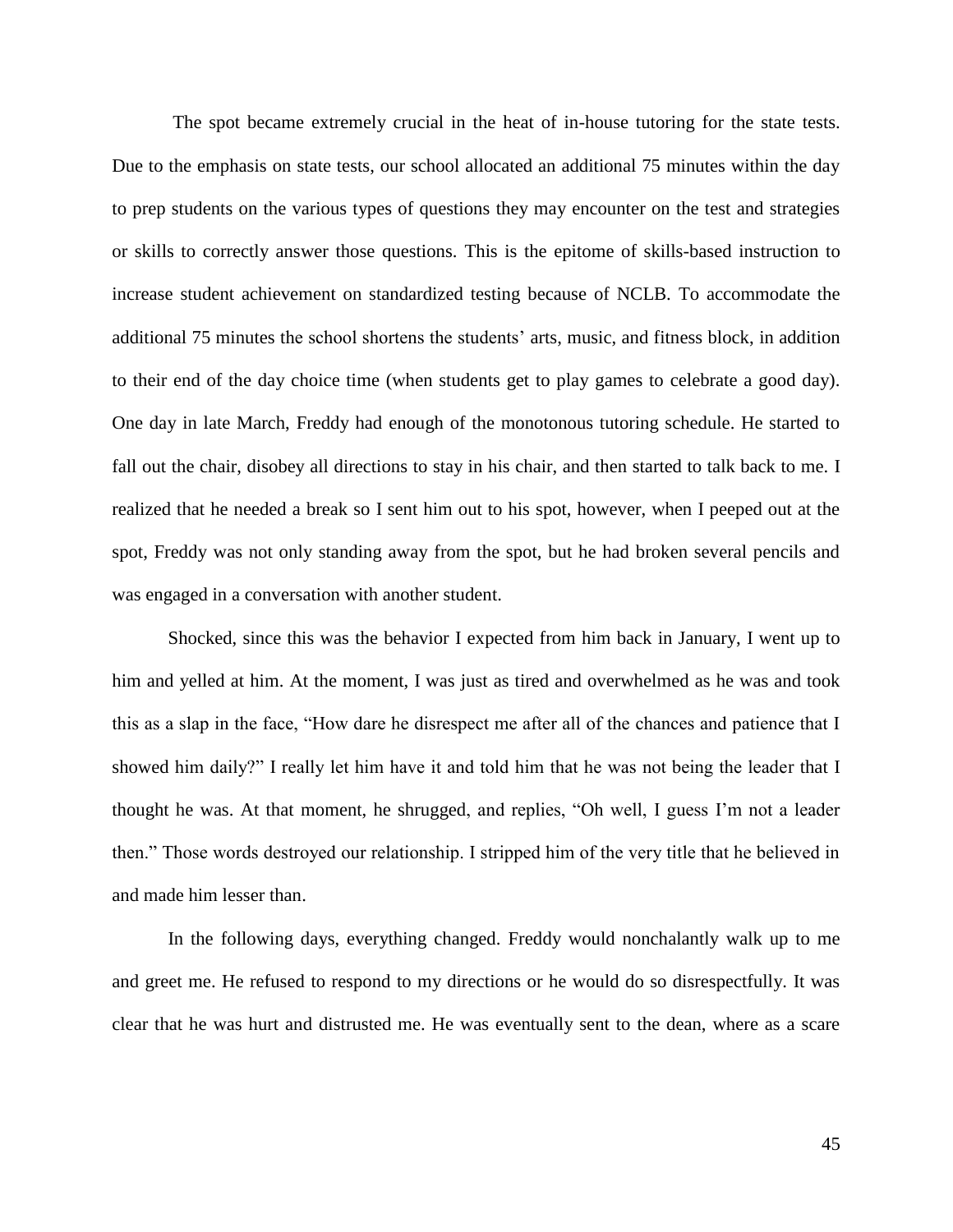tactic the dean told him that social services would take him away because he is disrespecting his teachers.

**Teacher commentary.** As a teacher, I chose to teach against the grain and resist the policies of the school that required me to send Fred to the dean. The dean, a tall, Black, muscular man is the enforcer of the rules in our school. I disagree with referring students to the dean because I believe that the school perverts the absence of fathers into a scare tactic to control behavior. Many students who visit the dean are terrified of him and rightfully so because of the threatening practices that he engages in. These include telling students that they will be taken from their families, suspended, or that their mothers would have to come to the building for a meeting before they can resume classes. For the families of many of these boys, these threats are successful in controlling their behavior because if their mother has to take a day off from work, then this results in the loss of pay to financially support the family, a consequence far greater than anything that occurs in school.

# **The Craze of Testing**

For much of the year, I resisted sending Freddy to the dean because I did not want him to internalize that he was a deviant kid. At the beginning of the year, I used the dean as my principal suggested, "It's the best intervention for him. And then you can play the good, loving teacher when he gets back." That is not what happened when Freddy went. When Freddy returned from the dean, he would walk in with a hip, "gangsta" walk and a smirk on his face. It was almost as if he was trying to send the class and me a message about his masculinity, "I am tougher than that. That doesn't faze me." In a more casual conversation one day he even went as far as to say, "I am not afraid of anyone in this building. Not Mr. Drew (the dean) or Mr. Howard (the principal)."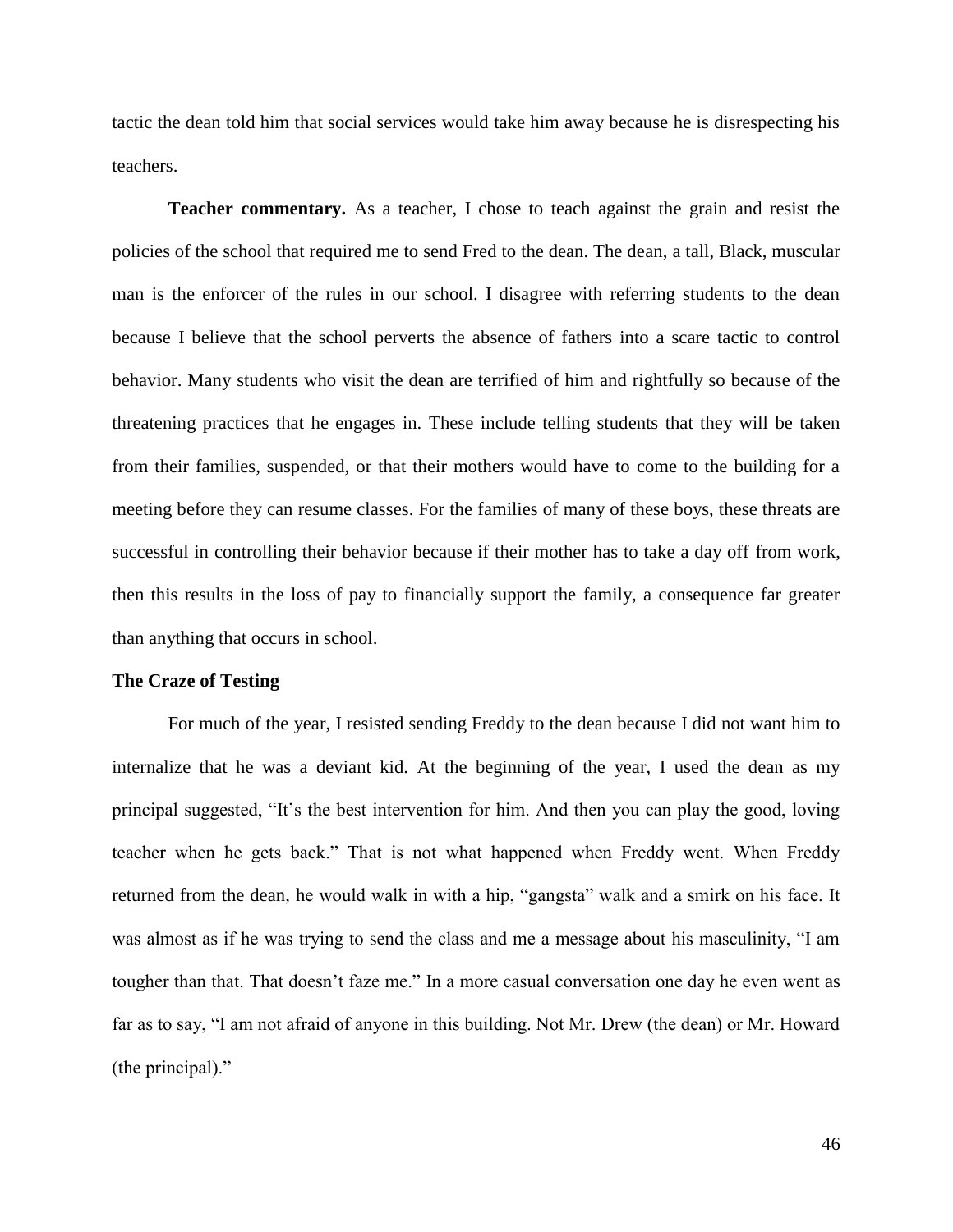For students who are constantly sent to the dean, like Freddy, being sent to the dean loses its effectiveness because instead of building a relationship with the teacher, they are building relationships with the dean and the other students who are always there. For Freddy, keeping him in the room and having conversations with him about why his behavior was intolerable in my room was more effective because it communicated a more loving message that I am not giving up on him because he is not deviant. Although this strategy did not work most times and the behavior would persist, the consistency and patience suggest a stronger message than an easy removal.

By February, I thought I finally broke through to Freddy. He became more invested in his academics and he was more docile in the classroom while still maintaining much of his character during appropriate times of the day. One day while I was checking his work, I noticed that he had a number of scribbles and doodles on his folder. As a teacher, Figure 1 was evidence of Freddy's investment in his reading growth. He took the initiative to categorize his work into "Work I need" and "Work I don't need." He maintained this system by ripping off the most recently corrected writing assessment and placing it in the "Work I don't need section" in addition to other resources such as readings and a rewrite packet. Pleased with the impact that I was having on, Freddy I was surprised to see the doodle on the back (Figure 2). In this doodle, Freddy drew a caricature of me. I would describe myself as an African American woman with short hair and a long face. The picture Freddy drew matches my description of my features, but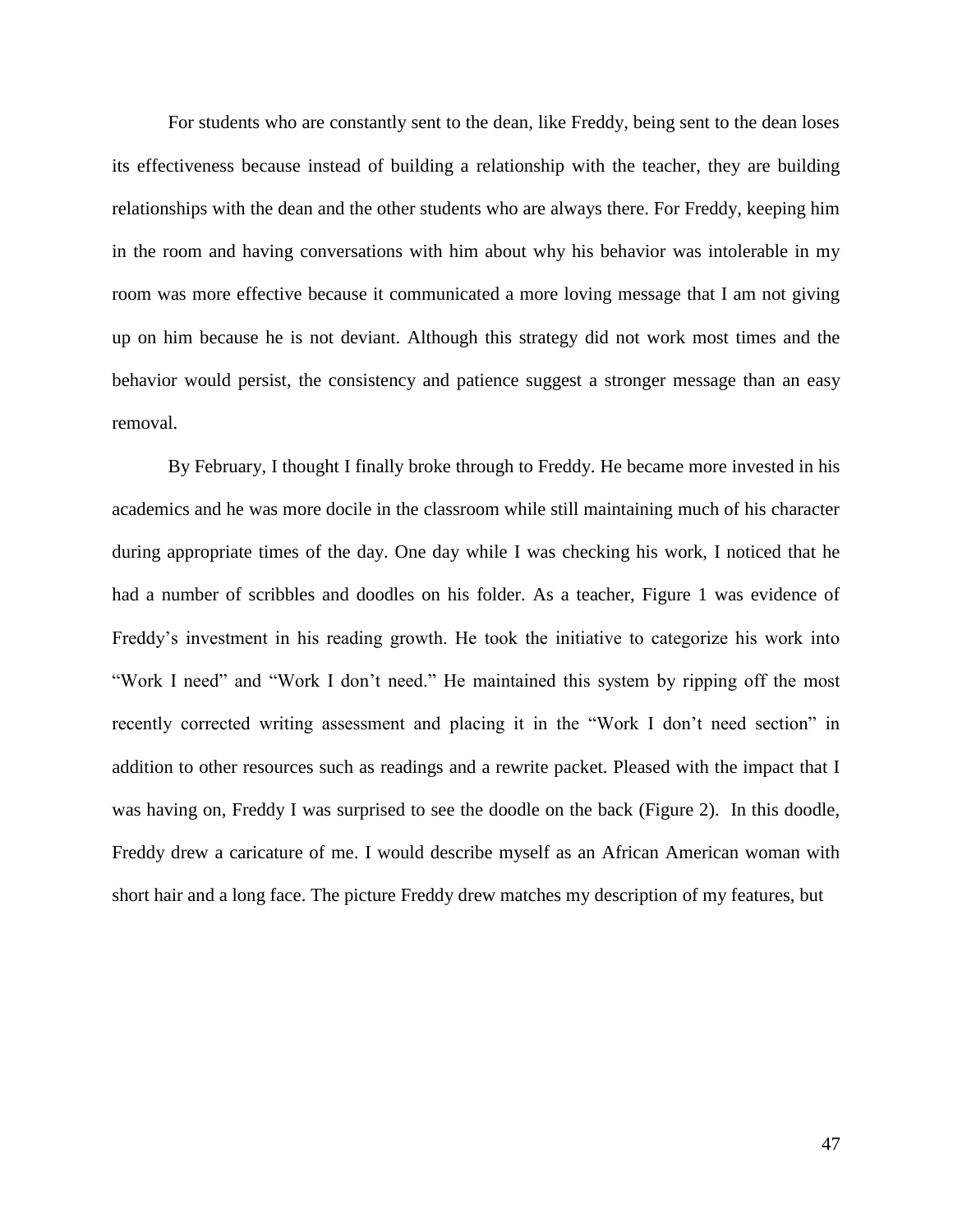

Figure 1: Pictured left, "Work don't need." Pictured right, "Work I do need."



Figure 2: A picture of me with my first initial and my last name, the initials of the school, and my last name in my hair.

other markers like my name on the shirt and in my hair, makes this a drawing that undoubtedly resembles me. Laughing hysterically, I decided to take a picture of this drawing to show my other colleagues. When I showed my colleagues the picture, three of them laughed, but seven of them concluded with statements such as, "So what did you do about it?", "Did you send him to the dean?", "Have you told his mother?", and "He should be suspended." When I probed further, one teacher explained further, "You look like Bert (reference to the character from the kids' show *Sesame Street*). And besides, he should have been doing his work. This shows that he was off-task."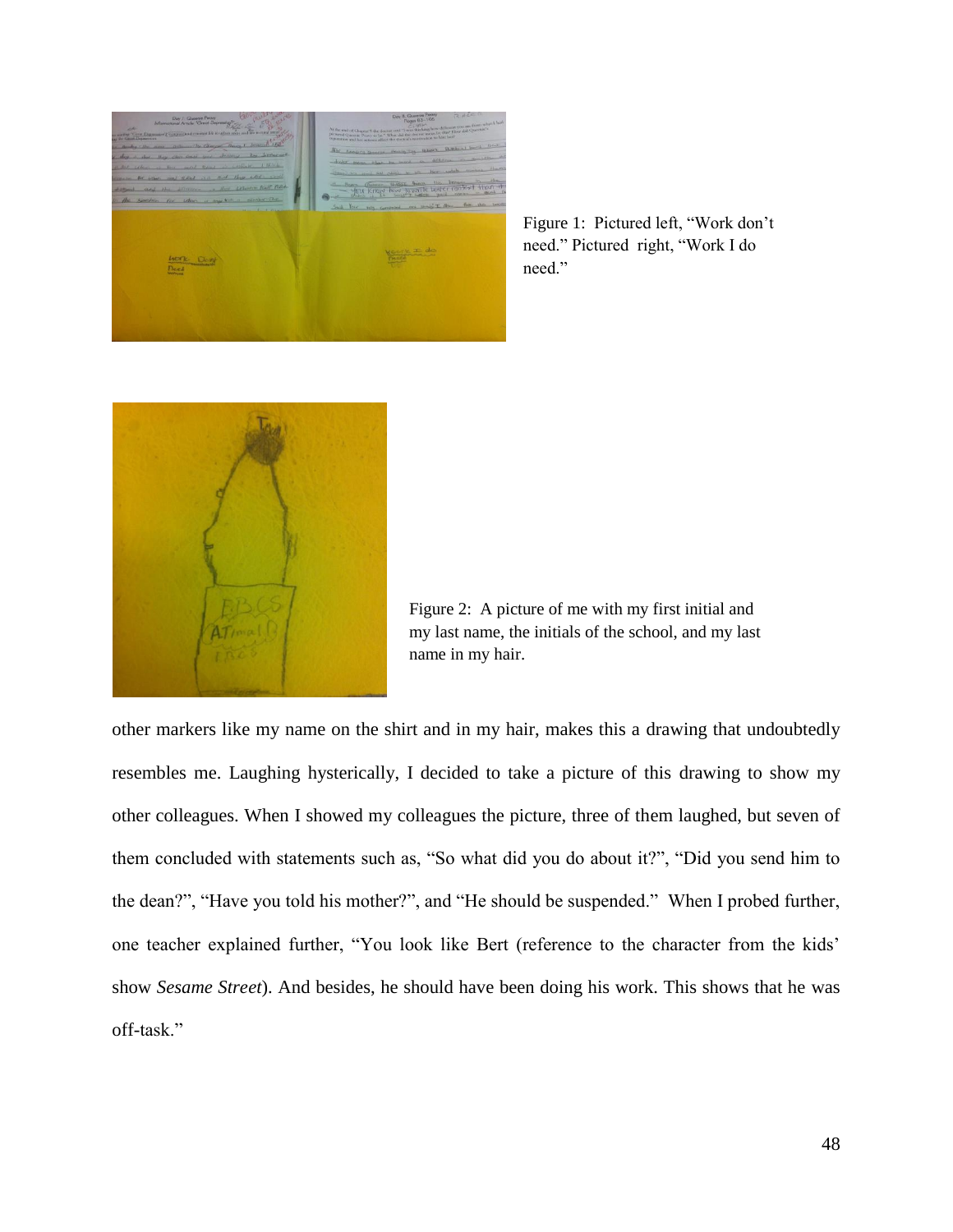**Teacher commentary.** The responses and reactions that this picture solicited shocked me. I assumed that everyone would find Figure 2 hilarious because of the detail that went into the shape of my face and illustrating my hair cut; however, the negative reactions towards this picture were not based on an interpretation of the illustration, but rather an interpretation of the reputation and intent of the illustrator. Many teachers know Freddy based on his reputation as a "troublemaker" and therefore as constantly in the dean's office.

Using this lens, the interpretation of this illustration makes sense- the illustrator had a malicious intent. This instance, shows how the school-to-prison pipeline is perpetuated in school through the magnification of little behaviors. Grounded in criminalizing language based on a culture of no excuses, many teachers easily said this was grounds for suspension and a parent conference because it shows off-task behaviors. As his teacher, my decision to not send him to the dean or address this with the dean is based on an interpretation of what I know about Fred. Criminalizing him over something as harmless as a doodle, would only destroy our relationship and damper both the academic and social success that he was experiencing at that moment.

# **Year-Round Relationship Building**

As mentioned earlier, Fredrick lives one block away from my apartment. After I found this out, I openly joked with Freddy and told him that one day I would visit him. He would insist against it and lied about both his address and his bell number several times. Of course, I already possessed this information because of access to school records and communications with his mother. By March, Freddy was on an upward streak. The investment continued and he increasingly wanted to help around the classroom, anticipating my needs. He was also enjoying a new system that I devised for him where instead of receiving one color (green, yellow, orange, or red) that summarized his day on a spectrum from excellent too bad, he was now receiving three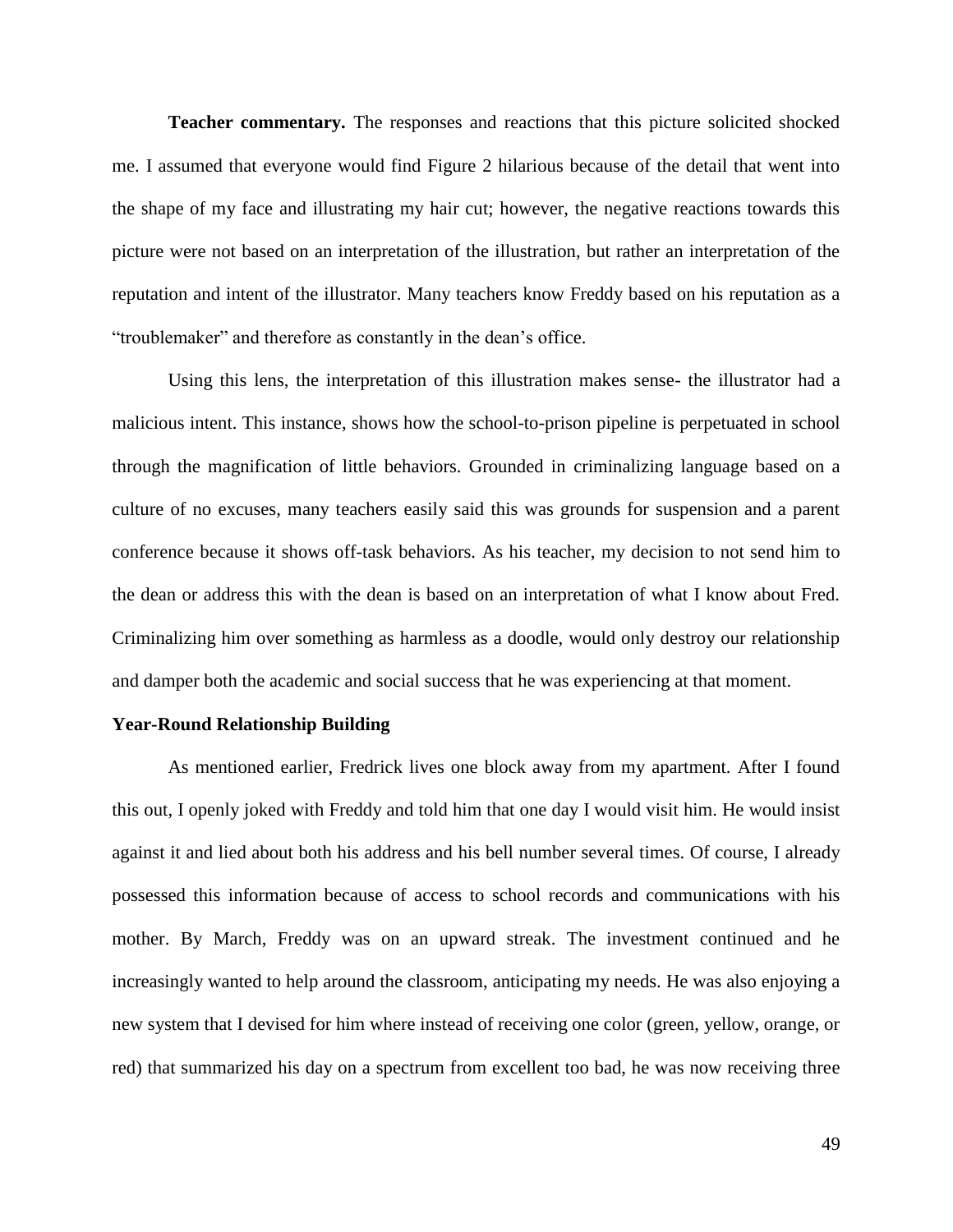colors in the areas of reading, math, and behavior. Additionally, he was also on the wrestling team after I nominated him as a good fit. The coach, impressed by his skill, was always sure to update me on his progress and how proud he was of Freddy's athletic prowess. With such great improvement, I figured it was time to visit him at home. Once I cleared it with his mom, I visited one Thursday evening.

When I stepped inside the apartment, Freddy was extremely shy. He was hiding in the kitchen and would constantly walk back and forth between the kitchen and his bedroom being sure to avoid my gaze. His mom and three other brothers all welcomed me. While his mother led me through a gallery walk of all the photos of her children and family, his brother brought me a bottle of juice to drink. His younger brothers chimed in here and there about the pictures, trophies, and the events of their day. After a while, Ms. Small called Freddy out of his bedroom and told him to show me his MVP trophy and his bedroom. A guide with few words, his bedroom included two beds for him and his brother, a closet that they share, a small toy bin, and a small bookshelf with a row of books. I carefully looked at the books and tried to start a conversation by asking, "Which one is your favorite?" He pulls out a few sports books about basketball and football and explains that he likes them because they talk about sports. At the end of the tour, he walked me back to the living room in which I started to tell his mom about how proud of him I am because of the progress he is making. She responds by telling me more about how her family values education and respect. She explains that she relies on them heavily- especially her older brother who is a pastor like her father--to help raise the boys and give them the discipline they need. She remarks, "Freddy knows we don't play that."

On the subject of family, she then starts to tell me more about how her sons are completely different from one another. She mentions more about Freddy's birthday, which is

50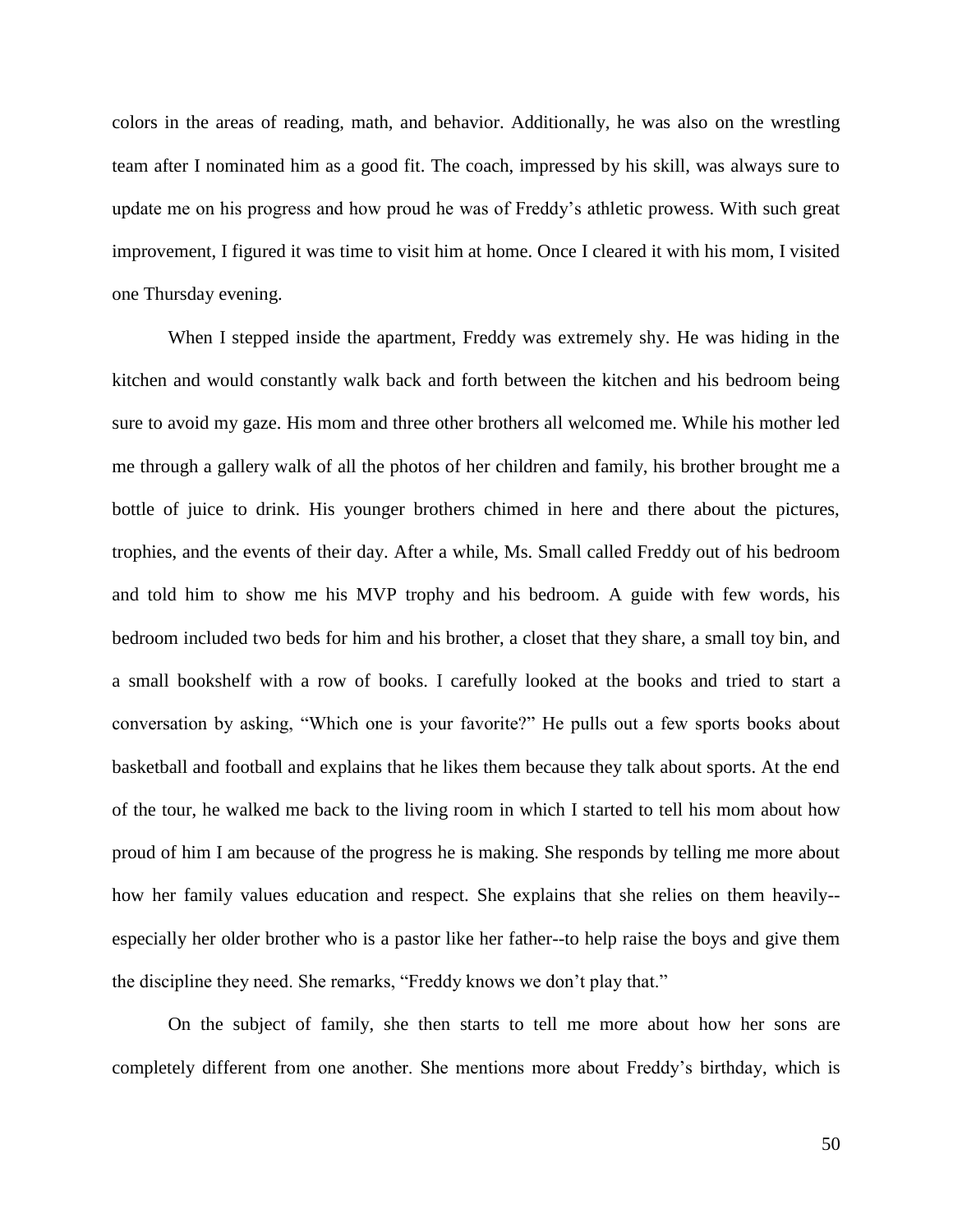May  $12<sup>th</sup>$  and how his sign may explain why he acts the way he does. I laugh and remark, "That's probably why I like him so much because I am the same sign. My birthday is May16." Excited to hear that, she calls out to him and tells him that we share a birthday month. Freddy smirks and then shakes his head a bit before shying away to his bedroom. We eventually exchanged goodbyes. The next day, Freddy brings the sports' books to school and asks if he can read them for independent work.

**Teacher commentary.** According to Bursztyn and Bursztyn's work, it was important that I visited Fredrick at home. This was not only beneficial for our relationship, but also in creating levels of sameness. The first level of sameness was based on geographic location. Although he never attended the local public school that I attended, during the conversation with mom, we could describe many of the well-known features of the neighborhood in addition to sharing sentiments about the safety and future of the neighborhood. The next level of sameness was based on our birthdays. Within earshot, Fredrick listened as we described his personality, character traits, likes, and dislikes and how there was a great likeness to how my friends and family would describe me. The last level of sameness was ethnicity. Ms. Smalls and I both identify as Jamaican American women. For Freddy and me, this opened the door to attempts at Jamaican accents and discussions about traditional dishes that he enjoys.

The color system I reinvented for Freddy represented a choice to deviate away from the school's strict discipline policy that forces educators to view children from a homogenous perspective and the bad student is the one who deviates from the norm. Freddy is a student who needed an individualized system. Not only did it communicate to him that he was special, but it also allowed him to have many opportunities to do the right thing and get praised for it. Before the system, Freddy would go home on orange or red if he had one difficult moment throughout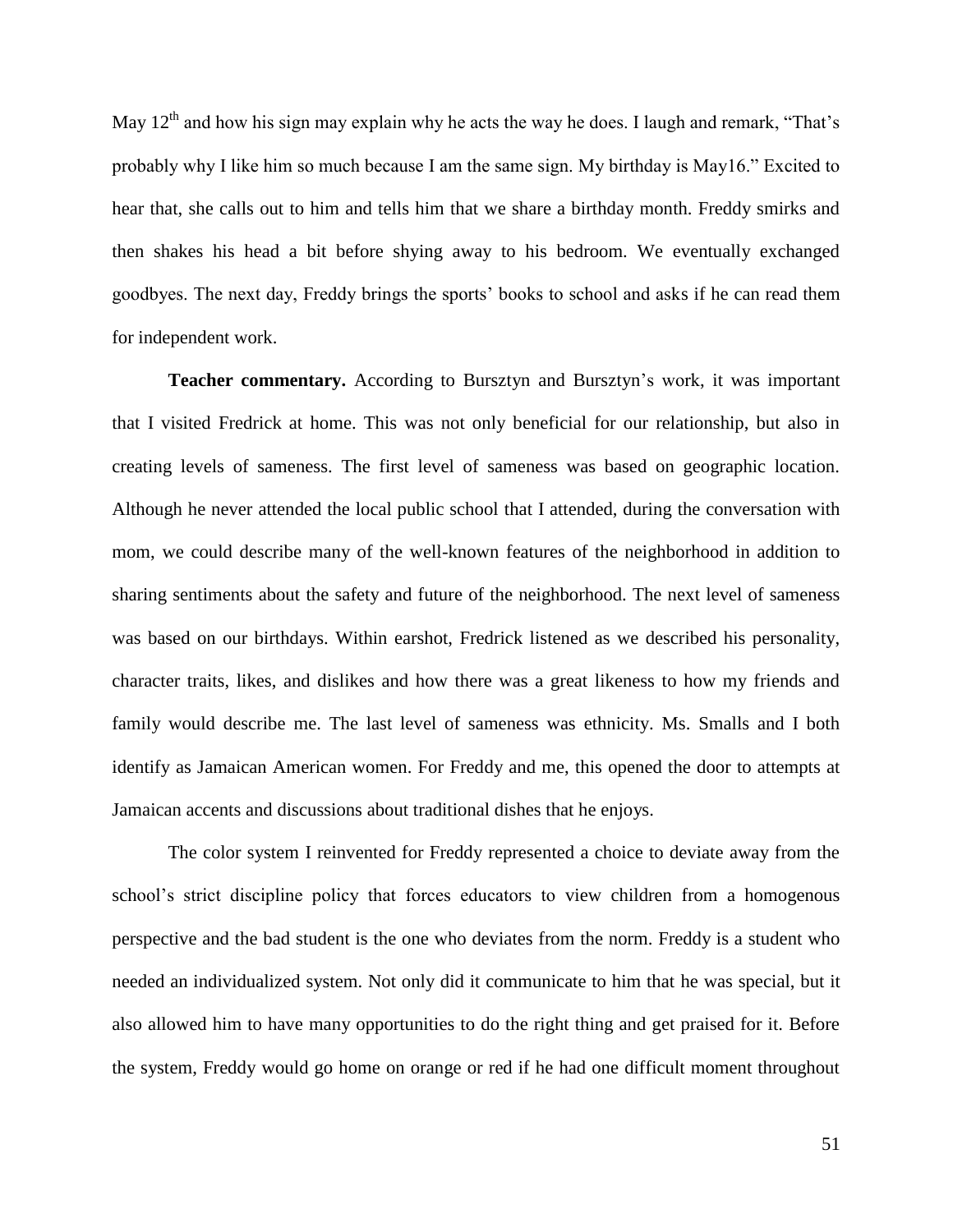the day that required him to go to the dean or if he had a hard time in class and started to fall out of his chair and engage in other behaviors that are deemed off-task and distracting. Now Freddy, could have a moment and it would not be indicative of his entire day because he would receive a distinct color and note about his behavior. In the anti-educational environment, it is necessary that teachers go by their instincts and find ways to work with their students to ensure their students succeed. The easy solution is to adopt the philosophy of school even if it pathologizes and problematizes behavior because of fear of reproach from the principal or other members of leadership. Therefore, disrupting the school-to-prison pipeline is symbolic of the teacher's resistance against the dominant, meritocratic, and hegemonic culture of the school.

# **Growth and Resurrection**

By the end of the year, Freddy is confident in his leadership skills, his academic abilities, and his athleticism. His team won their first wrestling match and he gained lots of recognition because he started the game strong with a victorious pin. He was also chosen to drum on stage during Community Meeting and Morning Circle. This was something that he coveted since the beginning of the year, but could not do because he was not consistently on green. Last, he earned many awards at the  $4<sup>th</sup>$  grade award ceremony, including the Scholar Strides Award for the student who grew academically and socially over the year. We hope to stay in contact fifth grade so that he can continue the growth he made in his  $4<sup>th</sup>$  grade year. Unfortunately, although he will attend middle school in the same building, I will not be his teacher.

The beauty of Freddy's narrative is the success that he was able to build on in his fifthgrade year. By staying in contact with his fifth-grade teachers and mother, I learned that Freddy is heading in the right direction. Below is an excerpt from his fifth-grade teacher, explaining his progress so far: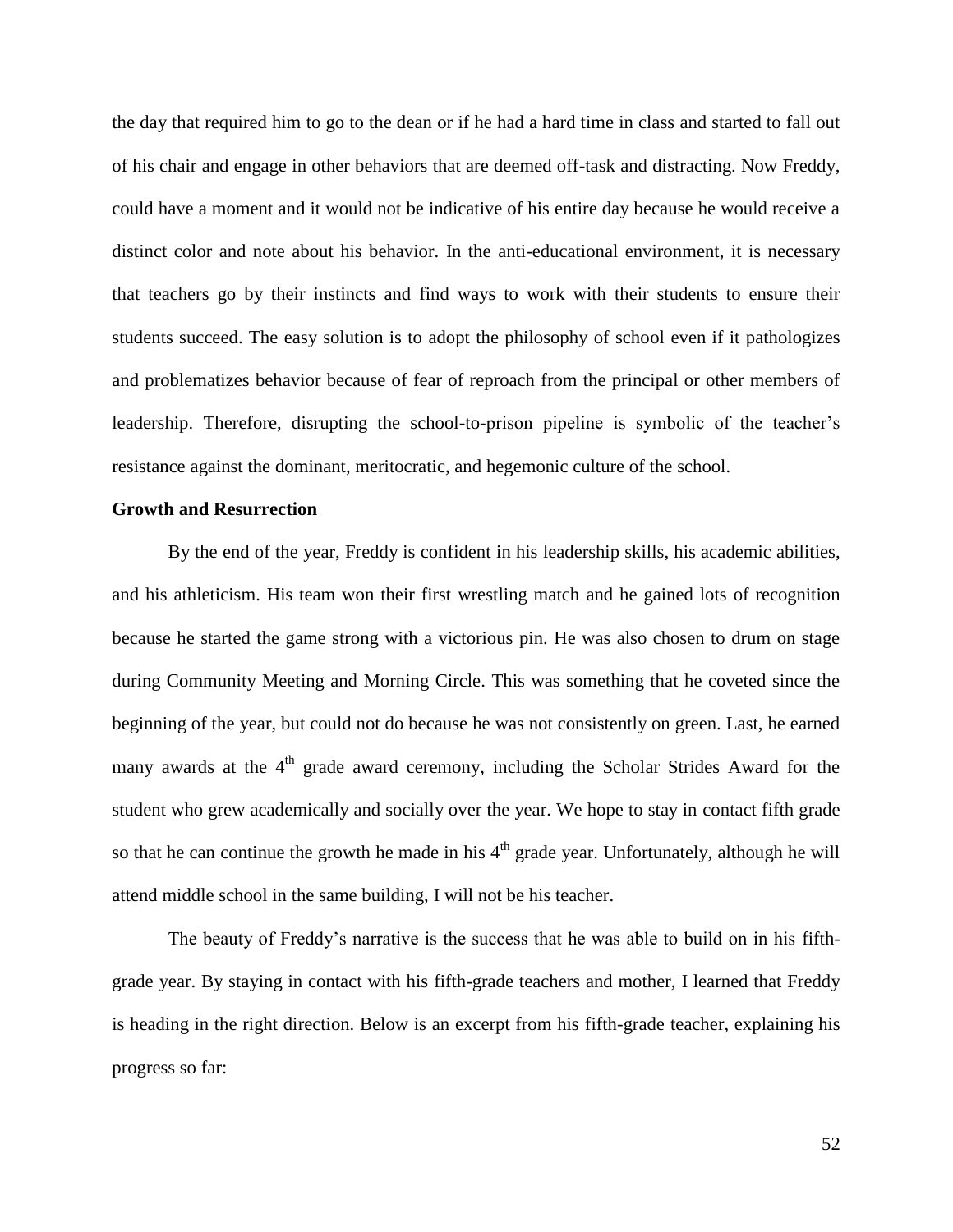Freddy entered 5th grade incredibly eager and excited for the new year. I was lucky enough to get great "best practices" for working with Freddy from Ms. Timoll, which really helped set his year up for success. Mainly, recognizing Freddy's academic strengths and holding him to high expectations, as well as strategic seating and relationship building advice with mom…

In Middle Academy, we measure and track behavior through a Paycheck system. Freddy exceeded the 5th grade paycheck average by \$60 in September. Freddy excels at showing our creed value of "Sankofa" (learning from your past), meaning he frequently strives to correct behavior or not repeat errors/mistakes made. Freddy is also strong at exemplifying our creed value of "Ganas" (showing determination), as seen in the amount of times he perseveres through tough challenges both in and outside of the class. Also notable is his immense pride and eagerness to share out in class.

Recently, Freddy earned a 90% during a Socratic Seminar in History as he not only participated frequently but also backed his ideas with evidence and even posed new questions to the group (K. Simon, personal communication, November 28, 2016).

Freddy's story is one of inspiration. As mentioned earlier, in the beginning of his fourthgrade year, Freddy was shy and spoke in a barely audible tone. As reported by his fifth-grade teacher, Freddy is now a confident student who is proudly sharing his ideas. He is also receiving a lot of positive attention as he is excelling in the school's behavior management system and was voted by his peers as Blue Hen (Figure 3). To date, our relationship continues as he occasionally stops by my classroom and tells me how he is doing. Freddy's story also demonstrates how the small changes a teacher as a resistor can make can have a lasting effect in a child's and a teacher's life. In my third year of teaching, I continually reflect back to the lessons on the power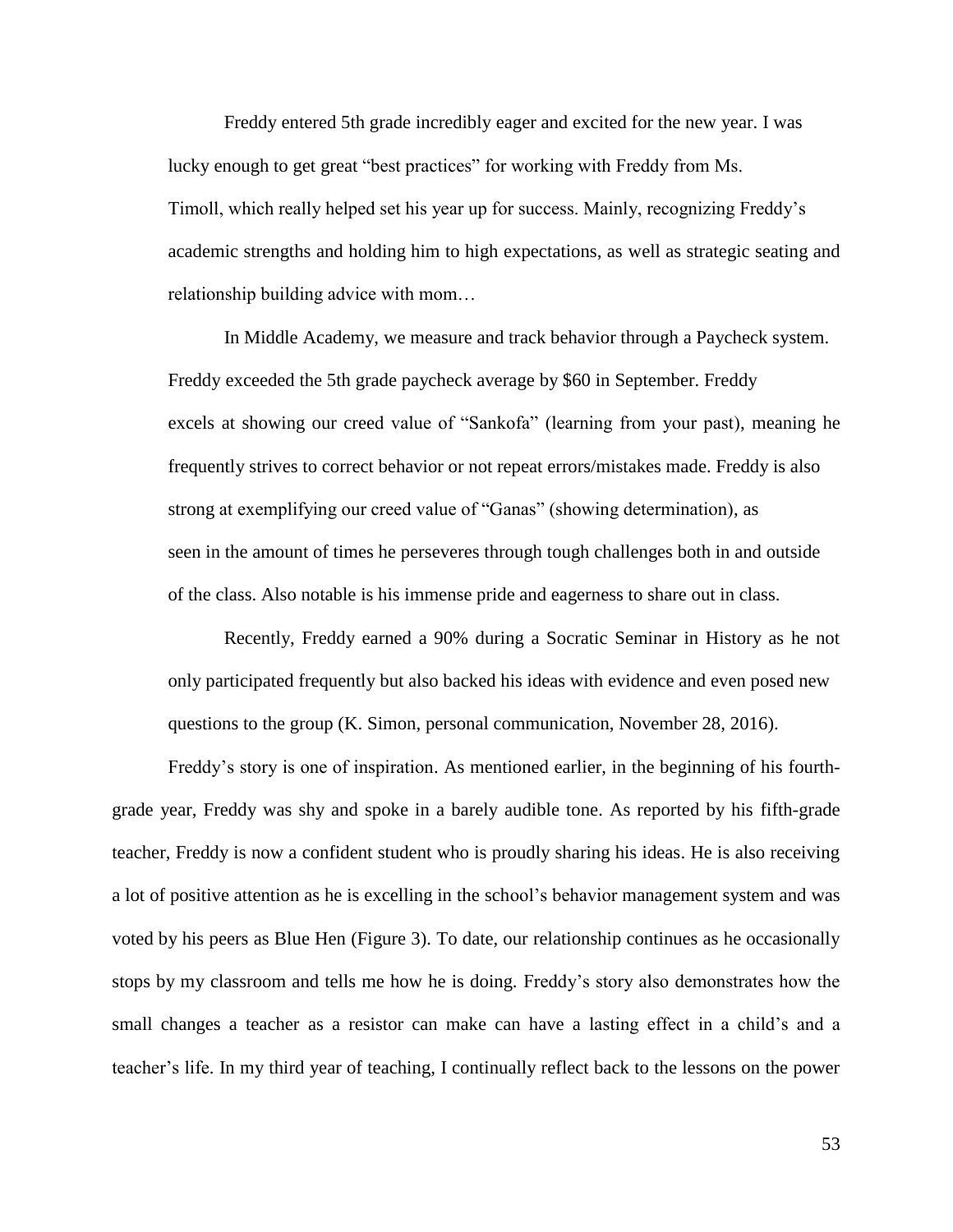of relationship-building that Freddy has thought me and strategically work to build relationships with some of my more difficult students.



Figure 3: Freddy as Blue Hen.

# **Conclusion**

The statistics against the success of Black boys in today's school system is a matter of concern. Boys of color especially are faced with a number of academic and societal challenges that can easily dictate their future outcomes. It is time for educators to fight against these factors by understanding the importance of establishing meaningful relationships with the boys they teach. In order to do so, more teacher preparation programs and professional development workshops need to expose pre-service or practicing educators to not only the unique challenges of working with boys of color, but also to pedagogies, literature, and strategies that support culturally informed and relationship-building practices. These teachers need to be fearless in the act of resisting the culture of power that is often perpetuated in schools that cause the criminalization of black boys in addition to building dissonance between their dreams and their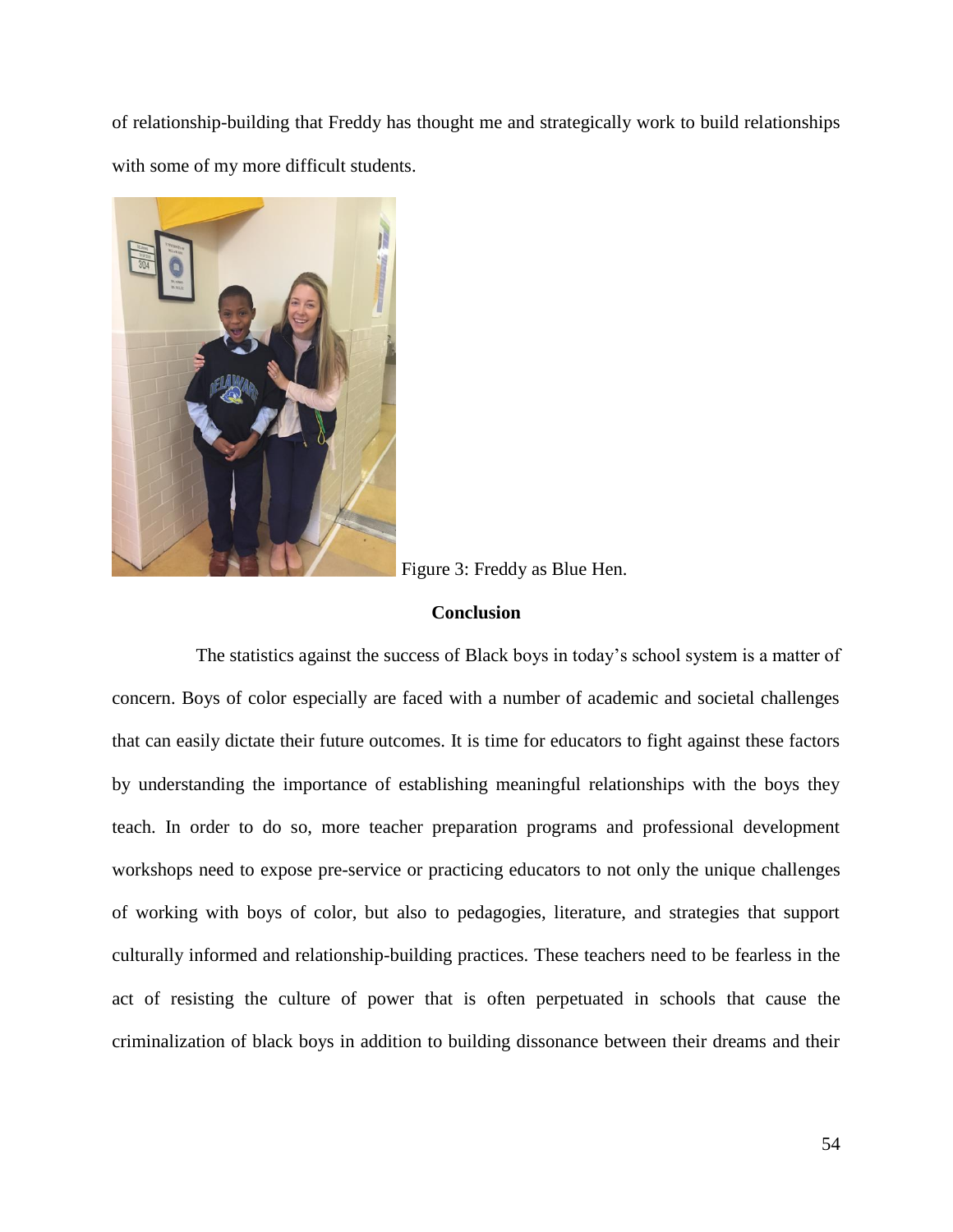ability to succeed. In the words of Freddy Small, every child should "remember the advice of their teacher that [they] are a leader."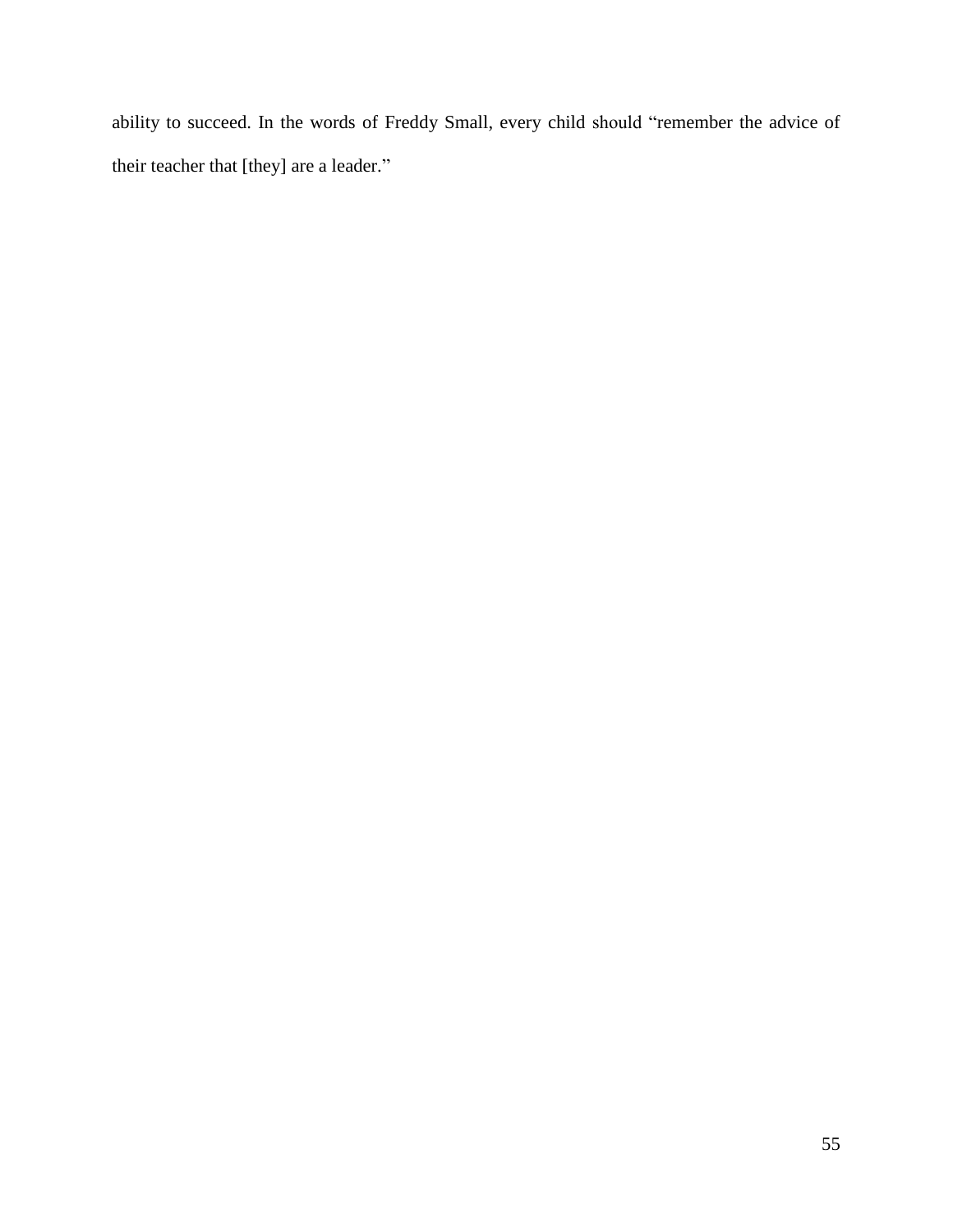## Works Cited

- American Civil Liberties Union. (n.d). *School-to-prison pipeline.* Retrieved from: https://www.aclu.org/school-prison-pipeline.
- Amurao, C. (2013). Fact sheet: how bad is the school-to-prison pipeline?. Retrieved form: http://www.pbs.org/wnet/tavissmiley/tsr/education-under-arrest/school-to-prisonpipeline-fact-sheet/
- Autry, F. (2016) *Education, medication and incarceration: no child left behind and the schoolto-prison pipeline.* LaVergne, TN: Createspace Independent Publishing Platform
- Bursztyn, C. & Bursztyn, A. (2015) *Reimagining pedagogy for a diverse society (Forthcoming*). Charlotte, NC: Information Age Publishing (IAP).
- Dancy, F. E. (2014). (Un)Doing hegemony in education: disrupting the school-to-prison pipelines for black males. *Equity and Excellence in Education* 47(4): 476-493.
- Hatt, B. (2011). Still I rise: youth caught between the worlds of schools and prisons. *Urban Review* 43: 476-490.
- Heitzeg, N. (2016). *The school-to-prison pipeline: education, discipline, and racialized double standards.* Santa Barbara, California: Praeger.
- Ferguson, A. (2000). *Bad boys public schools in the making of black masculinity.* United States of America: The University of Michigan Press.
- Freire, P. (2002). *Pedagogy of the oppressed.* New York, New York: The Continuum International Publishing Group Inc.
- James, E. C. (2012).Students "at-risk": stereotypes and the schooling of black boys. *Urban Education* 47 (2): 464-494.
- Kim, C., Losen, D., & Hewitt, D. (2010). *The school-to-prison pipeline: structuring legal reform.* New York, New York: New York University.
- Kayama, M., Haight, W., Gibson, P.A., & Wilson, R. (2015). Use of criminal justice language in personal narratives of out-of-school suspensions: black students, caregivers, and educators. *Children and Youth Services Review* 51: 26-35.
- Kozol, J. (1991). *Savage Inequalities.* New York, New York: Crown Publishers.
- Krashen, S. (2003). *Explorations in language acquisition.* Portsmouth, New Hampshire: Heinemann.
- Losen, D. (2015). *Closing the school discipline gap: equitable remedies for excessive exclusion.*  New York, New York: Teachers College Press.